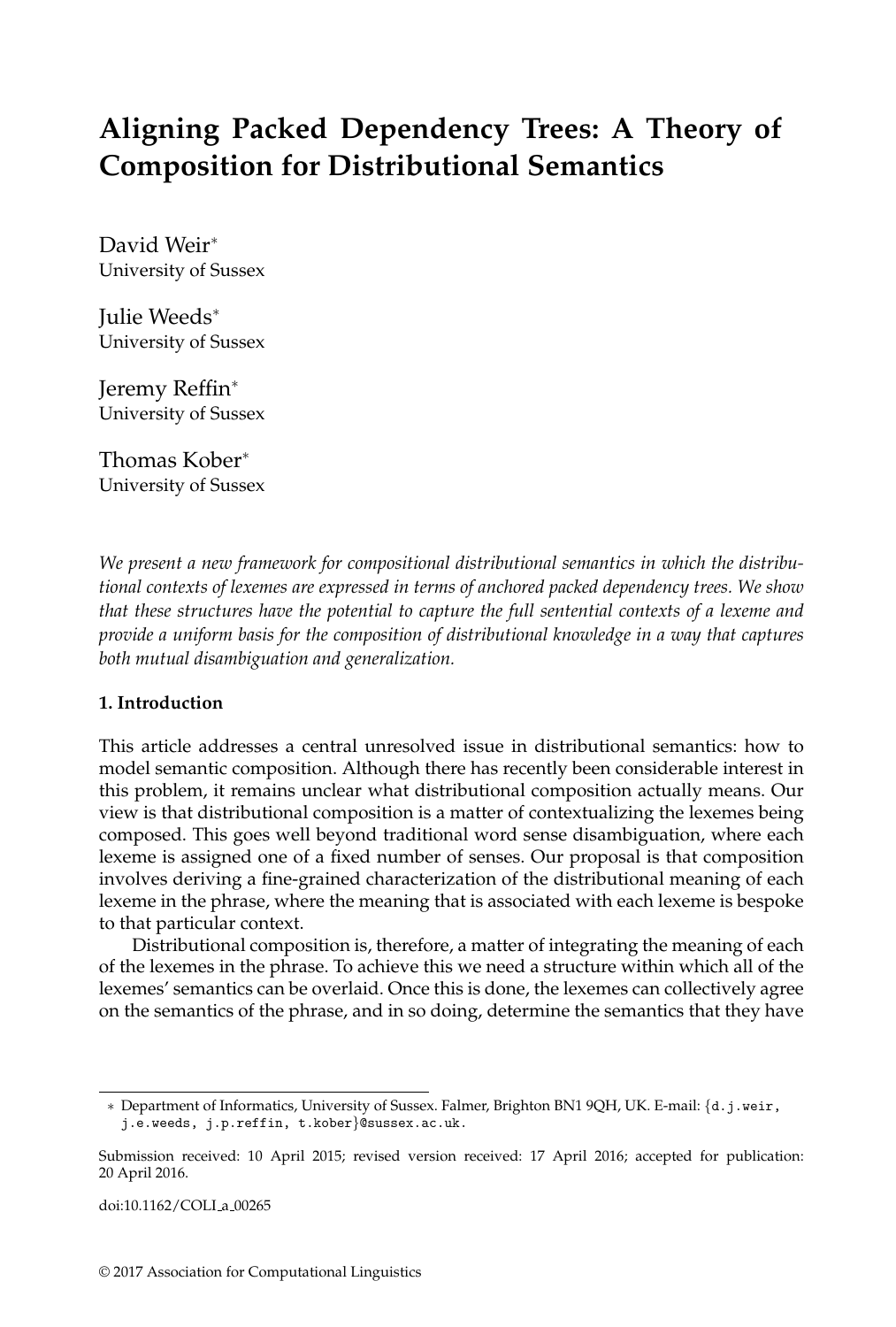in the context of that phrase. Our process of composition thus creates a single structure that encodes contextualized representations of every lexeme in the phrase.

The (uncontextualized) distributional knowledge of a lexeme is typically formed by aggregating distributional features across *all* uses of the lexeme found within the corpus, where distributional features arise from co-occurrences found in the corpus. The distributional features of a lexeme are associated with weights that encode the strength of that feature. Contextualization involves inferring adjustments to these weights to reflect the context in which the lexeme is being used. The weights of distributional features that don't fit the context are reduced, while the weight of those features that are compatible with the context can be boosted.

As an example, consider how we contextualize the distributional features of the word *wooden* in the context of the phrase *wooden floor*. The uncontextualized representation of *wooden* presumably includes distributional features associated with different uses, for example, *The director fired the wooden actor* and *I sat on the wooden chair*. So, although we may have observed in a corpus that it is plausible for the adjective *wooden* to modify *floor*, *table*, *toy*, *actor*, and *voice*, in the specific context of the phrase *wooden floor*, we need to find a way to down-weight the distributional features of being something that can modify *actor* and *voice*, while up-weighting the distributional features of being something that can modify *table* and *toy*.

In this example we considered so-called first-order distributional features; these involve a single dependency relation (e.g., an adjective modifying a noun). Similar inferences can also be made with respect to distributional features that involve higherorder grammatical dependencies.<sup>1</sup> For example, suppose that we have observed that a noun that *wooden* modifies (e.g., *actor*) can be the direct object of the verb *fired*, as in *The director fired the wooden actor*. We want this distributional feature of *wooden* to be downweighted in the distributional representation of *wooden* in the context of *wooden table*, since things made of wood do not typically lose their job.

In addition to specializing the distributional representation of *wood* to reflect the context *wooden floor*, the distributional representation of *floor* should also be refined, down-weighting distributional features arising in contexts such as *Prices fell through the floor*, while up-weighting distributional features arising in contexts such as *I polished the concrete floor*.

In our example, some of the distributional features of *wooden*—in particular, those to do with the noun that this sense of *wooden* could modify—are **internal** to the phrase *wooden floor* in the sense that they are alternatives to one of the words in the phrase. Although it is specifically a *floor* that is *wooden*, our proposal is that the contextualized representation of *wooden* should recognize that it is plausible that nouns such as *chair* and *toy* could be modified by the particular sense of *wooden* that is being used. The remaining distributional features are **external** to the phrase. For example, the verb *mop* could be an external feature, because things that can be modified by *wooden* can be the direct object of *mop*. The external features of *wooden* and *floor* with respect to the phrase *wooden floor* provide something akin to the traditional interpretation of the distributional semantics of the phrase, namely, a representation of those (external) contexts in which this phrase can occur.

Although internal features are, in a sense, inconsistent with the specific semantics of the phrase, they provide a way to embellish the characterization of the distributional

<sup>1</sup> Given some dependency tree, a *k*-th order dependency holds between two lexemes (nodes) in the tree when the path between the two lexemes has length *k*.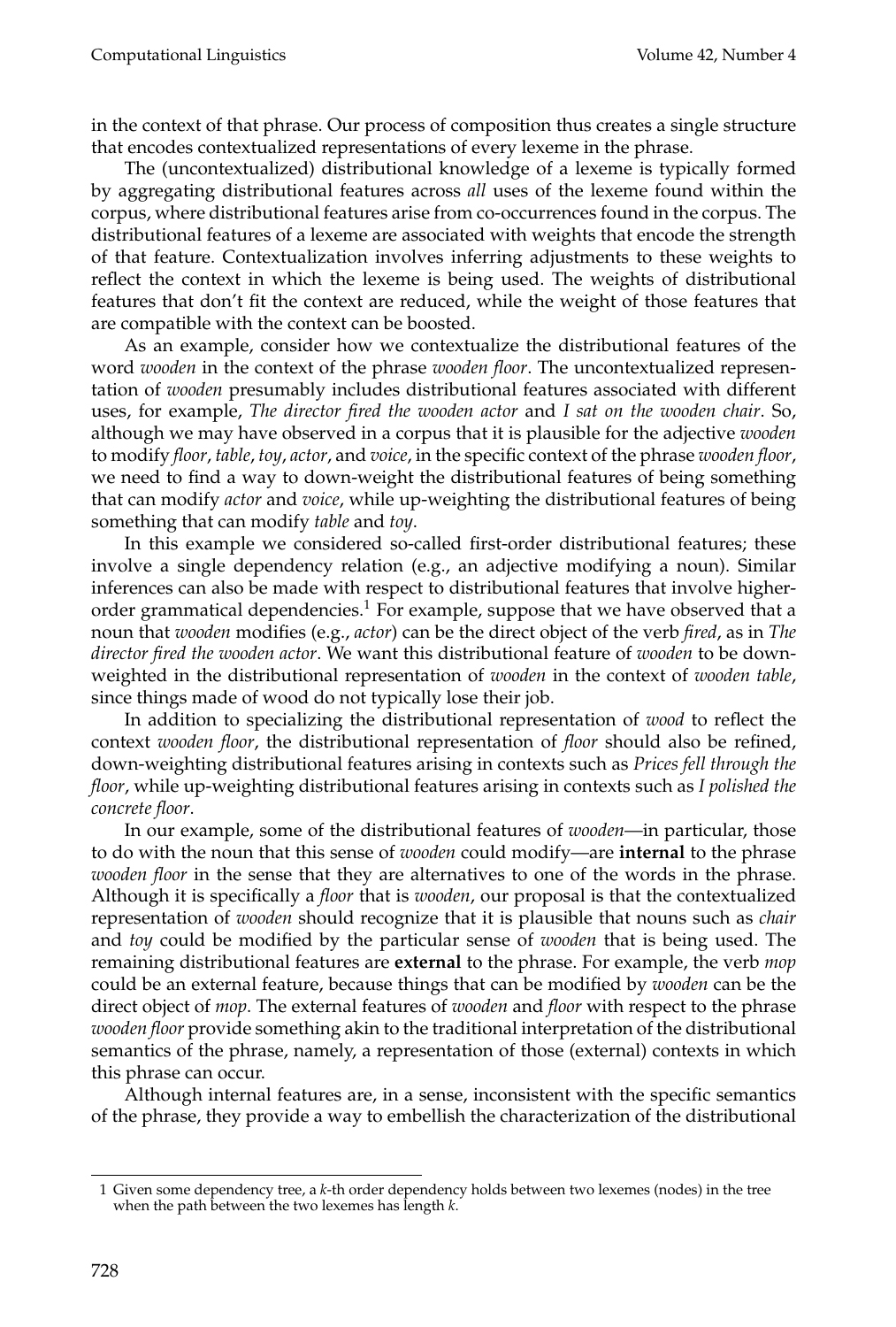meaning of the lexemes in the phrase. Recall that our goal is to infer a rich and finegrained representation of the contextualized distributional meaning of each of the lexemes in the phrase.

Having introduced the proposal that distributional composition should be viewed as a matter of contextualization, the question arises as to how to realize this conception. Because each lexeme in the phrase needs to be able to contribute to the contextualization of the other lexemes in the phrase, we need to be able to align what we know about each of the lexeme's distributional features so that this can be achieved. The problem is that the uncontextualized distributional knowledge associated with the different lexemes in the phrase take a different perspective on the feature space. To overcome this we need to: (a) provide a way of structuring the distributional feature space, which we do by typing distributional features with dependency paths; and (b) find a way to systematically modify the perspective that each lexeme has on this structured feature space in such a way that they are all aligned with one another.

Following Baroni and Lenci (2010), we use typed dependency relations as the bases for our distributional features, and following Padó and Lapata (2007), we include higher-order dependency relations in this space. However, in contrast to previous proposals, the higher-order dependency relations provides structure to the space that is crucial to our definition of composition. Each co-occurrence associated with a lexeme such as *wooden* is typed by the path in the dependency tree that connects the lexeme *wooden* with the co-occurring lexeme (e.g., *fired*). This allows us to encode a lexeme's distributional knowledge with a hierarchical structure that we call an Anchored Packed Dependency Tree (APT). As we show, this data structure provides a way for us to align the distributional knowledge of the lexemes that are being composed in such a way that the inferences needed to achieve contextualization can be implemented.

## **2. The Distributional Lexicon**

In this section, we begin the formalization of our proposal by describing the distributional lexicon: a collection of entries that characterize the distributional semantics of lexemes. Table 1 provides a summary of the notation that we are using.

Let  $V$  be a finite alphabet of lexemes,<sup>2</sup> where each lexeme is assumed to incorporate a part-of-speech tag; let *R* be a finite alphabet of grammatical dependency relations; and let  $T_{VR}$  be the set of dependency trees where every node is labeled with a member of *V*, and every directed edge is labeled with an element of *R*. Figure 1 shows eight examples of dependency trees.

## **2.1 Typed Co-occurrences**

When two lexemes  $w$  and  $w'$  co-occur in a dependency tree<sup>3</sup> in  $t \in T_{V,R}$ , we represent this co-occurrence as a triple  $\langle w, \tau, w' \rangle$  where  $\tau$  is a string that encodes the **co-occurrence type** of this co-occurrence, capturing the syntactic relationship that holds between these

<sup>2</sup> There is no reason why lexemes could not include multi-word phrases tagged with an appropriate part of speech.

<sup>3</sup> In order to avoid over-complicating our presentation, when possible, we do not distinguish between a node in a dependency tree and the lexeme that appears at that node.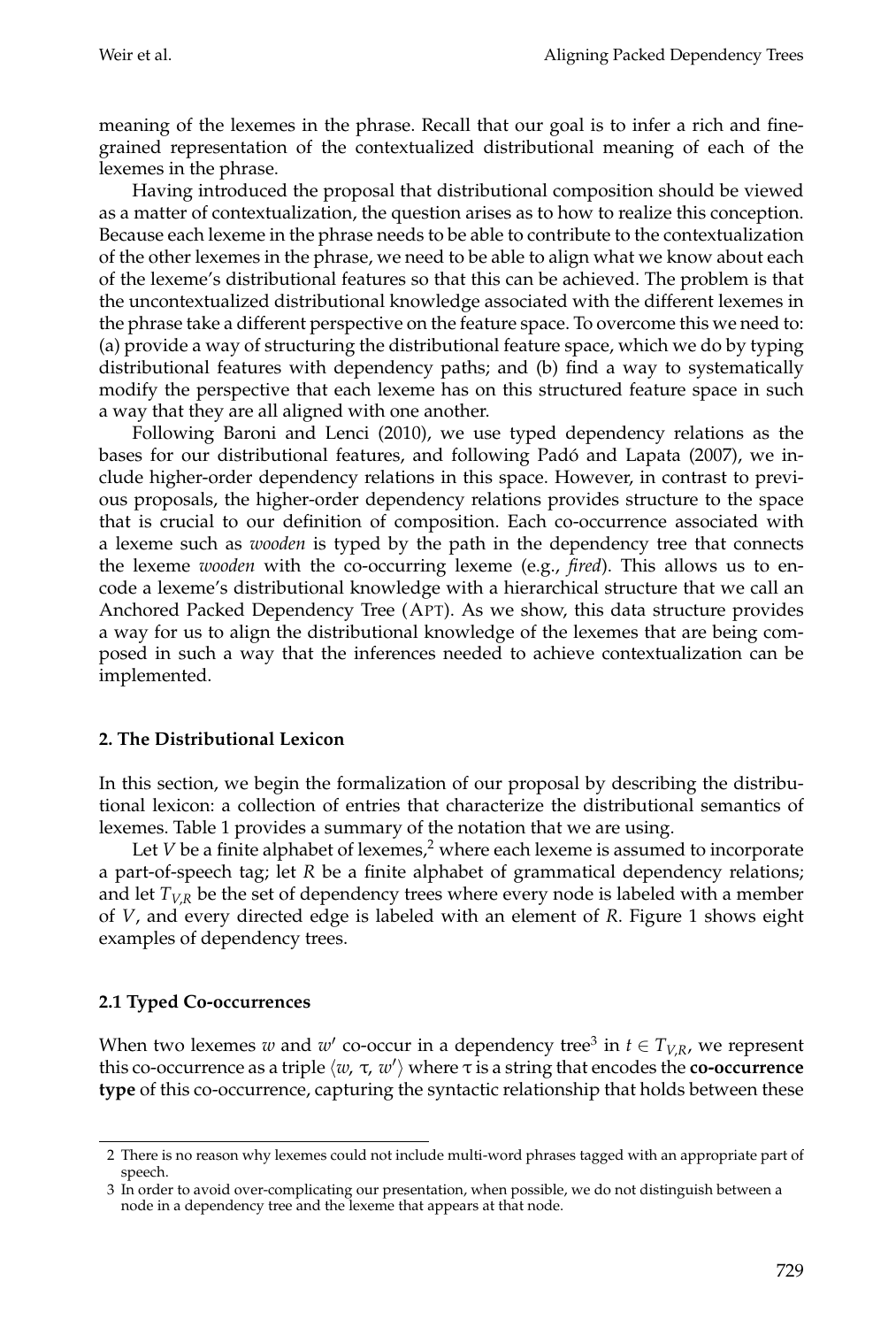## **Table 1**

Summary of notation.

| <b>Notation</b>                                      | Description                                                                     |
|------------------------------------------------------|---------------------------------------------------------------------------------|
| V                                                    | a finite set of lexemes                                                         |
| w                                                    | a lexeme                                                                        |
| R                                                    | a finite set of dependency tree edge labels                                     |
| r                                                    | an element of $R$                                                               |
| $\bar{R}$                                            | a finite set of inverse dependency tree edge labels                             |
| $\bar{r}$                                            | an element of $R$                                                               |
| $\boldsymbol{\mathcal{X}}$                           | an element of $R \cup R$                                                        |
| $T_{V\!R}$                                           | the dependency trees over lexemes $V$ and dependencies $R$                      |
| t                                                    | a dependency tree                                                               |
| τ                                                    | a co-occurrence type (path)                                                     |
| $\tau^{-1}$                                          | the inverse (reverse) of path $\tau$                                            |
| $\langle w,\,\tau,\,w'\rangle$                       | the co-occurrence of w with $w'$ with co-occurrence type $\tau$                 |
|                                                      | a corpus of (observed) dependency trees                                         |
| $\downarrow$ (τ)                                     | the co-occurrence type produced by reducing $\tau$                              |
| $\#(\langle w, \tau, w' \rangle, t)$                 | number of occurrences of $\langle w, \tau, w' \rangle$ in t                     |
| $\#\langle w, \tau, w' \rangle$                      | number of occurrences of $\langle w, \tau, w' \rangle$ in the corpus            |
| $\ w\ $                                              | the (uncontextualized) APT for $w$                                              |
| A                                                    | an APT                                                                          |
| $\ w\ (\tau,w')$                                     | the weight for w' in $  w  $ at node for co-occurrence type $\tau$              |
| $\ w\ (\tau)$                                        | the node (weighted lexeme multiset) in $  w  $ for co-occurrence type $\tau$    |
| <b>FEATS</b>                                         | the set of all distributional features arising in C                             |
| $\langle \tau, w \rangle$                            | a distributional feature in vector space                                        |
| $\mathrm{W}(w,\, \langle\, \tau,w'\,\rangle)$        | the weight of the distributional feature $\langle \tau, w' \rangle$ of lexeme w |
| $\overrightarrow{  w  }$                             | the vector representation of the APT $\ w\ $                                    |
| $\text{SIM}(\ w_1\ , \ w_2\ )$                       | the distributional similarity of $  w_1  $ and $  w_2  $                        |
| $\ w\ ^{\delta}$                                     | the APT $  w  $ that has been offset by $\delta$                                |
| t                                                    | the composed APT for the tree t                                                 |
| $\ w; t\ $                                           | the APT for $w$ when contextualized by $t$                                      |
| $\bigsqcup$ { $\mathbf{A}_1, \ldots, \mathbf{A}_n$ } | the result of merging aligned APTs in { $\mathbf{A}_1, \dots, \mathbf{A}_n$ }   |

occurrences of the two lexemes. In particular, τ encodes the sequence of dependencies that lie along the path in *t* between the occurrences of *w* and *w* 0 in *t*. In general, a path from  $w$  to  $w'$  in  $t$  initially travels up towards the root of  $t$  (against the directionality of the dependency edges) until an ancestor of  $w'$  is reached. It then travels down the tree to *w'* (following the directionality of the dependencies). The string τ must, therefore, not only encode the sequence of dependency relations appearing along the path, but also whether each edge is traversed in a forward or backward direction. In particular, given the path  $\langle v_0, \ldots, v_k \rangle$  in *t*, where  $k > 0$ , *w* labels  $v_0$ , and  $w'$  labels  $v_k$ , the string  $\tau = x_1 \ldots x_k$ encodes the co-occurrence type associated with this path as follows:

- r If the edge connecting *vi*−<sup>1</sup> and *v<sup>i</sup>* runs from *vi*−<sup>1</sup> to *v<sup>i</sup>* and is labeled by *r*, then  $x_i = r$ .
- r If the edge connecting *vi*−<sup>1</sup> and *v<sup>i</sup>* runs from *v<sup>i</sup>* to *vi*−<sup>1</sup> and is labeled by *r*, then  $x_i = \overline{r}$ .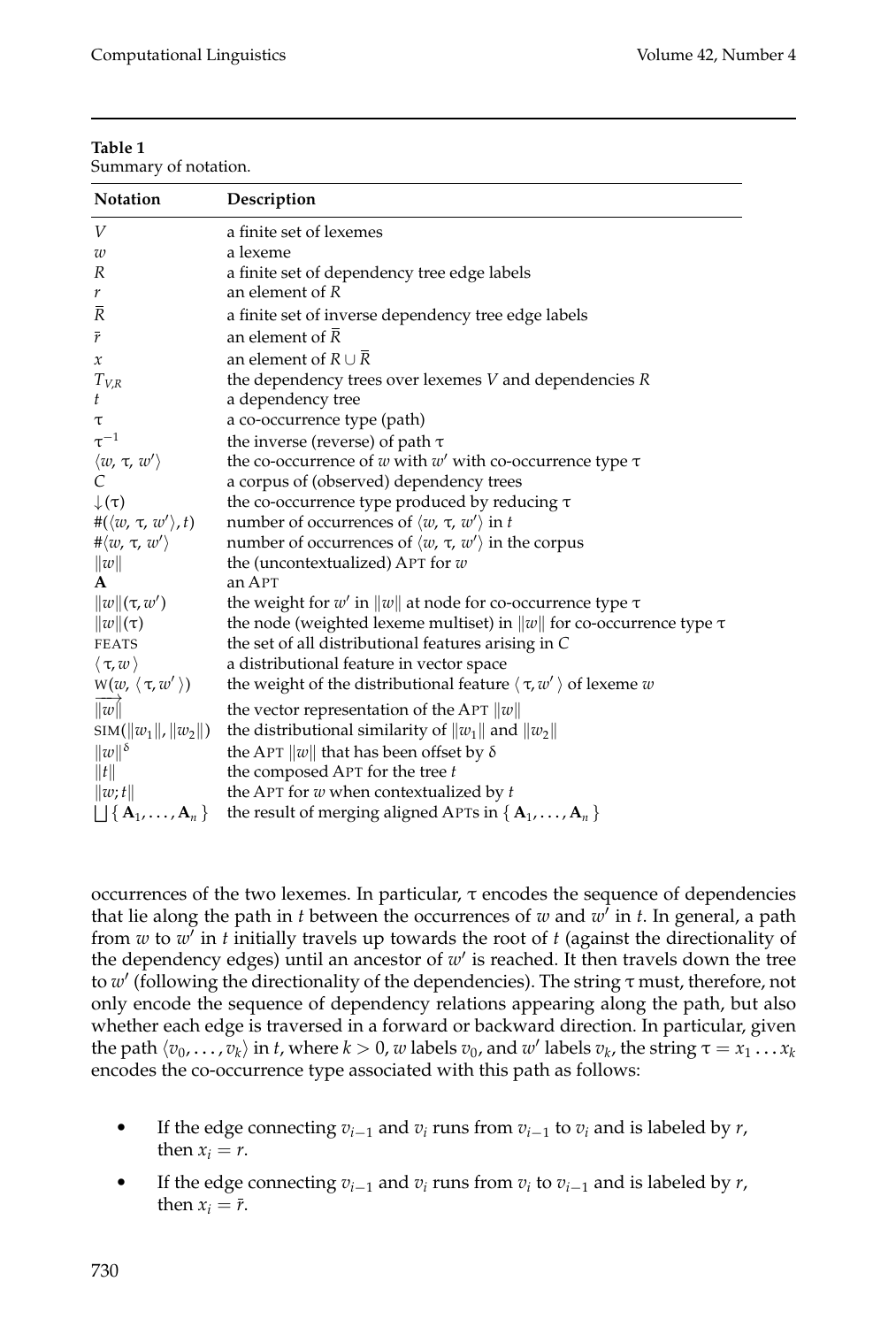Hence, co-occurrence types are strings in  $\bar{R}^* R^*$ , where  $\bar{R} = \{ \bar{r} \mid r \in R \ \}.$ 

It is useful to be able to refer to the **order** of a co-occurrence type, where this simply refers to the length of the dependency path. It is also convenient to be able to refer to the inverse of a co-occurrence type. This can be thought of as the same path, but traversed in the reverse direction. To be precise, given the co-occurrence type  $\tau = x_1 \cdot \ldots \cdot x_n$  where each  $x_i \in R \cup \overline{R}$  for  $1 \leq i \leq n$ , the inverse of  $\tau$ , denoted  $\tau^{-1}$ , is the path  $x_n^{-1} \cdot \ldots \cdot x_1^{-1}$ where  $r^{-1} = \bar{r}$  and  $\bar{r}^{-1} = r$  for  $r \in R$ . For example, the inverse of  $\overline{\text{AMOD}} \cdot \text{DOBI} \cdot \text{NSUBJ}$  is NSUBJ· DOBJ·AMOD.

The following typed co-occurrences for the lexeme *white*/JJ arise in the tree shown in Figure 1(a).

| $\langle white/\text{jj}, \overline{AMOD} \cdot \overline{DOBJ} \cdot NSUBJ, we/PRP \rangle$   | $\langle white/y, \overline{AMOD} \cdot AMOD, fizzy/y \rangle$ |
|------------------------------------------------------------------------------------------------|----------------------------------------------------------------|
| $\langle white\rangle$ $\overline{\text{AMOD}}\cdot\overline{\text{DOB}}$ , bought/VBD)        | $\langle white/y, \overline{AMOD} \cdot AMOD, dry/y \rangle$   |
| $\langle white/y, \overline{AMOD} \cdot DET, the/DT \rangle$                                   | $\langle white/y, \epsilon, white/y \rangle$                   |
| $\langle white\text{/}JJ, \overline{AMOD} \cdot AMOD \cdot ADVMOD, slightly\text{/}RB \rangle$ | $\langle white/y, \overline{AMOD}, wine/NN \rangle$            |

Notice that we have included the co-occurrence  $\langle white/\text{J}$ ,  $\epsilon$ ,  $white/\text{J}$ . This gives a uniformity to our typing system that simplifies the formulation of distributional composition in Section 4, and leads to the need for a refinement to our co-occurrence type encodings. Because we permit paths that traverse both forwards and backwards along the same dependency—for example, in the co-occurrence  $\langle white/y, \overline{AMOD} \cdot AMOD, dry/y \rangle$  it is logical to consider  $\langle white/\text{II}, \overline{\text{AMOD}} \cdot \overline{\text{DOBI}} \cdot \text{DOBI} \cdot \text{AMOD}, \frac{dry}{\text{II}} \rangle$  a valid co-occurrence. However, in line with our decision to include  $\langle white/j, \epsilon, white/j \rangle$  rather than h*white*/JJ, AMOD·AMOD, *white*/JJi, all co-occurrence types are canonicalized through a dependency cancellation process in which adjacent, complementary dependencies are cancelled out. In particular, all occurrences within the string of either *rr* or *rr* for  $r \in R$  are replaced with  $\epsilon$ , and this process is repeated until no further reductions are possible.

The reduced co-occurrence type produced from  $\tau$  is denoted  $\downarrow(\tau)$ , and defined as follows:

$$
\downarrow(\tau) = \begin{cases} \downarrow(\tau_1 \tau_2) & \text{if } \tau = \tau_1 r \bar{r} \tau_2 \text{ or } \tau = \tau_1 \bar{r} r \tau_2 \text{ for some } r \in R \\ \tau & \text{otherwise} \end{cases}
$$
(1)

For the remainder of this article, we only consider reduced co-occurrence types when associating a type with a co-occurrence.

Given a tree  $t \in T_{V,R}$ , lexemes *w* and *w'*, and reduced co-occurrence type  $\tau$ , the number of times that the co-occurrence  $\langle w, \tau, w' \rangle$  occurs in *t* is denoted #( $\langle w, \tau, w' \rangle$ , *t*), and, given some corpus *C* of dependency trees, the sum of all  $\#(\langle w, \tau, w' \rangle, t)$  across all *t* ∈ *C* is denoted # $\langle w, \tau, w' \rangle$ . Note that in order to simplify our notation, the dependence on the corpus *C* is not expressed in our notation.

It is common to use alternatives to raw counts in order to capture the strength of each distributional feature. A variety of alternatives are considered during the experimental work presented in Section 5. Among the options we have considered are probabilities and various versions of positive pointwise mutual information. Although, in practice, the precise method for weighting features is of practical importance, it is not an intrinsic part of the theory that this article is introducing. In the following exposition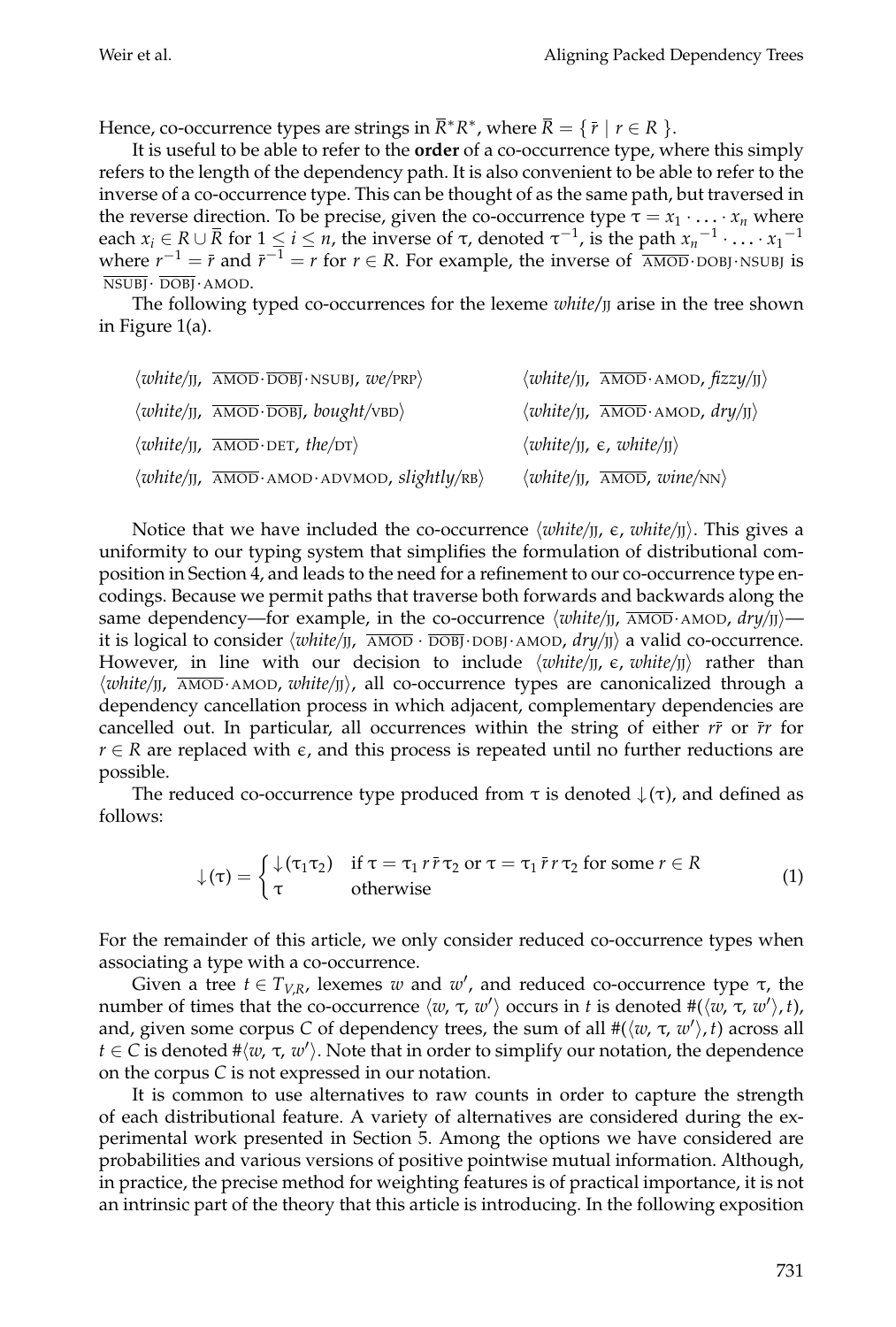(a)  
\n
$$
\int_{C(SU|B)} \sqrt{\frac{(SU|B)}{V}} \sqrt{\frac{(SU|B)}{V}} \sqrt{\frac{(SU|B)}{V}} \sqrt{\frac{(SU|B)}{V}} \sqrt{\frac{(SU|B)}{V}}}
$$
\n(b)  
\n
$$
\int_{V} \sqrt{\frac{(SU|B)}{V}} \sqrt{\frac{(SU|B)}{V}} \sqrt{\frac{(SU|B)}{V}} \sqrt{\frac{(SU|B)}{V}} \sqrt{\frac{(SU|B)}{V}}}
$$
\n(c)  
\n
$$
\int_{C(SU|B)} \sqrt{\frac{(SU|B)}{V}} \sqrt{\frac{(SU|B)}{V}} \sqrt{\frac{(SU|B)}{V}} \sqrt{\frac{(SU|B)}{V}}}
$$
\n(d)  
\n
$$
\int_{V} \sqrt{\frac{(SU|B)}{V}} \sqrt{\frac{(SU|B)}{V}} \sqrt{\frac{(SU|B)}{V}} \sqrt{\frac{(SU|B)}{V}} \sqrt{\frac{(SU|B)}{V}}}
$$
\n(e)  
\n
$$
\int_{V} \sqrt{\frac{(SU|B)}{V}} \sqrt{\frac{(SU|B)}{V}} \sqrt{\frac{(SU|B)}{V}} \sqrt{\frac{(SU|B)}{V}} \sqrt{\frac{(SU|B)}{V}}}
$$
\n(e)  
\n
$$
\int_{C(E|T)} \sqrt{\frac{(SU|B)}{V}} \sqrt{\frac{(SU|B)}{V}} \sqrt{\frac{(SU|B)}{V}} \sqrt{\frac{(SU|B)}{V}} \sqrt{\frac{(SU|B)}{V}}}
$$
\n(f)  
\n
$$
\int_{R/DT} \sqrt{\frac{(SU|B)}{V}} \sqrt{\frac{(SU|B)}{V}} \sqrt{\frac{(SU|B)}{V}} \sqrt{\frac{(SU|B)}{V}} \sqrt{\frac{(SU|B)}{V}}}
$$
\n(g)  
\n
$$
\int_{S} \sqrt{\frac{(SU|B)}{V}} \sqrt{\frac{(SU|B)}{V}} \sqrt{\frac{(SU|B)}{V}} \sqrt{\frac{(SU|B)}{V}} \sqrt{\frac{(SU|B)}{V}}}
$$
\n(e)  
\n
$$
\int_{S} \sqrt{\frac{(SU|B)}{V}} \sqrt{\frac{(SU|B)}{V}} \sqrt{\frac{(SU|B)}{V}} \sqrt{\frac{(SU|B)}{V}} \sqrt{\frac{(SU|B)}{V}}}
$$
\n(h)  
\n<math display="</p>

**Figure 1**

A small corpus of dependency trees.

we denote the weight of the distributional feature  $\langle \tau, w' \rangle$  of the lexeme *w* with the expression W(*w*,  $\langle \tau, w' \rangle$ ).

## **2.2 Anchored Packed Trees**

Given a dependency tree corpus  $C \subset T_{V,R}$  and a lexeme  $w \in V$ , we are interested in capturing the aggregation of all distributional contexts of *w* in *C* within a single structure. We achieve this with what we call an **Anchored Packed Dependency Tree** (APT). APTs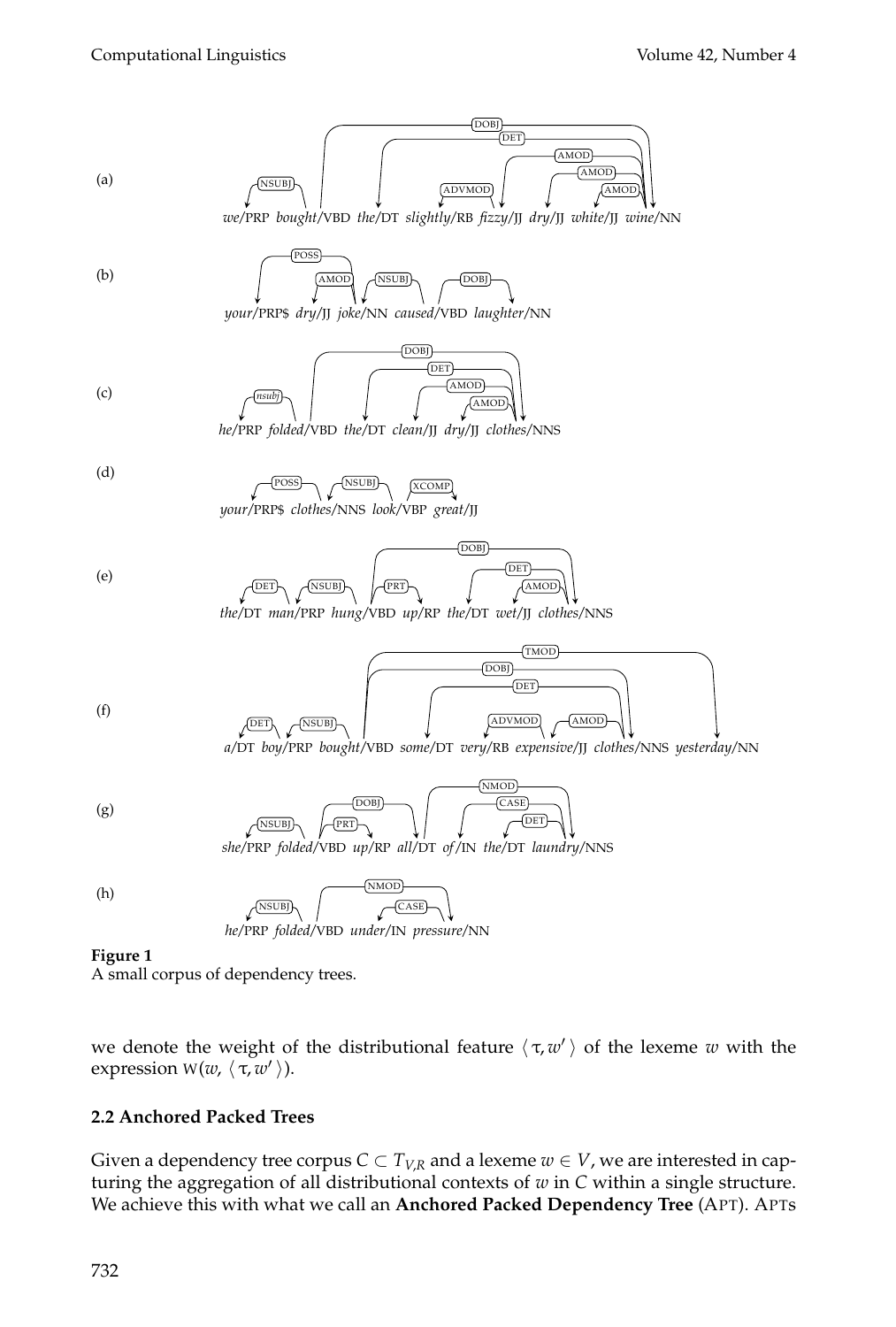are central to the proposals in this article: Not only can they be used to encode the aggregate of all distributional features of a lexeme over a corpus of dependency trees, but they can also be used to express the distributional features of a lexeme that has been contextualized within some dependency tree (see Section 4).

The APT for *w* given *C* is denoted  $\Vert w \Vert$ , and referred to as the **elementary APT** for *w*. In the following discussion, we describe a tree-based interpretation of  $\Vert w \Vert$ , but in the first instance we define it as a mapping from pairs (τ, *w'*) where  $\tau \in \overline{R}^*R^*$  and  $w' \in V$ , such that  $\|w\|$ (τ, *w'*) gives the weight of the typed co-occurrence  $\langle w,$  τ,  $w' \rangle$  in the corpus *C*. It is nothing more than those components of the weight function that specify the weights of distributional features of *w*. In other words, for each  $\tau \in \overline{R}^* R^*$  and  $w' \in V$ :

$$
||w||(\tau, w') = W(w, \langle \tau, w' \rangle)
$$
\n(2)

The restriction of  $\|w\|$  to co-occurrence types that are at most order *k* is referred to as a *k*-th order APT. The **distributional lexicon** derived from a corpus *C* is a collection of lexical entries where the entry for the lexeme  $w$  is the elementary APT  $||w||$ .

Formulating APTs as functions simplifies the definitions that appear herein. However, because an APT encodes co-occurrences that are aggregated over a set of dependency trees, they can also be interpreted as having a tree structure. In our tree-based interpretation of APTs, nodes are associated with weighted multisets of lexemes. In particular,  $\Vert w \Vert(\tau)$  is thought of as a node that is associated with the weighted lexeme multiset in which the weight of  $w'$  in the multiset is  $\|w\|(\tau, w')$ . We refer to the node  $\|w\|(\epsilon)$  as the **anchor** of the APT  $\|w\|$ .

Figure 2 shows three elementary APTs that can be produced from the corpus shown in Figure 1. On the far left we give the letter corresponding to the sentence in Figure 1 that generated the typed co-occurrences. Each column corresponds to one node in the APT, giving the multiset of lexemes at that node. Weights are not shown, and only non-empty nodes are displayed.

It is worth dwelling on the contents of the anchor node of the top APT in Figure 2, which is the elementaryAPT for *dry*/JJ. The weighted multiset at the anchor node is denoted  $\|w\|(\epsilon)$ . The lexeme *dry*/JJ occurs three times, and the weight  $\|w\|(\epsilon, dry/\pi)$  reflects this count. Three other lexemes also occur at this same node: *fizzy*/JJ, *white*/JJ, and *clean*/JJ. These lexemes arose from the following co-occurrences in trees in Figure 1:  $\langle \frac{d r y}{JJ} \rangle$ ,  $\overline{\text{AMOD}} \cdot \text{AMOD}$ ,  $\langle \frac{d r y}{JJ} \rangle$ ,  $\langle \frac{d r y}{JJ} \rangle$ ,  $\overline{\text{AMOD}} \cdot \text{AMOD}$ ,  $\overline{\text{white}}/JJ \rangle$ , and h*dry*/JJ, AMOD ·AMOD, *clean*/JJi, all of which involve the co-occurrence type AMOD ·AMOD. These lexemes appear in the multiset  $\Vert w \Vert (\epsilon)$  because  $\downarrow$  (AMOD · AMOD) =  $\epsilon$ .

#### **3. APT Similarity**

One of the most fundamental aspects of any treatment of distributional semantics is that it supports a way of measuring distributional similarity. In this section, we describe a straightforward way in which the similarity of two APTs can be measured through a mapping from APTs to vectors.

First, define the set of distributional features

$$
\text{FEATS} = \left\{ \left\langle \tau, w' \right\rangle \middle| w' \in V, \tau \in \overline{R}^* R^* \text{ and } W(w, \left\langle \tau, w' \right\rangle) > 0 \text{ for some } w \in V \right\} \tag{3}
$$

The vector space that we use to encode APTs includes one dimension for each element of FEATS, and we use the pair  $\langle \tau, w \rangle$  to refer to its corresponding dimension.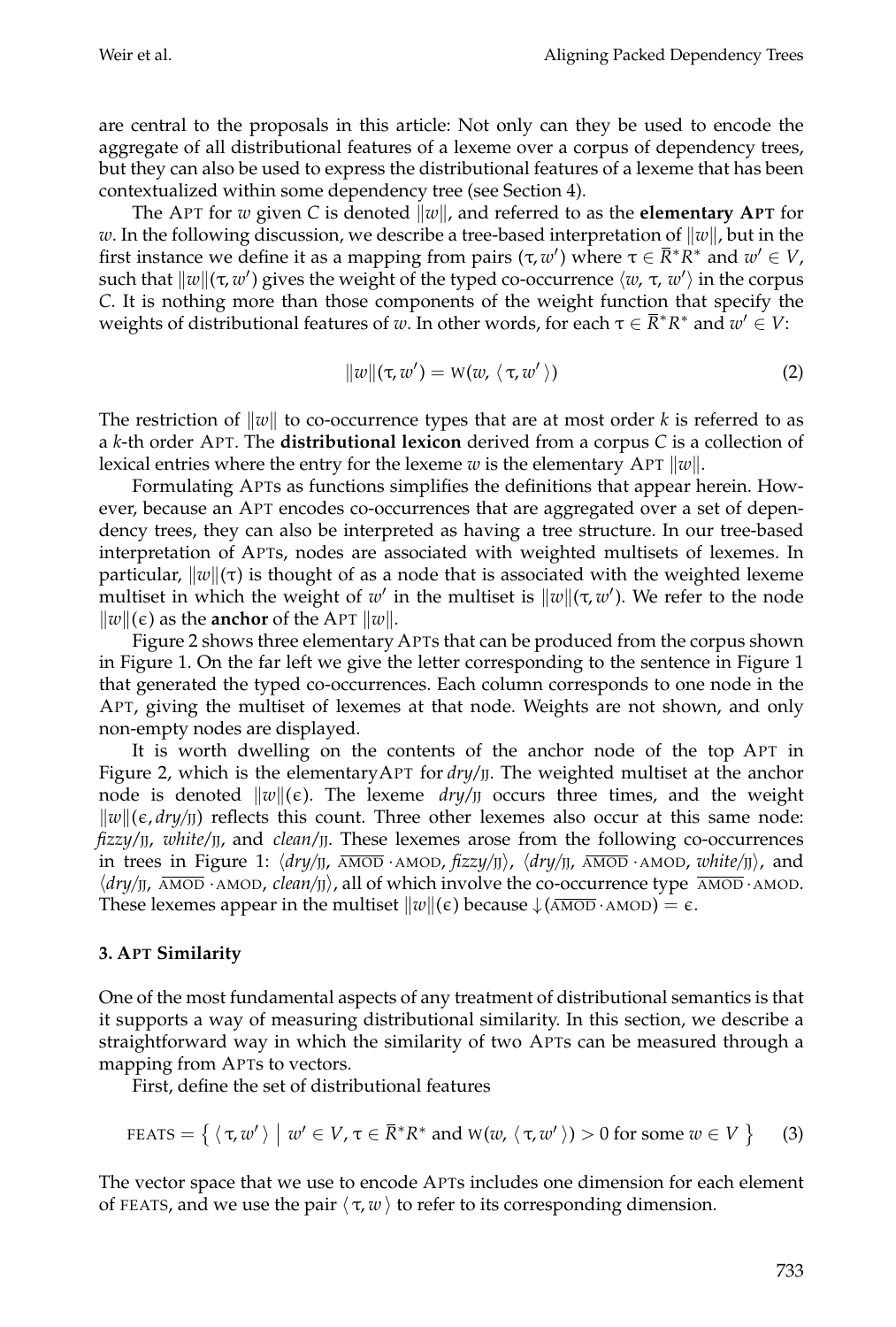

#### **Figure 2**

The distributional lexicon produced from the trees in Figure 1 with the elementary APT for *dry*/JJ at the top, the elementary APT for *clothes*/NNS in the middle, and the elementary APT for *folded*/VBD at the bottom. Part of speech tags and weights have been omitted.

Given an APT **A**, we denote the vectorized representation of **A** with **A**<sup>*i*</sup>, and the value that the vector  $\overrightarrow{A}$  has on dimension  $\langle \tau, w' \rangle$  is denoted  $\overrightarrow{A}$   $[\langle \tau, w' \rangle]$ . For each  $\langle \tau, w' \rangle \in$  FEATS:

$$
\overrightarrow{\|w\|}\left[\langle \tau,w'\,\rangle\right]=\Phi(\tau,w)\,\mathsf{W}(w,\langle \tau,w'\,\rangle)\tag{4}
$$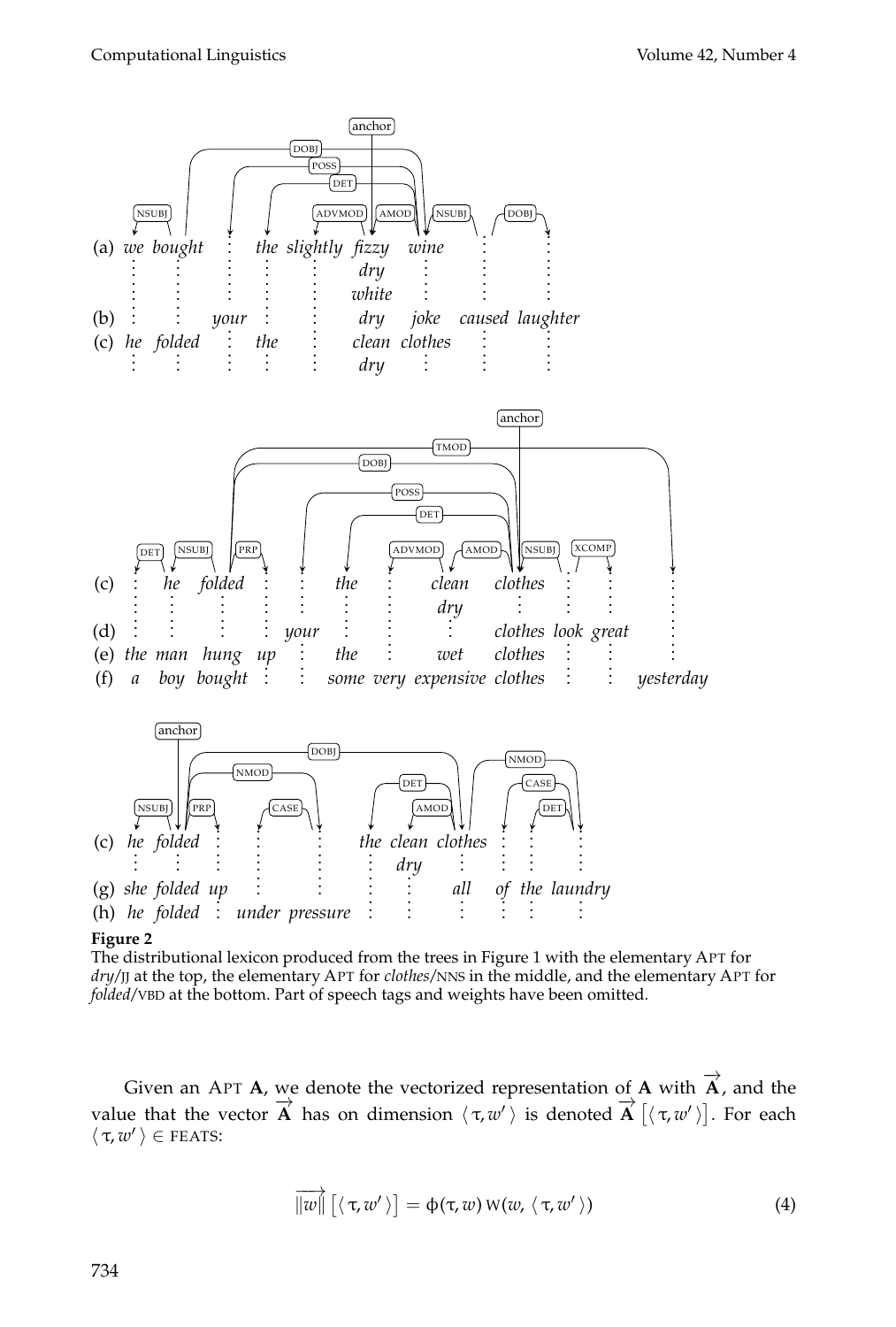where  $\phi(\tau, w)$  is a path-weighting function that is intended to reflect the fact that not all of the distributional features are equally important in determining the distributional similarity of two APTs. Generally speaking, syntactically distant co-occurrences provide a weaker characterization of the semantics of a lexeme than co-occurrences that are syntactically closer. By multiplying each  $W(w, \langle \tau, w' \rangle)$  by  $\varphi(\tau, w)$ , we are able to capture this, given a suitable instantiation of  $\phi(\tau, w)$ .

One option for  $\phi(\tau, w)$  is to use  $p(\tau | w)$ —that is, the probability that when randomly selecting one of the co-occurrences  $\langle w, \tau', w' \rangle$ , where  $w'$  can be any lexeme in *V*,  $\tau'$  is the co-occurrence type τ. We can estimate these path probabilities from the co-occurrence counts in *C* as follows:

$$
p(\tau \mid w) = \frac{\# \langle w, \tau, * \rangle}{\# \langle w, *, * \rangle}
$$
 (5)

where

$$
\begin{array}{l}\n\#\langle w, \tau, * \rangle = \sum_{w' \in V} \#\langle w, \tau, w' \rangle \\
\#\langle w, *, * \rangle = \sum_{w' \in V} \sum_{\tau \in \bar{R}^* R^*} \#\langle w, \tau, w' \rangle\n\end{array}
$$

 $p(\tau | w)$  typically falls off rapidly as a function of the length of  $\tau$  as desired.

The similarity of two APTs,  $A_1$  and  $A_2$ , which we denote SIM $(A_1, A_2)$ , can be measured in terms of the similarity of vectors  $\overrightarrow{A_1}$  and  $\overrightarrow{A_2}$ . The similarity of vectors can be measured in a variety of ways (Lin 1998; Lee 1999; Weeds and Weir 2005; Curran 2004). One popular option involves the use of the cosine measure:

$$
SIM(\mathbf{A}_1, \mathbf{A}_2) = \cos(\overrightarrow{\mathbf{A}_1}, \overrightarrow{\mathbf{A}_2})
$$
 (6)

It is common to apply cosine to vectors containing positive pointwise mutual information (PPMI) values. If the weights used in the APTs are counts or probabilities, then they can be transformed into PPMI values at this point.

As a consequence of the fact that the different co-occurrence types of the cooccurrences associated with a lexeme are being differentiated, vectorized APTs are much sparser than traditional vector representations used to model distributional semantics. This can be mitigated in various ways, including:

- r reducing the granularity of the dependency relations and/or the part-of-speech tag set
- applying various normalizations of lexemes such as case normalization, lemmatization, or stemming
- disregarding all distributional features involving co-occurrence types over a certain length
- applying some form of distributional smoothing, where distributional features of a lexeme are inferred based on the features of distributionally similar lexemes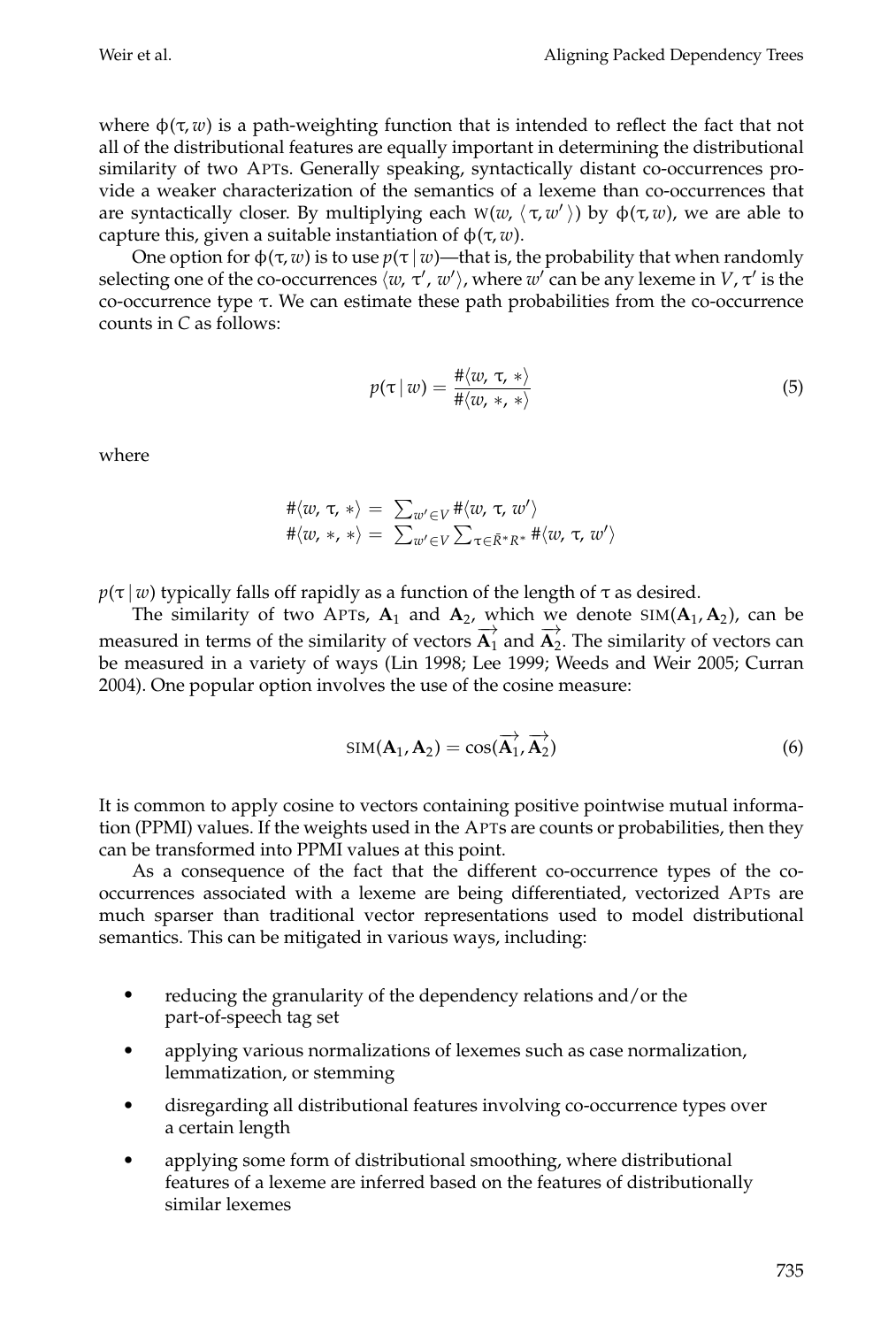#### **4. Distributional Composition**

In this section we turn to the central topic of the article, namely, distributional composition. We begin with an informal explanation of our approach, and then present a more precise formalization.

#### **4.1 Discussion of Approach**

Our starting point is the observation that although we have shown that all of the elementary APTs in the distributional lexicon can be placed in the same vector space (see Section 3), there is an important sense in which APTs for different parts of speech are not comparable. For example, many of the dimensions that make sense for verbs, such as those involving a co-occurrence type that begins with DOBJ or NSUBJ, do not make sense for a noun. However, as we now explain, the co-occurrence type structure present in an APT allows us to address this, making way for our definition of distributional composition.

Consider the APT for the lexeme *dry*/JJ shown at the top of Figure 2. The anchor of this APT is the node at which the lexeme *dry*/JJ appears. We can, however, take a different perspective on this APT—for example, one in which the anchor is the node at which the lexemes *bought*/vBD and *folded*/vBD appear. This APT is shown at the top of Figure 3. Adjusting the position of the anchor is significant because the starting point of the paths given by the co-occurrence types change. For example, when the APT shown at the top of Figure 3 is applied to the co-occurrence type  $\overline{\text{NSUB}}$ , we reach the node at which the lexemes *we*/PRP and *he*/PRP appear. Thus, this APT can be seen as a characterization of the distributional properties of the verbs that nouns that  $\frac{dry}{JJ}$ modifies can take as their direct object. In fact, it looks rather like the elementary APT for some verb. The lower tree in Figure 3 shows the elementary APT for *clothes*/NNS (the center APT shown in Figure 2), where the anchor has been moved to the node at which the lexemes *folded*/VBD, *hung*/VBD, and *bought*/VBD appear.

Notice that in both of the APTs shown in Figure 3, parts of the tree are shown in faded text. These are nodes and edges that are removed from the APT as a result of the change in anchor placement. The elementary tree for  $\frac{dry}{JJ}$  shown in Figure 2 reflects the fact that at least some of the nouns that *dry*/JJ modifies can be the direct object of a verb, or the subject of a verb. When we move the anchor, as shown at the top of Figure 3, we resolve this ambiguity to the case where the noun being modified is a direct object. The incompatible parts of the APT are removed. This corresponds to restricting the cooccurrence types of composed APTs to those that belong to the set  $\bar{R}^*R^*$ , just as was the case for elementary APTs. For example, note that in the upper APT of Figure 3, neither the path DOBJ· NSUBJ from the node labeled with *bought*/VBD and *folded*/VBD to the node labeled *caused*/VBD, nor the path  $\overline{DOBJ} \cdot \overline{DOBJ}$  from the node labeled with *bought*/vBD and *folded*/vBD to the node labeled *laughter*/NN, are in  $\bar{R}$ <sup>\*</sup> $R$ <sup>\*</sup>.

Given a sufficiently rich elementary APT for  $\frac{dry}{JJ}$ , those verbs that have nouns that *dry*/JJ can plausibly modify as direct objects have elementaryAPTs that are in some sense "compatible" with the APT produced by shifting the anchor node as illustrated at the top of Figure 3. An example is the APT for *folded*/VBD shown at the bottom of Figure 2. Loosely speaking, this means that, when applied to the same co-occurrence type, the APT in Figure 3 and the APT at the bottom of Figure 2 are generally expected to give sets of lexemes with related elements.

By moving the anchors of the APT for *dry*/JJ and *clothes*/NNS as in Figure 3, we have, in effect, aligned all of the nodes of the APTs for  $\frac{dry}{JJJ}$  and  $\frac{clothes}{NN}$  with the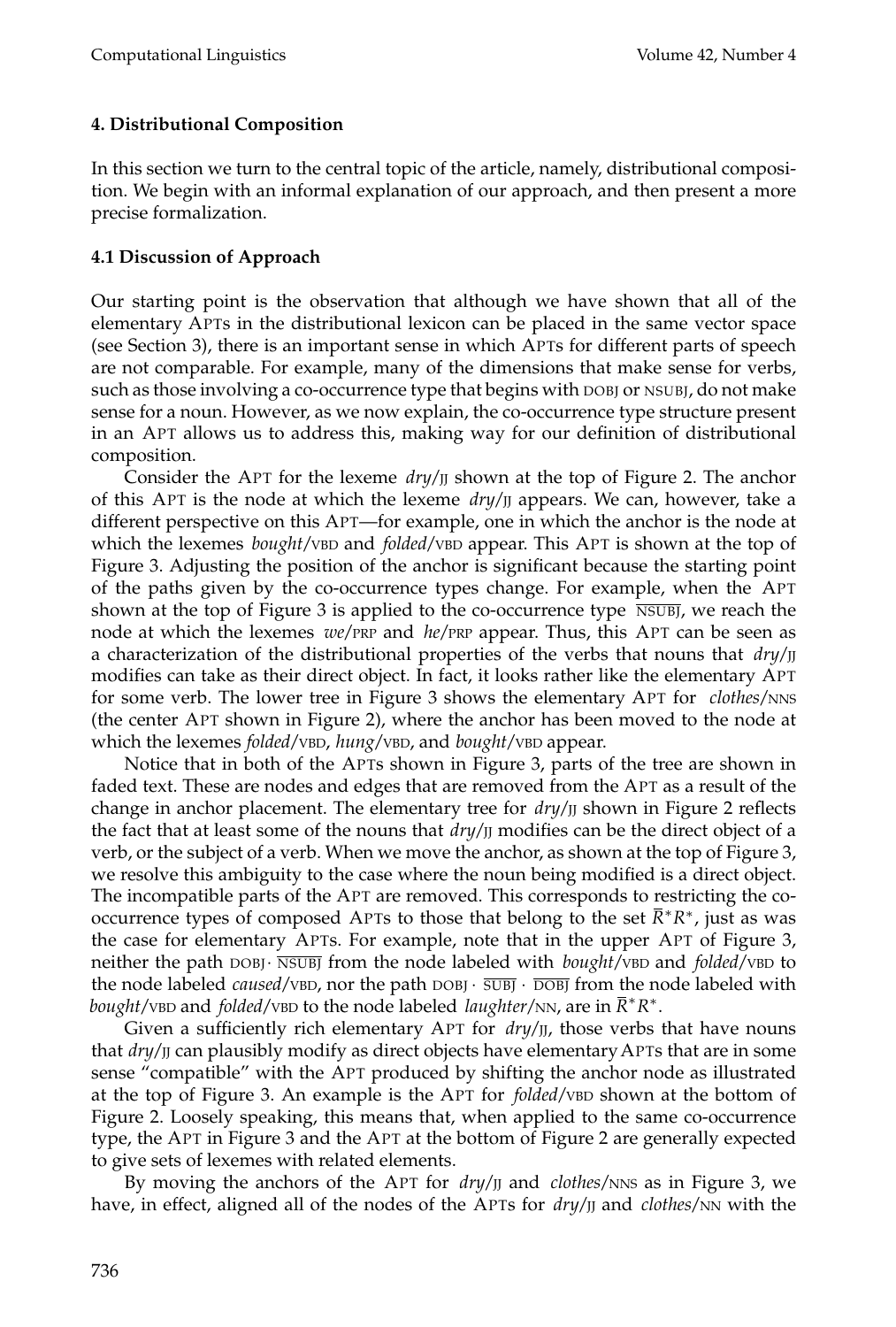

**Figure 3**

The elementary APTs for *dry*/JJ and *clothes*/NNS with anchors offset.

nodes they correspond to in the APT for *folded*/vBD. Not only does this make it possible, in principle at least, to establish whether or not the composition of  $\frac{dry}{JJJ}$ , *clothes*/NNS, and *folded*/VBD is plausible, but it provides the basis for the contextualization of APTs, as we now explain.

Recall that elementary APTs are produced by aggregating contexts taken from all of the occurrences of the lexeme in a corpus. As described in the Introduction, we need a way to contextualize aggregated APTs in order to produce a fine-grained characterization of the distributional semantics of the lexeme in context. There are two distinct aspects to the contextualization of APTs, both of which can be captured through APT composition: **co-occurrence filtering**—the down-weighting of co-occurrences that are not compatible with the way the lexeme is being used in its current context; and **co-occurrence embellishment**—the up-weighting of compatible co-occurrences that appear in the APTs for the lexemes with which it is being composed.

Both co-occurrence filtering and co-occurrence embellishment can be achieved through APT composition. The process of composing the elementary APTs for the lexemes that appear in a phrase involves two distinct steps. First, the elementary APTs for each of the lexemes being composed are aligned in a way that is determined by the dependency tree for the phrase. The result of this alignment of the elementaryAPTs is that each node in one of the APTs is matched up with (at most) one of the nodes in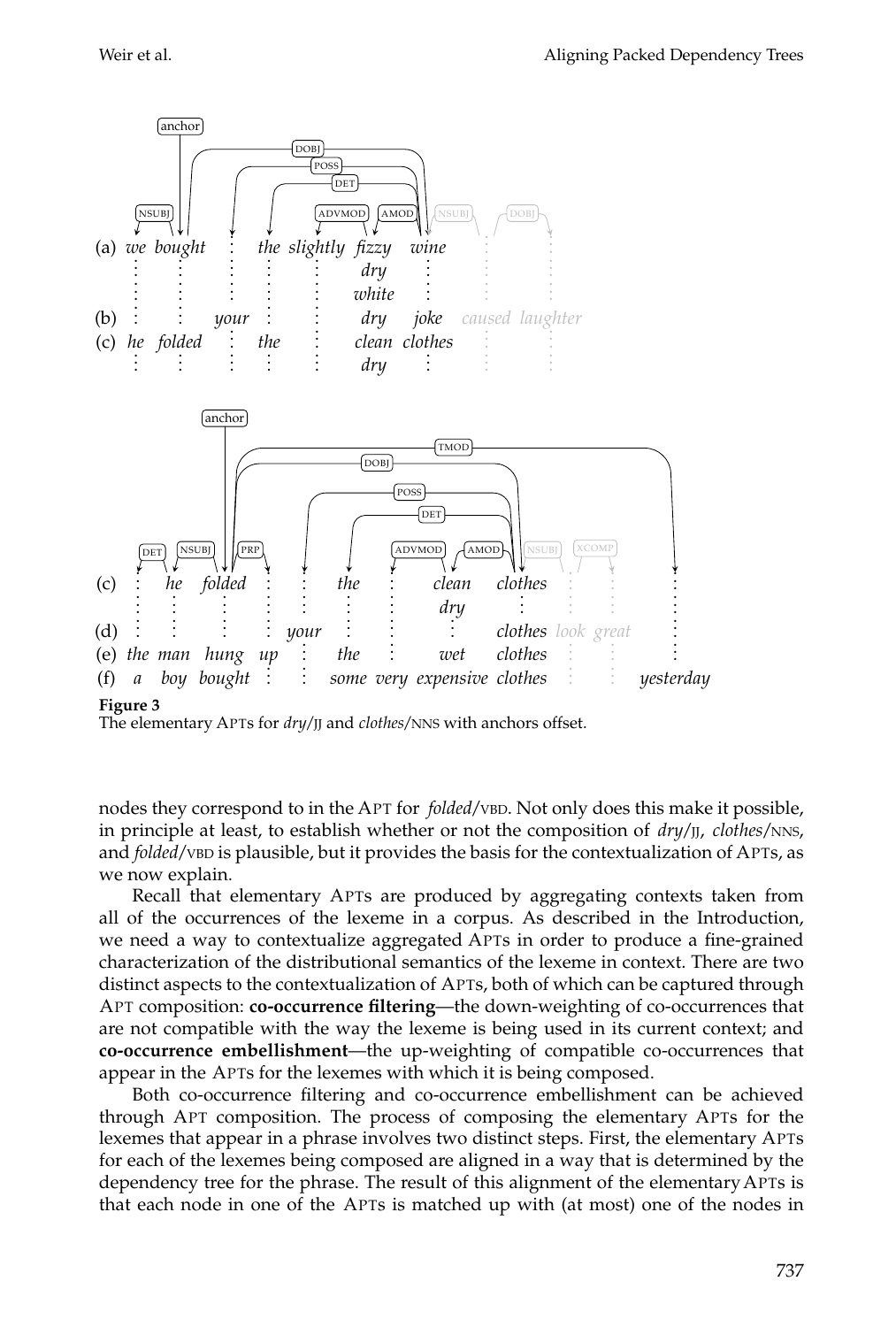each of the other APTs. The second step of this process involves merging nodes that have been matched up with one another in order to produce the resulting composed APT that represents the distributional semantics of the dependency tree. It is during this second step that we are in a position to determine those co-occurrences that are compatible across the nodes that have been matched up.

Figure 4 illustrates the composition of APTs on the basis of a dependency tree shown in the upper center of the figure. In the lower right, the figure shows the full APT that results from merging the six aligned APTs, one for each of the lexemes in the dependency tree. Each node in the dependency tree is labeled with a lexeme, and around the dependency tree we show the elementary APTs for each lexeme. The six elementary APTs are aligned on the basis of the position of their lexeme in the dependency tree. Note that the tree shown in gray within the APT is structurally identical to the dependency tree in the upper center of the figure. The nodes of the dependency tree are labeled with single lexemes, whereas each node of the APT is labeled by a weighted lexeme multiset. The lexeme labeling a node in the dependency tree is one of the lexemes found in the weighted lexeme multiset associated with the corresponding node within the APT. We refer to the nodes in the composed APT that come from nodes in the dependency tree (the gray nodes) as the **internal context**, and the remaining nodes as the **external context**.

As we have seen, the alignment of APTs can be achieved by adjusting the location of the anchor. The specific adjustments to the anchor locations are determined by the dependency tree for the phrase. For example, Figure 5 shows a dependency analysis of



Composition of APTs.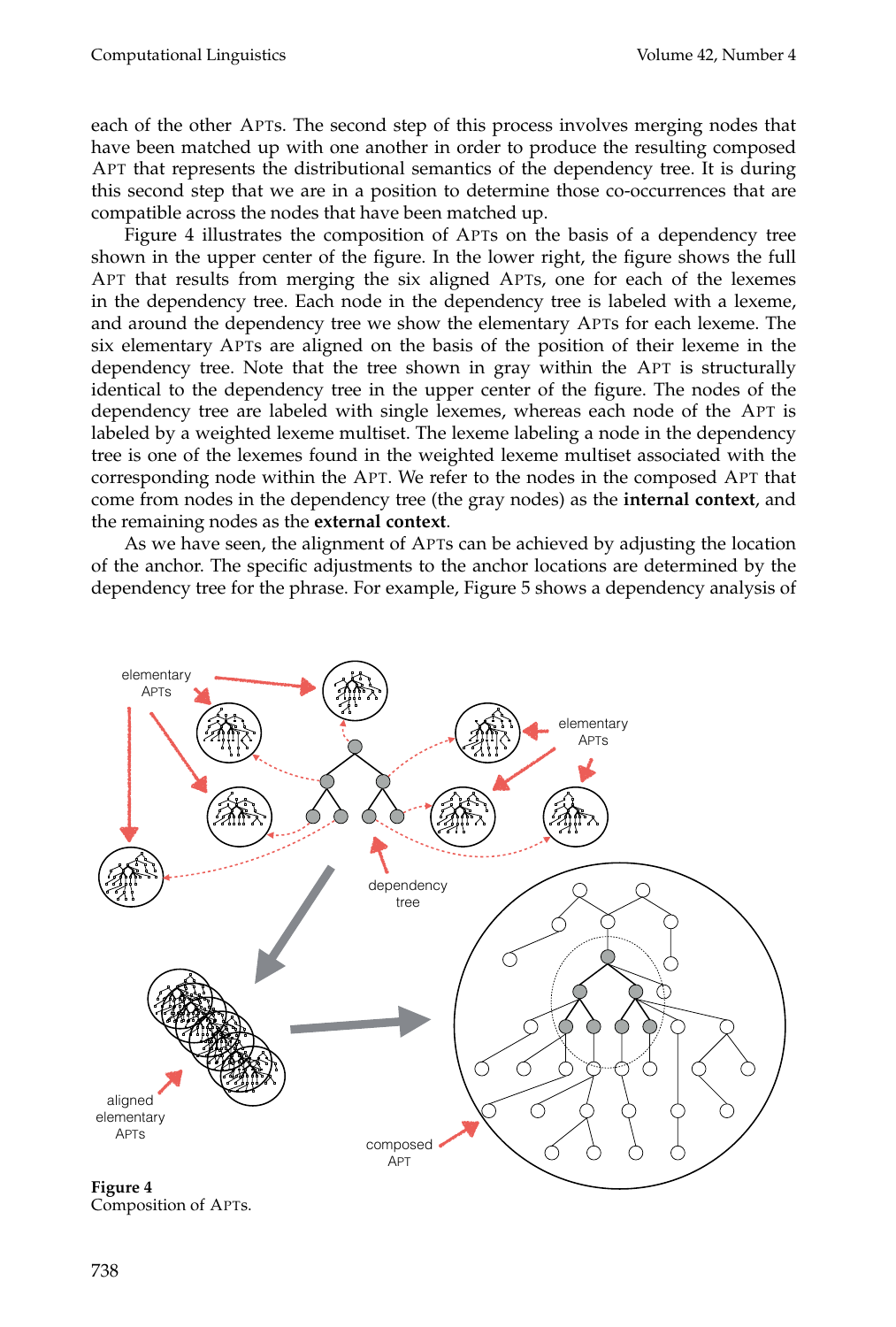

**Figure 5** A dependency tree that generates the alignment shown in Figure 6.

the phrase *folded dry clothes*. To align the elementary APTs for the lexemes in this tree, we do the following:

- The anchor of the elementary APT for *dry*/*JJ* is moved to the node on which the *bought*/VBD and *folded*/VBD lie. This is the APT shown at the top of Figure 6. This change of anchor location is determined by the path from the  $\frac{dry}{JJ}$  to *folded*/vBD in the tree in Figure 5 (i.e.,  $\overline{\text{AMOD}} \cdot \overline{\text{DOBI}}$ ).
- The anchor of the elementary APT for *clothes*/NNS is moved to the node on which *folded*/VBD, *hung*/VBD, and *bought*/VBD lie. This is the APT shown at the bottom of Figure 3. This change of anchor location is determined by the path from the *clothes*/NNS to *folded*/VBD in the tree in Figure 5  $(i.e., \overline{DOBJ})$ .
- The anchor of the elementary APT for *folded*/VBD has been left unchanged because there is an empty path from *folded*/VBD to *folded*/VBD in the tree in Figure 5.

Figure 6 shows the three elementary APTs for the lexemes  $\frac{dry}{JJ}$ , *clothes*/NNS, and *folded*/VPD, which have been aligned as determined by the dependency tree shown in Figure 5. Each column of lexemes appears at nodes that have been aligned with one another. For example, in the third column from the left, we see that the following three nodes have been aligned: (i) the node in the elementary APT for *dry*/JJ at which *bought*/VBD and *folded*/VBD appear; (ii) the node in the elementary APT for *clothes*/NNS at which *folded*/VBD, *hung*/VBD, and *bought*/VBD appear; and (iii) the anchor node of the elementary APT for *folded*/VBD, that is, the node at which *folded*/VBD appears. In the second phase of composition, these three nodes are merged together to produce a single node in the composed APT.

Before we discuss how the nodes in aligned APTs are merged, we formalize the notion of APT alignment. We do this by first defining so-called offset APTs, which formalizes the idea of adjusting the location of an anchor. We then define how to align all of the APTs for the lexemes in a phrase based on a dependency tree.

## **4.2 Offset APTs**

Given some offset,  $\delta$ , a string in  $\bar{R}^* R^*$ , the APT **A** when offset by  $\delta$  is denoted  $\mathbf{A}^{\delta}$ . Offsetting an APT by  $\delta$  involves moving the anchor to the position reached by following the path δ from the original anchor position. In order to define  $A^δ$ , we must define  $A^{\delta}(\tau, w')$  for each  $\tau \in \overline{R}^* R^*$  and  $w' \in V$ —or, in terms of our alternative tree-based representation, we need to specify the τ $'$  such that  $\mathbf{A}^\delta(\tau)$  and  $\mathbf{A}(\tau')$  yield the same node (weighted lexeme multiset).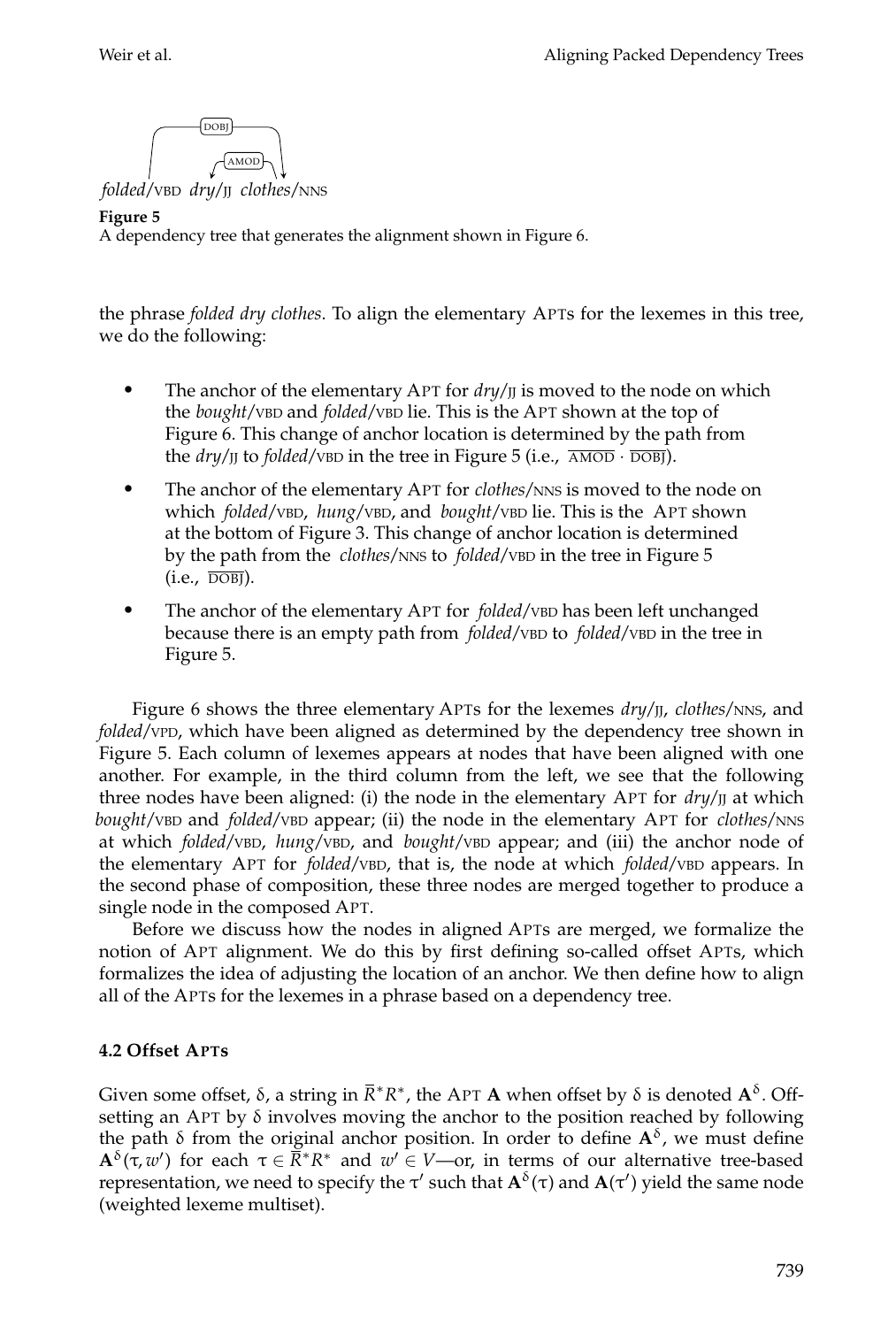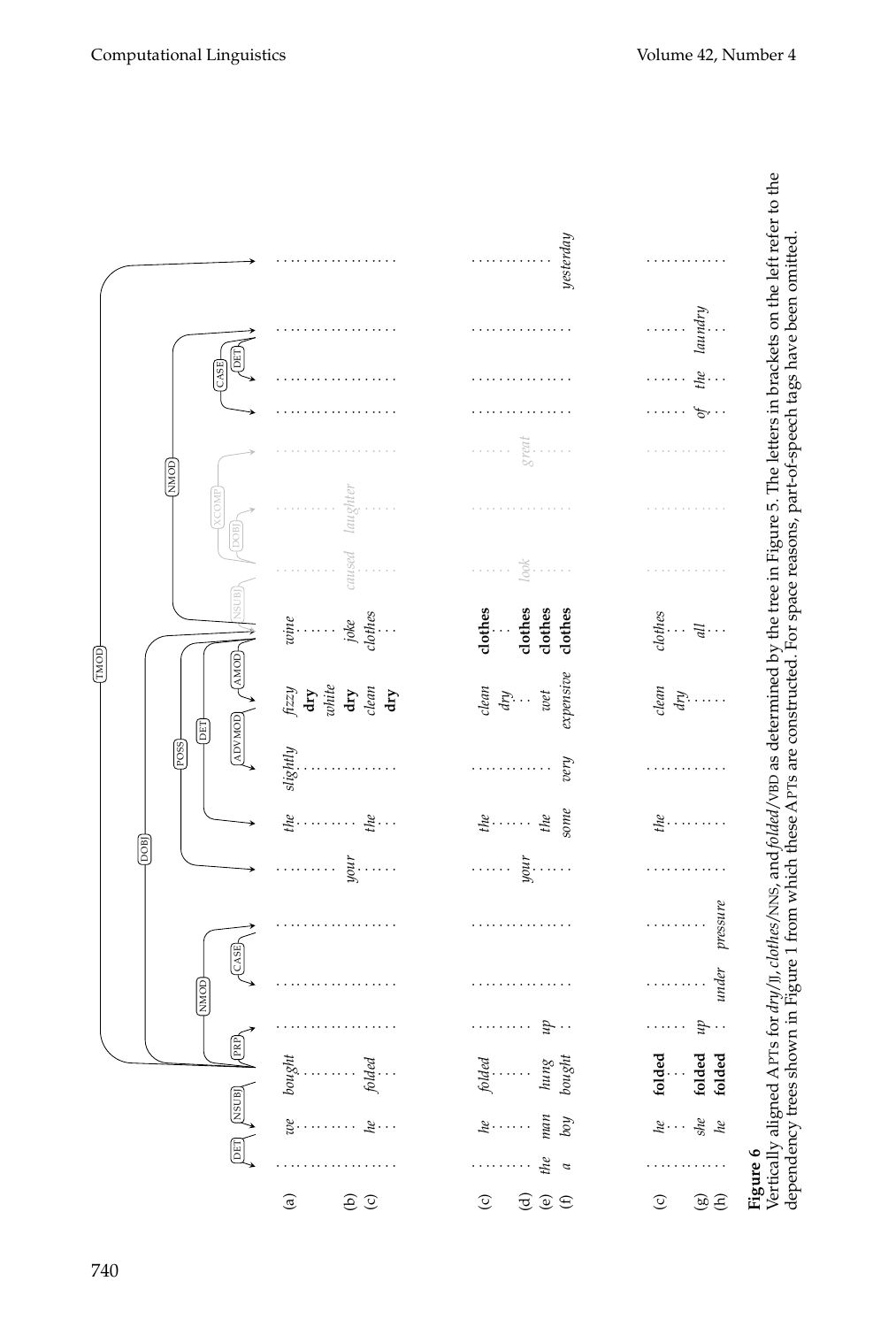As shown in Equation (7), path offset can be specified by making use of the cooccurrence type reduction operator that was introduced in Section 2.2. Given a string δ in  $\bar{R}$ <sup>\*</sup> $R$ <sup>\*</sup> and an APT **A**, the offset APT **A**<sup>δ</sup> is defined as follows. For each  $\tau \in \bar{R}$ <sup>\*</sup> $R$ <sup>\*</sup> and  $w \in V$ :

$$
\mathbf{A}^{\delta}(\tau, w) = \mathbf{A}(\downarrow (\delta \tau), w) \tag{7}
$$

or equivalently, for each  $\tau \in \overline{R}^* R^*$ :

$$
\mathbf{A}^{\delta}(\tau) = \mathbf{A}(\downarrow (\delta \tau)) \tag{8}
$$

As required, Equation (7) defines  $A^{\delta}$  by specifying the weighted lexeme multiset we obtain when  $A^{\delta}$  is applied to co-occurrence type  $\tau$  as being the lexeme multiset that **A** produces when applied to the co-occurrence type  $\downarrow$  ( $\delta \tau$ ).

As an illustrative example, consider the APT shown at the top of Figure 2. Let us call this APT **A**. Note that **A** is anchored at the node where the lexeme  $\frac{dry}{JJJ}$  appears. Consider the APT produced when we apply the offset  $\overline{AMOD} \cdot \overline{DOBI}$ . This is shown at the top of Figure 3. Let us refer to this  $\overrightarrow{APT}$  as  $\overrightarrow{A}$ . The anchor of  $\overrightarrow{A}$  is the node at which the lexemes *bought*/VDB and *folded*/VBD appear. Now we show how the two nodes **A**'(NSUBJ) and **A**'(DOBJ·AMOD·ADVMOD) are defined in terms of **A** on the basis of Equation (8). In both cases the offset  $\delta = \overline{\text{AMOD}} \cdot \overline{\text{DOBI}}$ .

For the case where  $\tau$  = NSUBJ we have

$$
\mathbf{A}'(\text{NSUBJ}) = \mathbf{A}(\downarrow (\overline{\text{AMOD}} \cdot \overline{\text{DOBI}} \cdot \text{NSUBJ}))
$$

$$
= \mathbf{A}(\overline{\text{AMOD}} \cdot \overline{\text{DOBI}} \cdot \text{NSUBJ})
$$

With respect to the anchor of **A**, this correctly addresses the node at which the lexemes *we*/PRP and *he*/PRP appear.

Where  $\tau =$  DOBI·AMOD·ADVMOD we have

$$
\mathbf{A}'(\text{DOBI} \cdot \text{AMOD} \cdot \text{ADVMOD}) = \mathbf{A}(\downarrow (\overline{\text{AMOD}} \cdot \overline{\text{DOBI}} \cdot \text{DOBI} \cdot \text{AMOD} \cdot \text{ADVMOD}))
$$

$$
= \mathbf{A}(\downarrow (\overline{\text{AMOD}} \cdot \text{AMOD} \cdot \text{ADVMOD}))
$$

$$
= \mathbf{A}(\downarrow (\text{ADVMOD}))
$$

$$
= \mathbf{A}(\text{ADVMOD})
$$

$$
= \mathbf{A}(\text{ADVMOD})
$$

With respect to the anchor of **A**, this correctly addresses the node at which the lexeme *slightly*/RB appears.

In practice, the offset APT  $A^{\delta}$  can be obtained by prepending the inverse of the path offset, δ −1 , to all of the co-occurrence types in **A** and then repeatedly applying the reduction operator until no further reductions are possible. In other words, if  $\tau$ addresses a node in **A**, then  $\tau'$  addresses a node in  $\mathbf{A}^\delta$  iff  $\tau'=\downarrow$   $(\delta^{-1}\tau)$  and  $\tau'\in \overline{R}^*R^*.$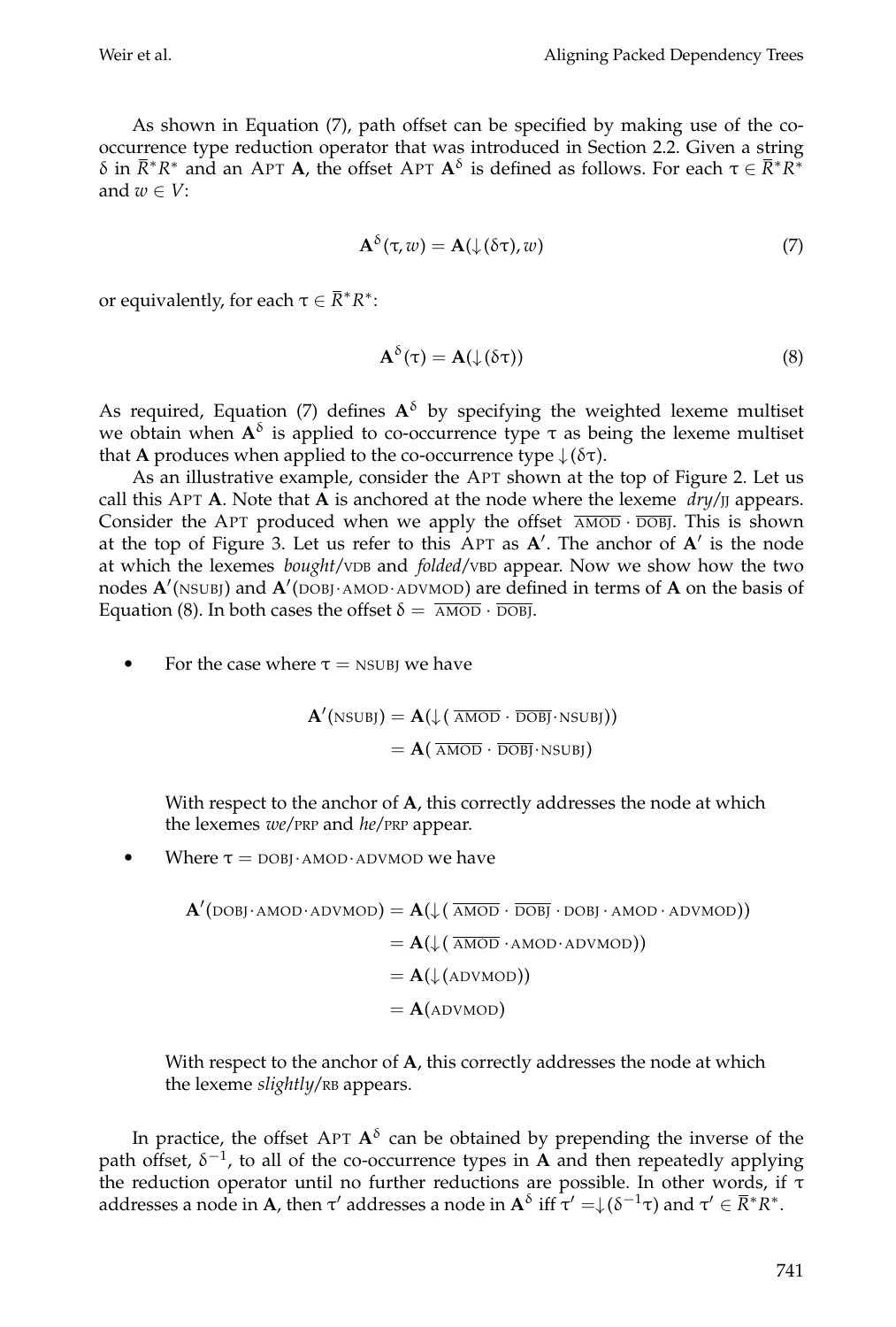## **4.3 Syntax-Driven APT Alignment**

We now make use of offset APTs, as defined in Equation (7), as a way to align all of the APTs associated with a dependency tree. Consider the following scenario:

- $w_1 \ldots w_n$  is a the phrase (or sentence) where each  $w_i \in V$  for  $1 \leq i \leq n$
- $\bullet$  $t \in T_{V,R}$  is a dependency analysis of the string  $w_1 \ldots w_n$
- $w_h$  is the lexeme at the root of *t*. In other words, *h* is the position (index) in the phrase at which the head appears
- *r*  $\|w_i\|$  is the elementary APT for  $w_i$  for each  $i, 1 \le i \le n$
- $\delta_i$ , the offset of  $w_i$  in *t* with respect to the root, is the path in *t* from  $w_i$  to  $w_h$ . In other words,  $\langle w_i, \delta_i, w_h \rangle$  is a co-occurrence in *t* for each *i*,  $1 \le i \le n$ (Note that  $\delta_h = \epsilon$ )

We define the distributional semantics for the tree  $t$ , denoted  $||t||$ , as follows:

$$
||t|| = \bigsqcup \{ ||w_1||^{\delta_1}, \ldots, ||w_n||^{\delta_n} \}
$$
\n(9)

The definition of  $\Box$  is considered in Section 4.4. In general,  $\Box$  operates on a set of *n* aligned APTs, merging them into a single APT. The multiset at each node in the resulting APT is formed by merging *n* multisets, one from each of the elements of  $\{ ||w_1||^{\delta_1}, \ldots, ||w_n||^{\delta_n} \}$ . It is this multiset merging operation that we focus on in Section 4.4.

Although  $\|t\|$  can be taken to be the distributional semantics of the tree as a whole, the same APT, when associated with different anchors (i.e., when offset in some appropriate way) provides a representation of each of the contextualized lexemes that appear in the tree.

For each *i*, for  $1 \le i \le n$ , the APT for  $w_i$  when contextualized by its role in the dependency tree *t*, denoted  $\|w_i;t\|$ , is the APT that satisfies the equality:

$$
||w_{i};t||^{\delta_{i}} = ||t|| \tag{10}
$$

Alternatively, this can also be expressed with the equality:

$$
||w_{i};t|| = ||t||^{\delta_{i}^{-1}}
$$
\n(11)

Note that  $\| w_h; t \|$  and  $\| t \|$  are identical. In other words, we take the representation of the distributional semantics of a dependency tree to be the APT for the lexeme at the root of that tree that has been contextualized by the other lexemes appearing below it in the tree.

Equation (9) defined APT composition as a "one-step" process in the sense that all of the *n* elementary APTs that are associated with nodes in the dependency tree are composed at once to produce the resulting (composed) APT. There are, however, alternative strategies that could be formulated. One possibility is fully incremental leftto-right composition, where, working left-to-right through the string of lexemes, the elementary APTs for the first two lexemes are composed, with the resulting APT then being composed with the elementary APT for the third lexeme, and so on. It is always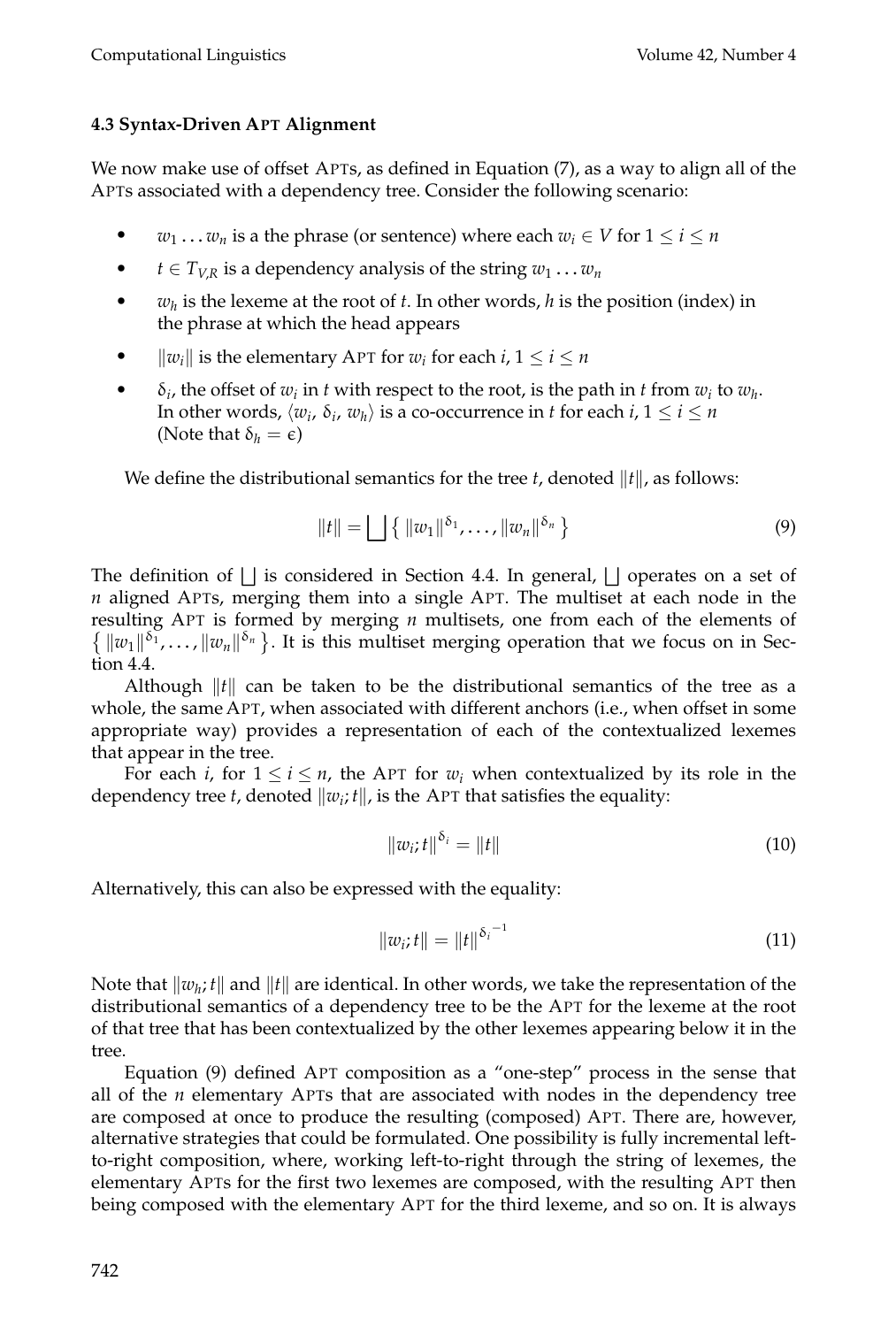possible to compose APTs in this fully incremental way, whatever the structure in the dependency tree. The tree structure, however, is critical in determining how the adjacent APTs need to be aligned.

#### **4.4 Merging Aligned APTs**

We now turn to the question of how to implement the function  $\bigsqcup$  that appears in Equation (9).  $\bigsqcup$  takes a set of *n* aligned APTs,  $\{ \mathbf{A}_1, \dots \mathbf{A}_n \}$ , one for each node in the dependency tree *t*. It merges the APTs together node by node to produce a single APT,  $\bigsqcup$  {  $\mathbf{A}_1$ , ...  $\mathbf{A}_n$  }, that represents the semantics of the dependency tree. Our discussion, therefore, addresses the question of how to merge the multisets that appear at nodes that are aligned with each other and form the nodes of the APT being produced.

The elementary APT for a lexeme expresses those co-occurrences that are **distributionally compatible** with the lexeme given the corpus. When lexemes in some phrase are composed, our objective is to capture the extent to which the co-occurrences arising in the elementary APTs are mutually compatible with the phrase as a whole. Once the elementary APTs that are being composed have been aligned, we are in a position to determine the extent to which co-occurrences are mutually compatible: Cooccurrences that need to be compatible with one another are brought together through the alignment. We consider two alternative ways in which this can be achieved.

We begin with  $\bigsqcup_{\text{INT}}$ , which provides a tight implementation of the mutual compatibility of co-occurrences. In particular, a co-occurrence is only deemed to be compatible with the composed lexemes to the extent that is distributionally compatible with the lexeme that it is least compatible with. This corresponds to the multiset version of intersection. In particular, for all  $\tau \in \overline{R}{}^*R^*$  and  $w' \in \dot{V}$ :

$$
\bigsqcup_{I\!\!N\top} \{ \mathbf{A}_1, \ldots, \mathbf{A}_n \} (\tau, w') = \min_{1 \leq i \leq n} \mathbf{A}_i (\tau, w') \tag{12}
$$

It is clear that the effectiveness of  $\bigsqcup_{\text{INT}}$  increases as the size of *C* grows, and that it would particularly benefit from distributional smoothing (Dagan, Pereira, and Lee 1994), which can be used to improve plausible co-occurrence coverage by inferring co-occurrences in the APT for a lexeme *w* based on the co-occurrences in the APTs of distributionally similar lexemes.

An alternative to  $\bigsqcup_{\text{INT}}$  is  $\bigsqcup_{\text{UNI}}$ , where we determine distributional compatibility of a co-occurrence by aggregating across the distributional compatibility of the cooccurrence for each of the lexemes being composed. In particular, for all  $\tau \in (\bar{R} \cup R)^*$ and  $w' \in V$ :

$$
\bigsqcup_{\text{UNI}} \{ \mathbf{A}_1, \dots, \mathbf{A}_n \}(\tau, w') = \sum_{1 \leq i \leq n} \mathbf{A}_i(\tau, w') \tag{13}
$$

Although this clearly achieves co-occurrence embellishment, whether co-occurrence filtering is achieved depends on the weighting scheme being used. For example, if negative weights are allowed, then co-occurrence filtering can be achieved.

There is one very important feature of APT composition that is a distinctive aspect of our proposal, and therefore worth dwelling on. In Section 4.1, when discussing Figure 4, we made reference to the notions of internal and external context. The internal context of a composed APT is that part of the APT that corresponds to the nodes in the dependency tree that generated the composed APT. One might have expected that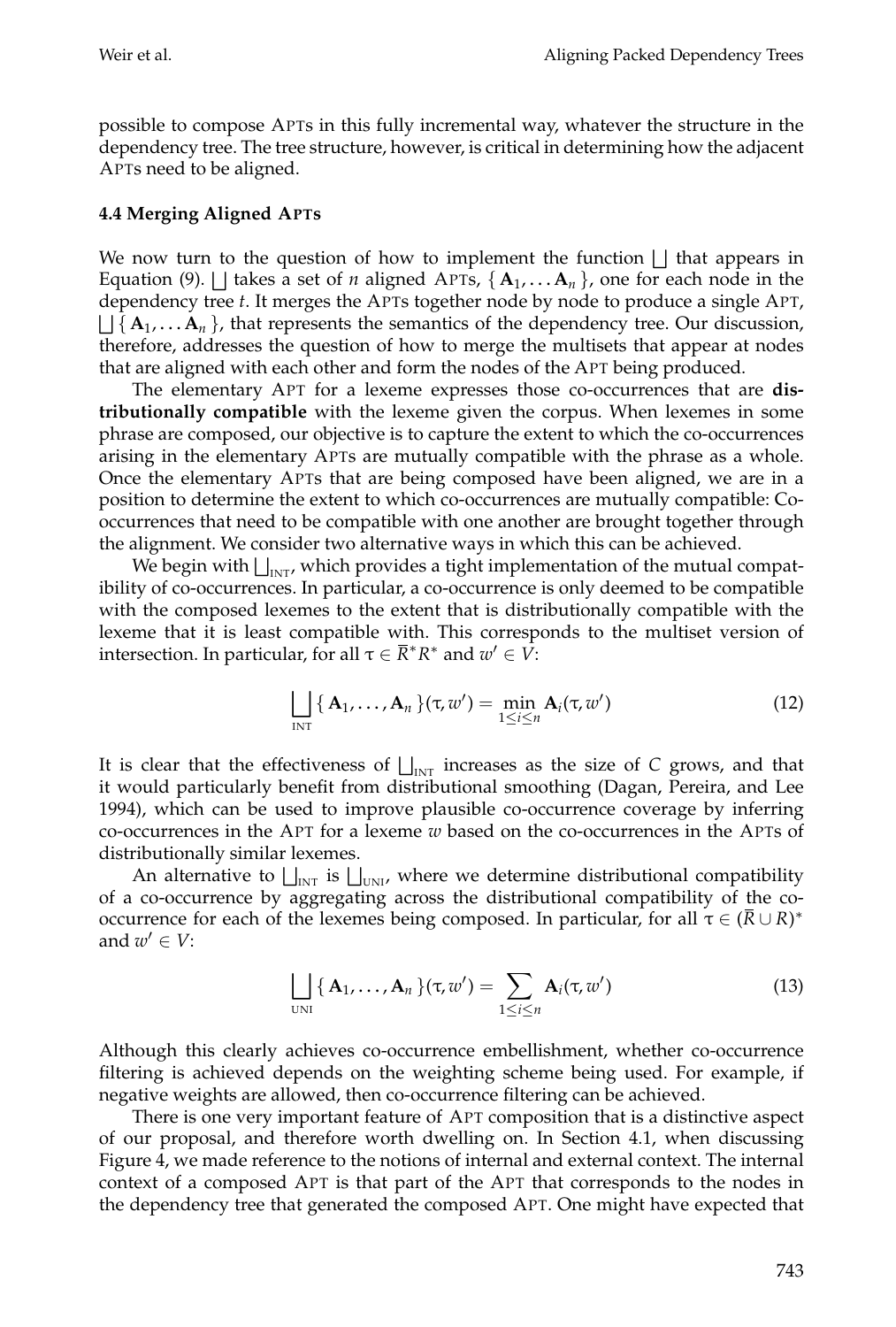the only lexeme appearing at an internal node is the lexeme that appears at the corresponding node in the dependency tree. However, this is absolutely not the objective: At each node in the internal context, we expect to find a set of alternative lexemes that are, to varying degrees, distributionally compatible with that position in the APT. We expect that a lexeme that is distributionally compatible with a substantial number of the lexemes being composed will result in a distributional feature with non-zero weight in the vectorized APT. There is, therefore, no distinction being made between internal and external nodes. This enriches the distributional representation of the contextualized lexemes, and overcomes the potential problem arising from the fact that as larger and larger units are composed, there is less and less external context around to characterize distributional meaning.

## **5. Experiments**

In this section we consider some empirical evidence in support of APTs. First, we consider some of the different ways in which APTs can be instantiated. Second, we present a number of case studies showing the disambiguating effect of APT composition in adjective–noun composition. Finally, we evaluate the model using the phrase-based compositionality benchmarks of Mitchell and Lapata (2008, 2010).

## **5.1 Instantiating APTs**

We have constructed APT lexicons from three different corpora.

- r clean wiki is a corpus used for the case studies in Section 5.2. This corpus is a cleaned 2013 Wikipedia dump (Wilson 2015) that we have tokenized, part-of-speech-tagged, lemmatized, and dependency-parsed using the Malt Parser (Nivre 2004). This corpus contains approximately 0.6 billion tokens.
- BNC is the British National Corpus. It has been tokenized, POS-tagged, lemmatized, and dependency-parsed as described in Grefenstette et al. (2013) and contains approximately 0.1 billion tokens.
- r concat is a concatenation of the ukWaC corpus (Ferraresi et al. 2008), a mid-2009 dump of the English Wikipedia and the British National Corpus. This corpus has been tokenized, POS-tagged, lemmatized, and dependency-parsed as described in Grefenstette et al. (2013) and contains about 2.8 billion tokens.

Having constructed lexicons, there are a number of hyperparameters to be explored during composition. First there is the composition operation itself. We have explored variants that take a union of the features such as add and max and variants that take an intersection of the features such as mult, min, and intersective add, where intersective\_add( $a$ ,  $b$ ) =  $a + b$  iff  $a > 0$  and  $b > 0$ ; 0 otherwise.

Second, the APT theory is agnostic to the type or derivation of the weights that are being composed. The weights in the elementary APTs can be counts, probabilities, or some variant of PPMI or other association function. Although it is generally accepted that the use of some association function such as PPMI is normally beneficial in the determination of lexical similarity, there is a choice over whether these weights should be seen as part of the representation of the lexeme, or as part of the similarity calculation.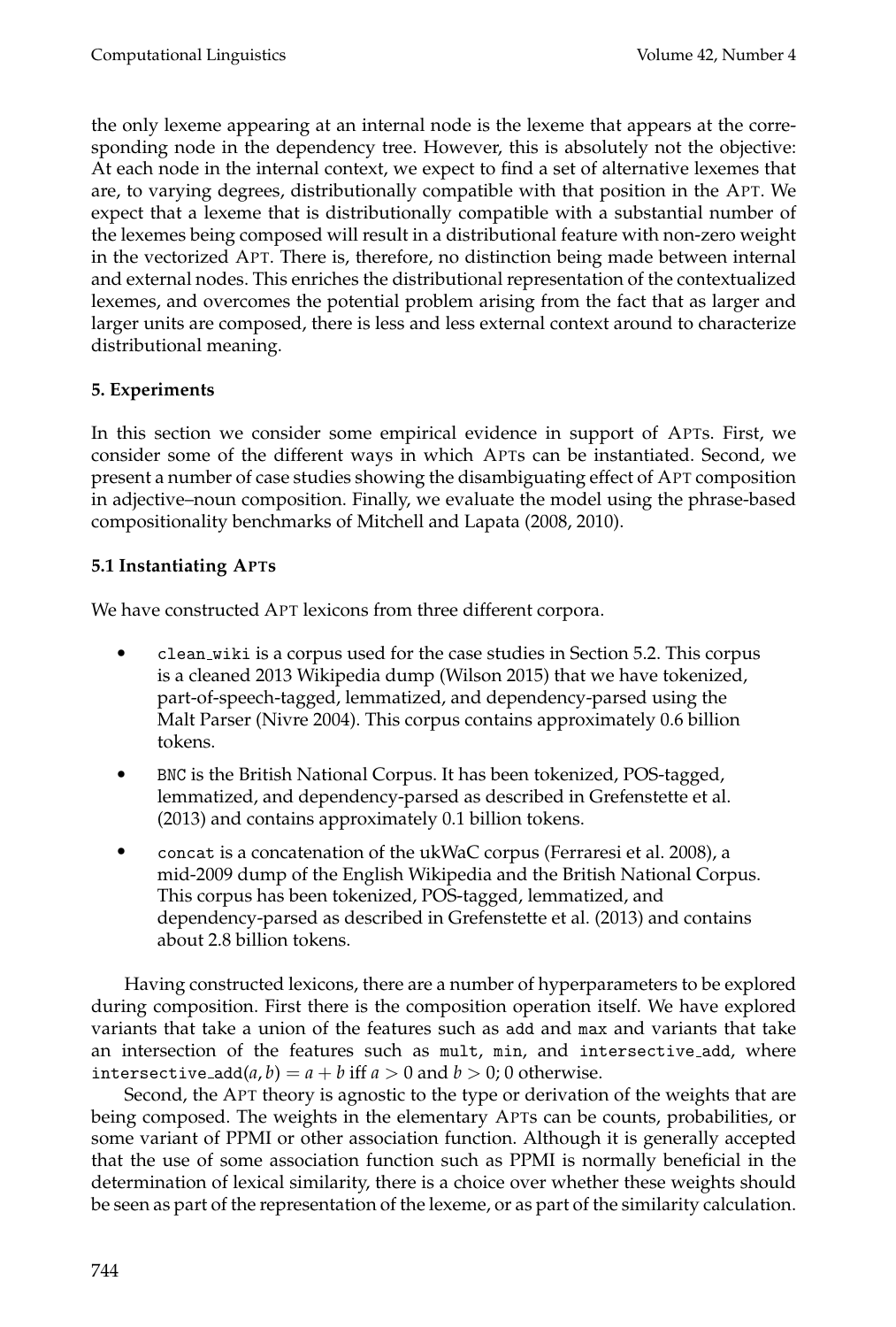In the instantiation that we refer to as as compose first, APT weights are probabilities. These are composed and transformed to PPMI scores before computing cosine similarities. In the instantiation that we refer to as compose second, APT weights are PPMI scores.

There are a number of modifications that can be made to the standard PPMI calculation. First, it is common (Levy, Goldberg, and Dagan 2015) to delete rare words when building co-occurrence vectors. Low-frequency features contribute little to similarity calculations because they co-occur with very few of the targets. Their inclusion will tend to reduce similarity scores across the board, but have little effect on ranking. Filtering, on the other hand, improves efficiency. In other experiments, we have found that a feature frequency threshold of 1,000 works well. On a corpus the size of Wikipedia (1.5 billion tokens), this leads to a feature space for nouns of approximately 80,000 dimensions (when including only first-order paths) and approximately 230,000 dimensions (when including paths up to order 2).

Levy, Goldberg, and Dagan (2015) also showed that the use of context distribution smoothing (cds),  $\alpha = 0.75$ , can lead to performance comparable with state-of-the-art word embeddings on word similarity tasks.

$$
PMI_{\alpha}(w', w; \tau) = \log \frac{\# \langle w, \tau, w' \rangle \# \langle *, \tau, * \rangle^{\alpha}}{\# \langle w, \tau, * \rangle \# \langle *, \tau, w' \rangle^{\alpha}}
$$

Levy, Goldberg, and Dagan (2015) further showed that using shifted PMI, which is analogous to the use of negative sampling in word embeddings, can be advantageous. When shifting PMI, all values are shifted down by log *k* before the threshold is applied.

$$
SPPMI(w', w; \tau) = \max (PMI(w', w; \tau) - \log k, 0)
$$

Finally, there are many possible options for the path weighting function  $\phi(\tau, w)$ . These include the path probability  $p(\tau | w)$  as discussed in Section 3, constant path weighting, and inverse path length or harmonic function (which is equivalent to the dynamic context window used in many neural implementations such as GloVe [Pennington, Socher, and Manning 2014]).

#### **5.2 Disambiguation**

Here we consider the differences between using aligned and unaligned APT representations as well as the differences between using  $\bigsqcup_{\text{\tiny{UNI}}}$  and  $\bigsqcup_{\text{\tiny{INT}}}$  when carrying out adjective–noun (AN) composition. From the clean wiki corpus described in Section 5.1, a small number of high-frequency nouns were chosen that are ambiguous or broad in meaning together with potentially disambiguating adjectives. We use the compose first option where composition is carried out on APTs containing probabilities.

$$
W(w, \langle \tau, w' \rangle) = \frac{\# \langle w, \tau, w' \rangle}{\# \langle w, \ast, \ast \rangle}
$$

The closest distributional neighbors of the individual lexemes before and after composition with the disambiguating adjective are then examined. In order to calculate similarities, contexts are weighted using the variant of PPMI advocated by Levy,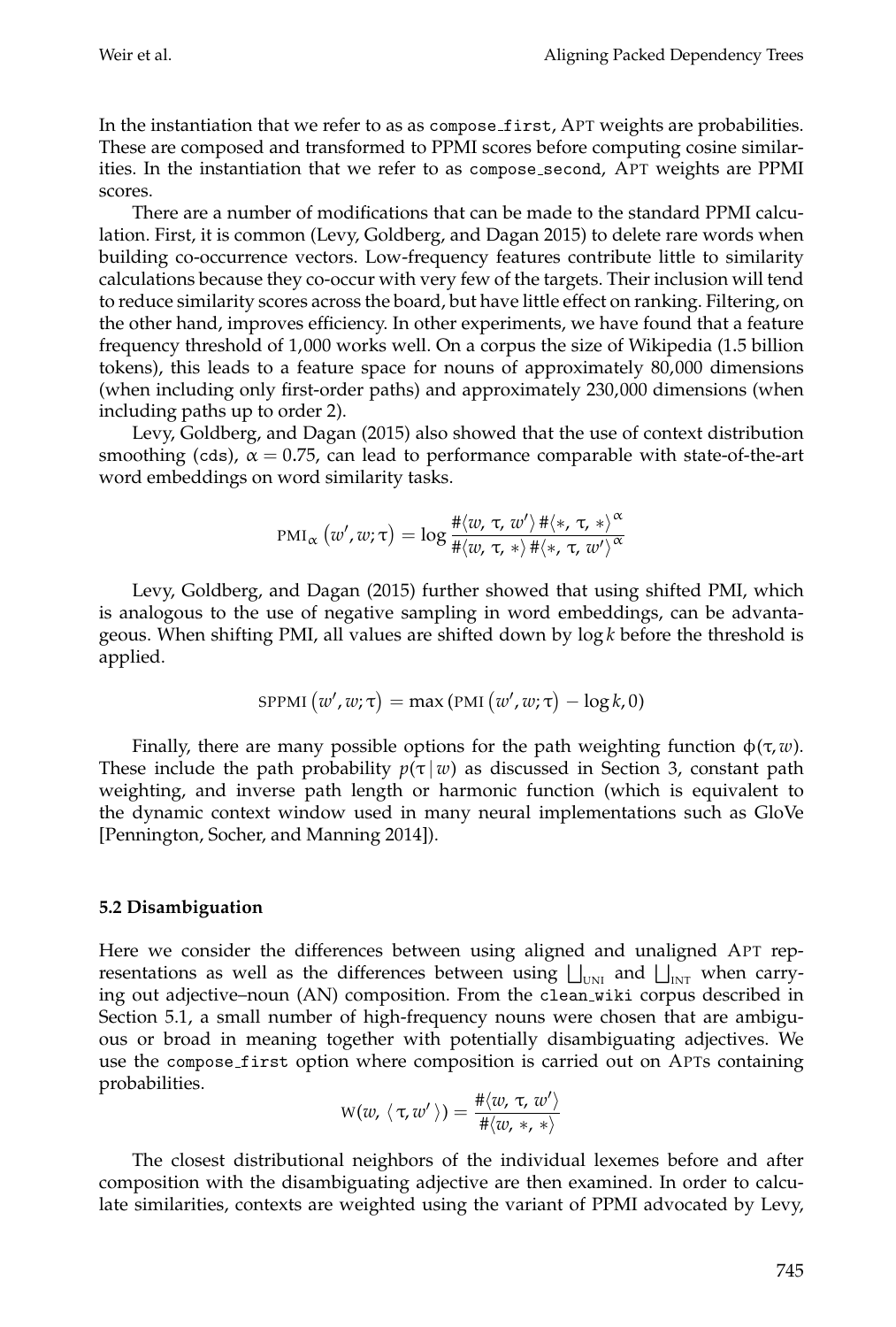Goldberg, and Dagan (2015), where cds is applied with  $\alpha = 0.75$ . However, no shift is applied to the PPMI values because we have found shifting to have little or negative effect when working with relatively small corpora. Similarity is then computed using the standard cosine measure. For illustrative purposes the top ten neighbors of each word or phrase are shown, concentrating on ranks rather than absolute similarity scores.

Table 2 illustrates what happens when  $\bigsqcup_{\text{\tiny{UNI}}}$  is used to merge aligned and unaligned APT representations when the noun *shoot* is placed in the contexts of *green* and *six-week*. Boldface is used in the entries of compounds where a neighbor appears to be highly suggestive of the intended sense and where it has a rank higher or equal to its rank in the entry for the uncontextualized noun. In this example, it is clear that merging the unaligned APT representations provides very little disambiguation of the target noun. This is because typed co-occurrences for an adjective mostly belong in a different space to typed co-occurrences for a noun. Addition of these spaces leads to significantly lower absolute similarity scores, but little change in the ranking of neighbors. Although we only show one example here, this observation appears to hold true whenever words with different part of speech tags are composed. Intersection of these spaces via  $\bigsqcup_{\text{INT}}$ generally leads to substantially degraded neighbors, often little better than random, as illustrated by Table 3.

On the other hand, when APTs are correctly aligned and merged using  $\bigsqcup_{UNI}$ , we see the disambiguating effect of the adjective. A *green shoot* is more similar to *leaf*, *flower*, *fruit*, and *tree*. A *six-week shoot* is more similar to *tour*, *session*, *show*, and *concert*. This disambiguating effect is even more apparent when  $\bigsqcup_{i\ge 1}$  is used to merge the APT representations (see Table 3).

Table 4 further illustrates the difference between using  $\bigsqcup_{\text{\tiny{UNI}}}$  and  $\bigsqcup_{\text{\tiny{INT}}}$  when composing aligned APT representations. Again, boldface is used in the entries of compounds where a neighbor appears to be highly suggestive of the intended sense and where it has a rank higher or equal to its rank in the entry for the uncontextualized noun. In these examples, we can see that both  $\bigsqcup_{\text{\tiny{UNI}}}$  and  $\bigsqcup_{\text{\tiny{INT}}}$  appear to be effective in carrying out some disambiguation. Looking at the example of *musical group*, both  $\bigsqcup_{UNI}$  and  $\bigsqcup_{INT}$  increase the relative similarity of *band* and *music* to *group* when it is contextualized by *musical*. However,  $\bigsqcup_{\text{INT}}$  also leads to a number of other words being selected as neighbors that

#### **Table 2**

|                                                                                               | Aligned $\bigsqcup_{\text{\tiny{UNI}}}$                                               |                                                                                               |                                                                                           | Unaligned $\bigsqcup_{\text{UNI}}$                                                            |
|-----------------------------------------------------------------------------------------------|---------------------------------------------------------------------------------------|-----------------------------------------------------------------------------------------------|-------------------------------------------------------------------------------------------|-----------------------------------------------------------------------------------------------|
| shoot                                                                                         | green shoot                                                                           | six-week shoot                                                                                | green shoot                                                                               | six-week shoot                                                                                |
| shot<br>leaf<br>shooting<br>fight<br>scene<br>video<br>tour<br>footage<br>interview<br>flower | shoot<br>leaf<br>flower<br>fruit<br>orange<br>tree<br>color<br>shot<br>color<br>cover | shoot<br>tour<br>shot<br>break<br>session<br>show<br>shooting<br>concert<br>interview<br>leaf | shoot<br>shot<br>leaf<br>shooting<br>fight<br>scene<br>video<br>tour<br>flower<br>footage | shoot<br>shot<br>shooting<br>leaf<br>scene<br>video<br>fight<br>footage<br>photo<br>interview |

Neighbors of uncontextualized shoot/N compared with shoot/N in the contexts of green/J and six-week/J, using  $\bigsqcup_{\scriptscriptstyle \rm UNI}$  with aligned and unaligned representations.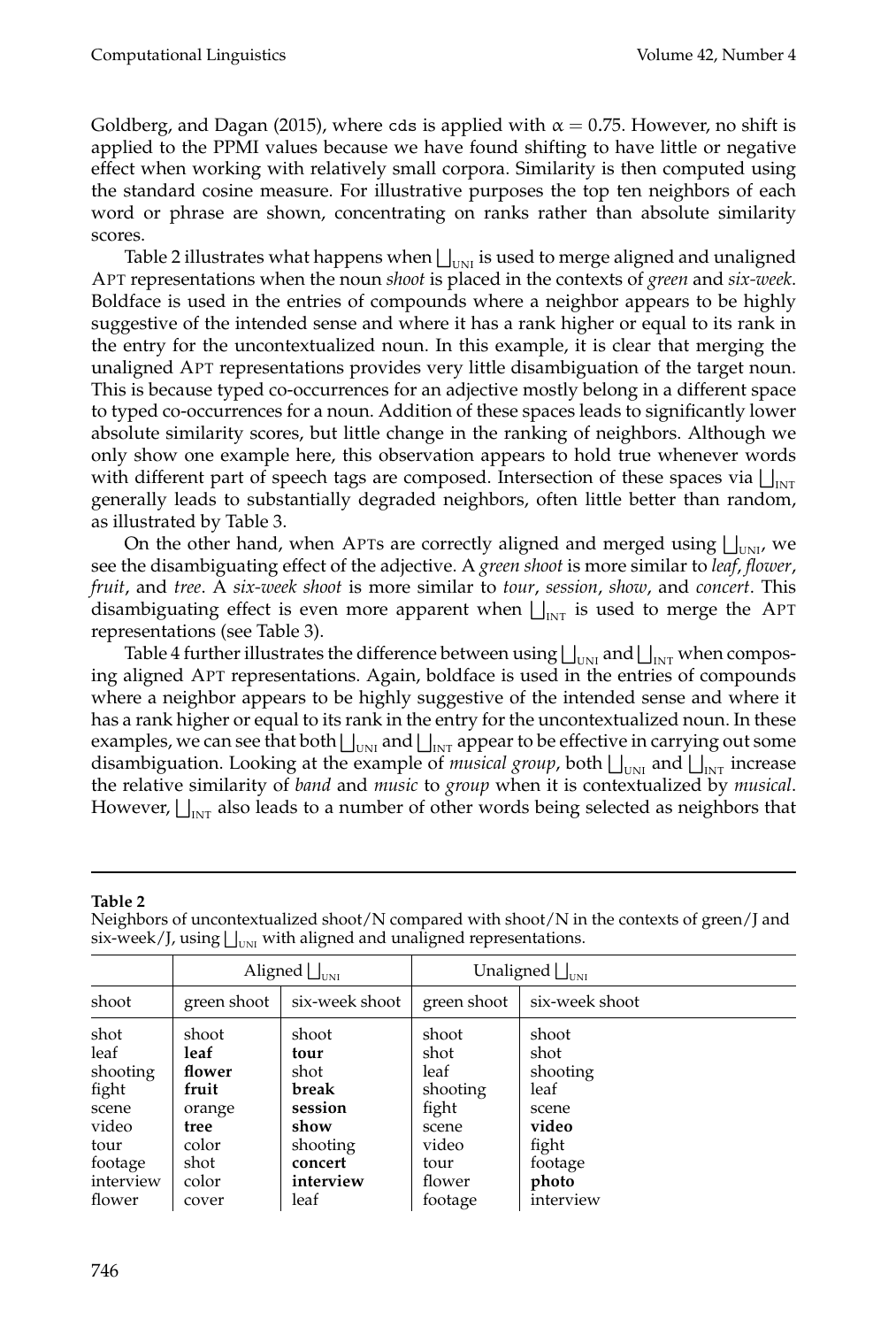#### **Table 3**

Neighbors of uncontextualized shoot/N compared with shoot/N in the contexts of green/J and six-week/J, using  $\bigsqcup_{\scriptscriptstyle\rm INT}$  with aligned and unaligned representations.

|                                                                                               | Aligned $\bigsqcup_{\text{INT}}$                                                             |                                                                                                                |                                                                                                                        | Unaligned $\bigsqcup_{\text{INT}}$                                                                               |
|-----------------------------------------------------------------------------------------------|----------------------------------------------------------------------------------------------|----------------------------------------------------------------------------------------------------------------|------------------------------------------------------------------------------------------------------------------------|------------------------------------------------------------------------------------------------------------------|
| shoot                                                                                         | green shoot                                                                                  | six-week shoot                                                                                                 | green shoot                                                                                                            | six-week shoot                                                                                                   |
| shot<br>leaf<br>shooting<br>fight<br>scene<br>video<br>tour<br>flower<br>footage<br>interview | shoot<br>leaf<br>fruit<br>stalk<br>flower<br>twig<br>sprout<br>bud<br>shrub<br>inflorescence | shoot<br>photoshoot<br>taping<br>tour<br>airing<br>rehearsal<br>broadcast<br>session<br>q&a<br>post-production | shoot<br>pyrite<br>plosive<br>handlebars<br>annual<br>roundel<br>affricate<br>phosphor<br>connections<br>reduplication | e/f<br>uemtsu<br>confederations<br>shortlist<br>all-ireland<br>dern<br>gerwen<br>tactics<br>backstroke<br>gabler |

are closely related to the musical sense of group (e.g., *troupe*, *ensemble*, and *trio*). This is not the case when  $\bigsqcup_{\scriptscriptstyle \rm UNI}$  is used—the other neighbors still appear related to the general meaning of *group*. This trend is also seen in some of the other examples such as *ethnic* group, human body, and magnetic field. Further, even when  $\bigsqcup_{\text{\tiny{UNI}}}$  leads to the successful selection of a large number of sense specific neighbors (e.g., see *literary work)*, the neighbors selected appear to be higher frequency, more general words than when  $\bigsqcup_{\text{\tiny{INT}}}$ is used.

The reason for this is likely to be the effect that each of these composition operations has on the number of non-zero dimensions in the composed representations. Ignoring the relatively small effect the feature association function may have on this, it is obvious that  $\bigsqcup_{\text{\tiny{UNI}}}$  should increase the number of non-zero dimensions, whereas  $\bigsqcup_{\text{\tiny{INT}}}$  should decrease the number of non-zero dimensions. In general, the number of non-zero dimensions is highly correlated with frequency, which makes composed representations based on  $\bigsqcup_{\text{\tiny{UNI}}}$  behave like high-frequency words and composed representations based on  $\bigsqcup_{\text{\tiny{INT}}}$  behave like low-frequency words. Further, when using similarity measures based on PPMI, as demonstrated by Weeds (2003), it is not unusual to find that the neighbors of high-frequency entities (with a large number of non-zero dimensions) are other high-frequency entities (also with a large number of non-zero dimensions). Nor is it unusual to find that the neighbors of low-frequency entities (with a small number of non-zero dimensions) are other low-frequency entities (with a small number of nonzero dimensions). Weeds, Weir, and McCarthy (2004) showed that frequency is also a surprisingly good indicator of the generality of the word. Hence  $\bigsqcup_{\text{\tiny{UNI}}}$  leads to more general neighbors and  $\bigsqcup_{\text{INT}}$  leads to more specific neighbors.

Finally, note that whereas  $\bigsqcup_{\text{INT}}$  has produced high quality neighbors in these examples where only two words are composed, using  $\bigsqcup_{\text{INT}}$  in the context of the composition of an entire sentence would tend to lead to very sparse representations. The majority of the internal nodes of the APT composed using an intersective operation such as  $\bigsqcup_{\text{INT}}$  must necessarily only include the lexemes actually used in the sentence.  $\bigsqcup_{\text{UNI}}$ , on the other hand, will have added to these internal representations, suggesting similar words that might have been used in those contexts and giving rise to a rich representation that might be used to calculate sentence similarity. Further, the use of PPMI, or some other similar form of feature weighting and selection, will mean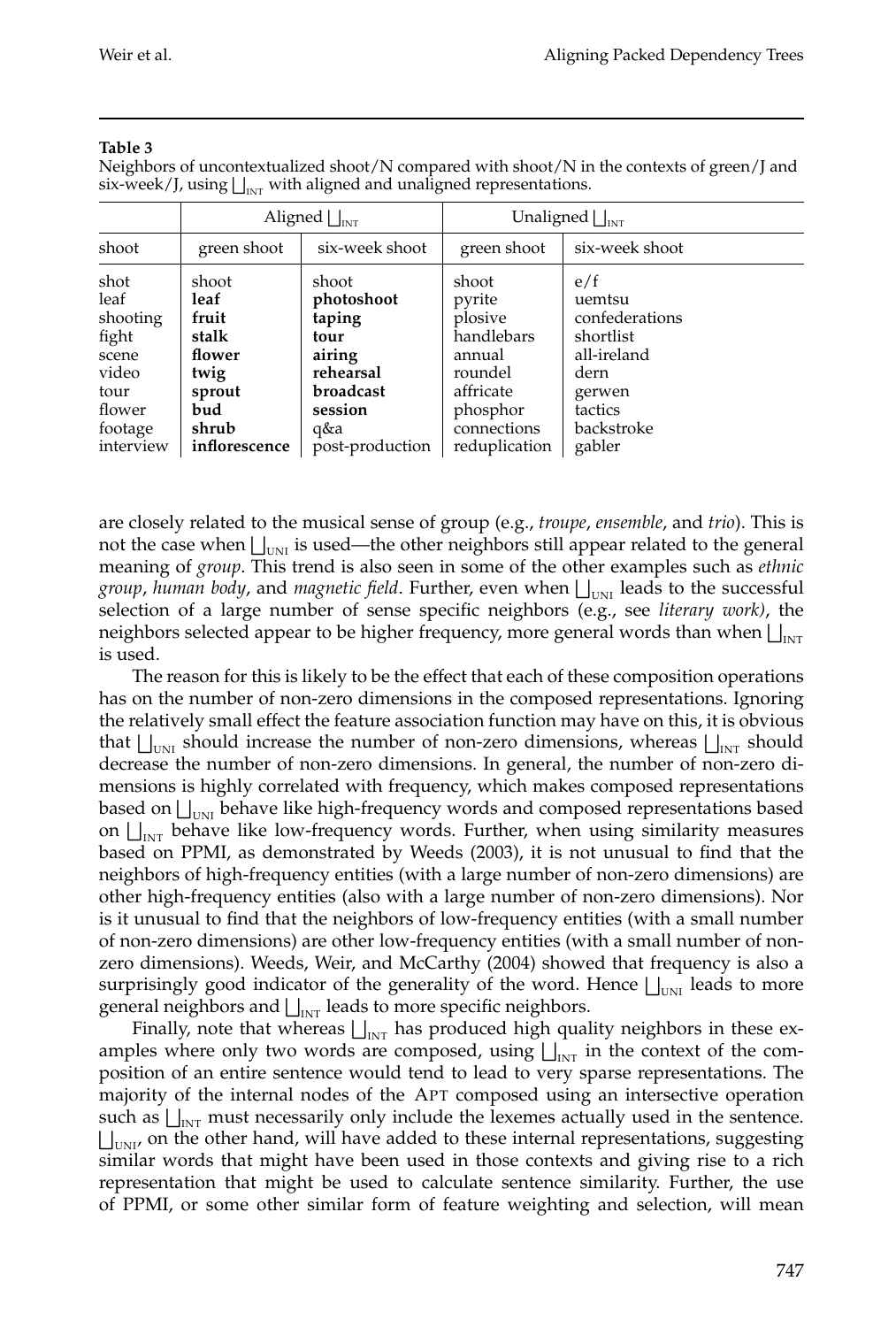#### **Table 4**

Distributional neighbors using  $\bigsqcup_{\scriptscriptstyle \rm UNI}$  vs  $\bigsqcup_{\scriptscriptstyle \rm INI}$  (e-magnetism = electro-magnetism).

|                                                                                                                            | Aligned $\bigsqcup_{\scriptscriptstyle \text{UNI}}$                                                             |                                                                                                                    | Unaligned Aligned $\bigsqcup_{\text{INT}}$                                                                        |                                                                                                                          |  |
|----------------------------------------------------------------------------------------------------------------------------|-----------------------------------------------------------------------------------------------------------------|--------------------------------------------------------------------------------------------------------------------|-------------------------------------------------------------------------------------------------------------------|--------------------------------------------------------------------------------------------------------------------------|--|
| group                                                                                                                      | musical group                                                                                                   | ethnic group                                                                                                       | musical group                                                                                                     | ethnic group                                                                                                             |  |
| group<br>organization<br>organisation<br>company<br>community<br>corporation<br>unit<br>movement<br>association<br>society | group<br>company<br>band<br>music<br>movement<br>community<br>society<br>corporation<br>category<br>association | group<br>organization<br>organisation<br>community<br>company<br>movement<br>society<br>minority<br>unit<br>entity | group<br>band<br>troupe<br>ensemble<br>artist<br>trio<br>genre<br>music<br>duo<br>supergroup                      | group<br>community<br>organization<br>grouping<br>sub-group<br>faction<br>ethnicity<br>minority<br>organisation<br>tribe |  |
| body                                                                                                                       | human body                                                                                                      | legislative body                                                                                                   | human body                                                                                                        | legislative body                                                                                                         |  |
| body<br>board<br>organization<br>entity<br>skin<br>head<br>organisation<br>structure<br>council<br>eye                     | body<br>organization<br>structure<br>entity<br>organisation<br>skin<br>brain<br>eye<br>object<br>organ          | body<br>council<br>committee<br>board<br>authority<br>assembly<br>organisation<br>agency<br>commission<br>entity   | body<br>organism<br>organization<br>entity<br>embryo<br>brain<br>community<br>organelle<br>institution<br>cranium | body<br>council<br>committee<br>board<br>legislature<br>secretariat<br>authority<br>assembly<br>power<br>office          |  |
| work                                                                                                                       | social work                                                                                                     | literary work                                                                                                      | social work                                                                                                       | literary work                                                                                                            |  |
| study<br>project<br>book<br>activity<br>effort<br>publication<br>job<br>program<br>writing<br>piece                        | work<br>activity<br>study<br>project<br>program<br>practice<br>development<br>aspect<br>book<br>effort          | work<br>book<br>study<br>novel<br>project<br>publication<br>text<br>literature<br>story<br>writing                 | work<br>research<br>study<br>writings<br>endeavour<br>project<br>discourse<br>topic<br>development<br>teaching    | work<br>writings<br>treatise<br>essay<br>poem<br>book<br>novel<br>monograph<br>poetry<br>writing                         |  |
| field                                                                                                                      | athletic field                                                                                                  | magnetic field                                                                                                     | athletic field                                                                                                    | magnetic field                                                                                                           |  |
| facility<br>stadium<br>area<br>complex<br>ground<br>pool<br>base<br>space<br>centre<br>park                                | field<br>facility<br>stadium<br>gymnasium<br>basketball<br>sport<br>center<br>softball<br>gym<br>arena          | field<br>component<br>stadium<br>facility<br>track<br>ground<br>system<br>complex<br>parameter<br>pool             | field<br>gymnasium<br>fieldhouse<br>stadium<br>gym<br>arena<br>rink<br>softball<br>cafeteria<br>ballpark          | field<br>wavefunction<br>spacetime<br>flux<br>subfield<br>perturbation<br>vector<br>e-magnetism<br>formula_8<br>scalar   |  |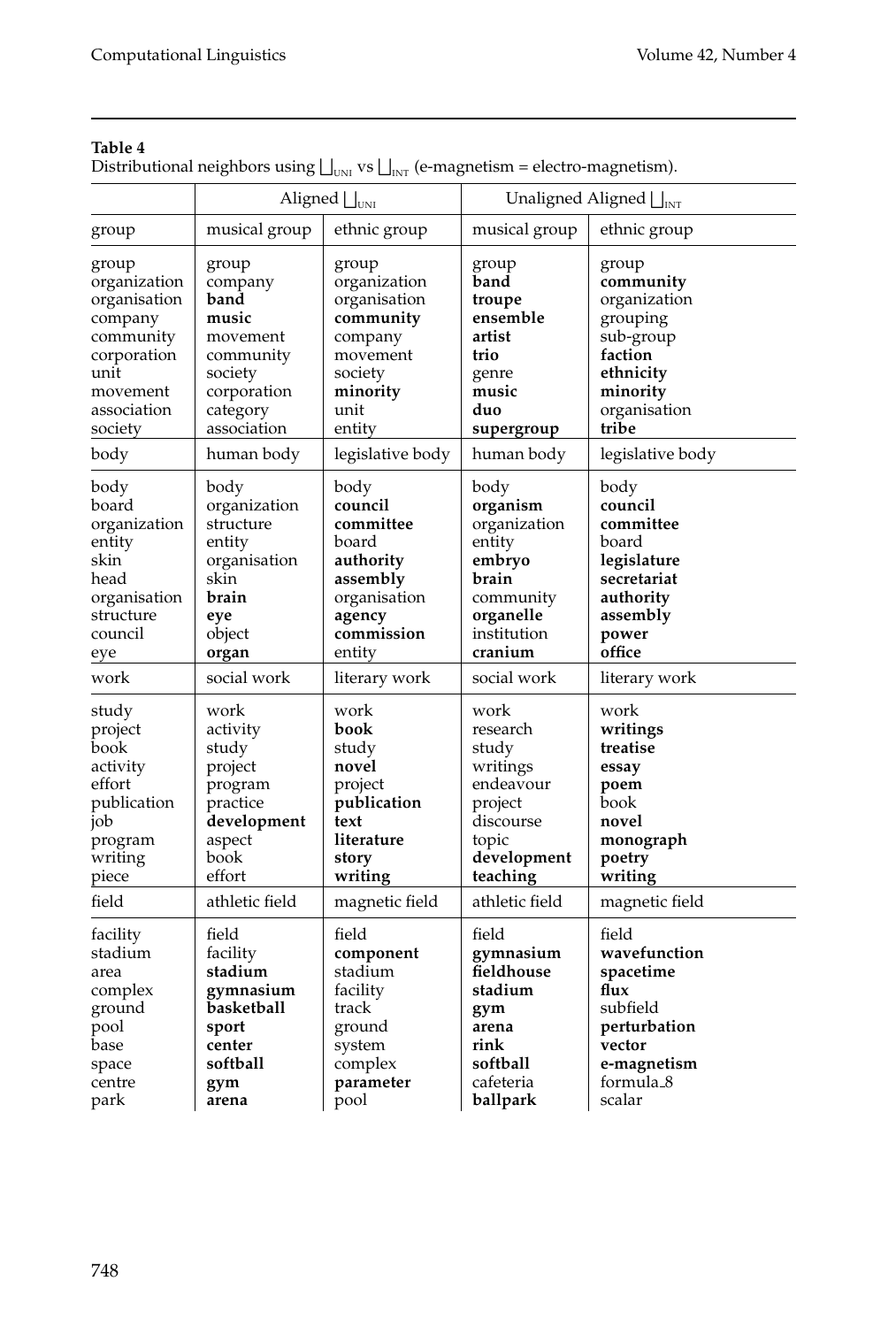that those internal (and external) contexts that are not supported by a majority of the lexemes in the sentence will tend to be considered insignificant and therefore will be ignored in similarity calculations. By using shifted PPMI, it should be possible to further reduce the number of non-zero dimensions in a representation constructed using  $\bigsqcup_{\text{\tiny{UNI}}}$ and this should also allow us to control the specificity/generality of the neighbors observed.

## **5.3 Phrase-Based Composition Tasks**

Here we look at the performance of one instantiation of the APT framework on two benchmark tasks for phrase-based composition.

*5.3.1 Experiment 1: The M&L2010 Data Set.* The first experiment uses the M&L2010 data set, introduced by Mitchell and Lapata (2010), which contains human similarity judgments for adjective–noun (AN), noun–noun (NN), and verb–object (VO) combinations on a seven-point rating scale. It contains 108 combinations in each category such as  $\langle \text{social activity}, \text{economic condition} \rangle$ ,  $\langle \text{to set}, \text{bedroom window} \rangle$ , and  $\langle \text{ fight war}, \text{win battle} \rangle$ . This data set has been used in a number of evaluations of compositional methods including Mitchell and Lapata (2010), Blacoe and Lapata (2012), Turney (2012), Hermann and Blunsom (2013), and Kiela and Clark (2014). For example, Blacoe and Lapata (2012) show that multiplication in a simple distributional space (referred to here as an *untyped VSM*) outperforms the distributional memory (DM) method of Baroni and Lenci (2010) and the neural language model (NLM) method of Collobert and Weston (2008).

Although often not explicit, the experimental procedure in most of this work would appear to be the calculation of Spearman's rank correlation coefficient ρ between model scores and individual, non-aggregated, human ratings. For example, if there are 108 phrase pairs being judged by 6 humans, this would lead to a data set containing 648 data points. The procedure is discussed at length in Turney (2012), who argues that this method tends to underestimate model performance. Accordingly, Turney explicitly uses a different procedure where a separate Spearman's ρ is calculated between the model scores and the scores of each participant. These coefficients are then averaged to give the performance indicator for each model. Here, we report results using the original M&L method (see Table 5). We found that using the Turney method, scores were typically higher by 0.01 to 0.04. If model scores are evaluated against aggregated human scores, then the values of Spearman's ρ tend to be still higher, typically 0.1 to 0.12 higher than the values reported here.

For this experiment, we have constructed an order 2 APT lexicon for the BNC corpus. This is the same corpus used by Mitchell and Lapata (2010) and for the best performing algorithms in Blacoe and Lapata (2012). We note that the larger concat corpus was used by Blacoe and Lapata (2012) in the evaluation of the DM algorithm (Baroni and Lenci 2010). We use the compose second option, where the elementary APT weights are PPMI. With regard to the different parameter settings in the PPMI calculation (Levy, Goldberg, and Dagan 2015), we tuned on a number of popular word similarity tasks: MEN (Bruni, Tran, and Baroni 2014); WordSim-353 (Finkelstein et al. 2001); and SimLex-999 (Hill, Reichart, and Korhonen 2015). In these tuning experiments, we found that context distribution smoothing gave mixed results. However, shifting PPMI  $(k = 10)$ gave optimal results across all of the word similarity tasks. Therefore we report results here for vanilla PPMI (shift  $k = 1$ ) and shifted PPMI (shift  $k = 10$ ). For composition, we report results for both  $\bigsqcup_{UNI}$  and  $\bigsqcup_{INT}$ . Results are shown in Table 5.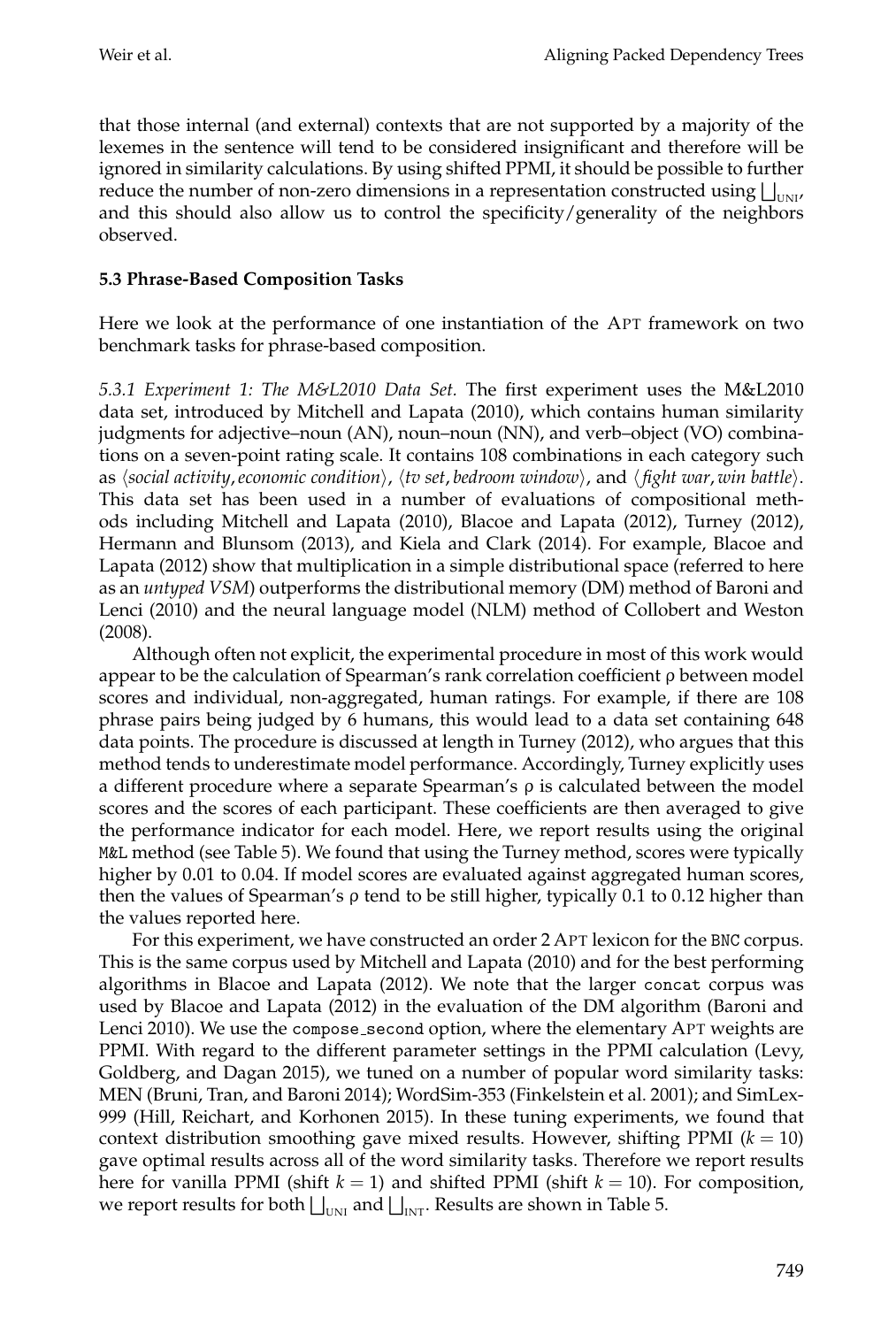#### **Table 5**

Results on the M&L2010 data set using the M&L method of evaluation. Values shown are Spearman's ρ.

|                                                                     | AN             | NN           | VO           | Average      |  |
|---------------------------------------------------------------------|----------------|--------------|--------------|--------------|--|
| $\bigsqcup_{\text{INT}}$ , $k=1$<br>$\prod_{\text{INT}} k = 10$     | $-0.09$<br>NaN | 0.43<br>0.23 | 0.35<br>0.26 | 0.23<br>0.16 |  |
| $\bigsqcup_{\text{UNI}'} k = 1$<br>$\bigsqcup_{\text{UNI}'} k = 10$ | 0.47<br>0.45   | 0.37<br>0.42 | 0.40<br>0.42 | 0.41<br>0.43 |  |
| untyped VSM, multiply<br>(Mitchell and Lapata 2010)                 | 0.46           | 0.49         | 0.37         | 0.44         |  |
| untyped VSM, multiply<br>(Blacoe and Lapata 2012)                   | 0.48           | 0.50         | 0.35         | 0.44         |  |
| distributional memory (DM), add<br>(Blacoe and Lapata 2012)         | 0.37           | 0.30         | 0.29         | 0.32         |  |
| neural language model (NLM), add<br>(Blacoe and Lapata 2012)        | 0.28           | 0.26         | 0.24         | 0.26         |  |
| humans<br>(Mitchell and Lapata 2010)                                | 0.52           | 0.49         | 0.55         | 0.52         |  |

For this task and with this corpus,  $\bigsqcup_{UNI}$  consistently outperforms  $\bigsqcup_{INI}$ . Shifting PPMI by log 10 consistently improves results for  $\bigsqcup_{\text{UNI}}$ , but has a large negative effect on the results for  $\bigsqcup_{\text{INT}}$ . We believe that this is due to the relatively small size of the corpus. Shifting PPMI reduces the number of non-zero dimensions in each vector, which increases the likelihood of a zero intersection. In the case of AN composition, all of the intersections were zero for this setting, making it impossible to compute a correlation.

Comparing these results with the state of the art, we can see that  $\bigsqcup_{UNI}$  clearly outperforms DM and NLM as tested by Blacoe and Lapata (2012). This method of composition also achieves close to the best results in Mitchell and Lapata (2010) and Blacoe and Lapata (2012). It is interesting to note that our model does substantially better than the state of the art on verb–object composition, but is considerably worse at noun– noun composition. Exploring why this is so is a matter for future research. We have undertaken experiments with a larger corpus and a larger range of hyper-parameter settings, which indicate that the performance of the APT models can be increased significantly. However, these results are not presented here, because an equitable comparison with existing models would require a similar exploration of the hyper-parameter space across all models being compared.

*5.3.2 Experiment 2: The M&L2008 Data Set.* The second experiment uses the M&L2008 data set, introduced by Mitchell and Lapata (2008), which contains pairs of intransitive sensitives together with human judgments of similarity. The data set contains 120 unique subject, verb, landmark triples with a varying number of human judgments per item. On average each triple is rated by 30 participants. The task is to rate the similarity of the verb and the landmark given the potentially disambiguating context of the subject. For example, in the context of the subject *fire* one might expect *glowed* to be close to *burned* but not close to *beamed*. Conversely, in the context of the subject *face* one might expect *glowed* to be close to *beamed* and not close to *burned*.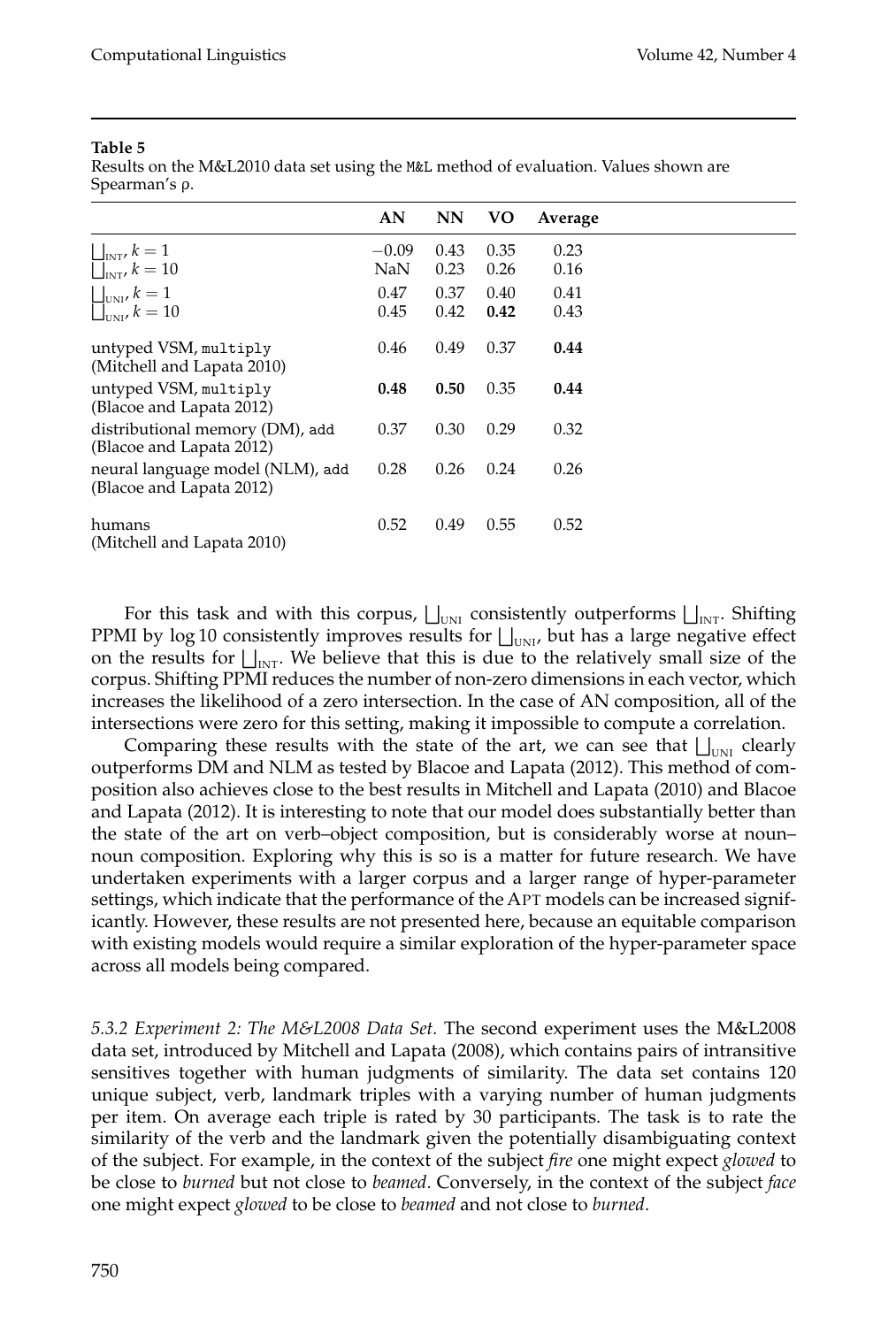**Table 6**

This data set was used in the evaluations carried out by Grefenstette et al. (2013) and Dinu, Pham, and Baroni (2013). These evaluations clearly follow the experimental procedure of Mitchell and Lapata and do not evaluate against mean scores. Instead, separate points are created for each human annotator, as discussed in Section 5.3.1.

The multi-step regression algorithm of Grefenstette et al. (2013) achieved  $\rho = 0.23$ on this data set. In the evaluation of Dinu, Pham, and Baroni (2013), the lexical function algorithm, which learns a matrix representation for each functor and defines composition as matrix-vector multiplication, was the best-performing compositional algorithm at this task. With optimal parameter settings, it achieved around  $\rho = 0.26$ . In this evaluation, the full additive model of Guevara (2010) achieved  $\rho < 0.05$ .

In order to make our results directly comparable with these previous evaluations, we used the same corpus to construct our APT lexicons, namely, the concat corpus described in Section 5.1. Otherwise, the APT lexicon was constructed as described in Section 5.3.1. As before, note that  $k = 1$  in shifted PPMI is equivalent to not shifting PPMI. Results are shown in Table 6.

We see that  $\bigsqcup_{\text{UNI}}$  is highly competitive with the optimized lexical function model that was the best performing model in the evaluation of Dinu, Pham, and Baroni (2013). In that evaluation, the lexical function model achieved between 0.23 and 0.26, depending on the parameters used in dimensionality reduction. Using vanilla PPMI, without any context distribution smoothing or shifting,  $\bigsqcup_{UNI}$  achieves  $\rho = 0.20$ , which is less than  $\bigsqcup_{\text{INT}}$ . However, when using shifted PPMI as weights, the best result is 0.26. The shifting of PPMI means that contexts need to be more surprising in order to be considered as features. This makes sense when using an additive model such as  $\bigsqcup_{\text{UNI}}$ .

We also see that at this task and using this corpus,  $\bigsqcup_{\text{INT}}$  performs relatively well. Using vanilla PPMI, without any context distribution smoothing or shifting, it achieves  $\rho = 0.23$ , which equals the performance of the multi-step regression algorithm of Grefenstette et al. (2013). Here, however, shifting PPMI has a negative impact on performance. This is largely because of the intersective nature of the composition

| Results on the M&L2008 data set. Values shown are Spearman's ρ.        |               |  |  |
|------------------------------------------------------------------------|---------------|--|--|
| $\bigsqcup_{N\in\mathcal{V}}k=1$<br>$\prod_{N\in\mathcal{N}}^m k = 10$ | 0.23<br>0.13  |  |  |
| $\bigcup_{UNI'} k = 1$ $\bigcup_{UNI'} k = 10$                         | 0.20<br>0.26  |  |  |
| multi-step regression<br>Grefenstette et al. (2013)                    | 0.23          |  |  |
| lexical function<br>Dinu, Pham, and Baroni (2013)                      | $0.23 - 0.26$ |  |  |
| untyped VSM, mult<br>Dinu, Pham, and Baroni (2013)                     | $0.20 - 0.22$ |  |  |
| full additive<br>Dinu, Pham, and Baroni (2013)                         | $0 - 0.05$    |  |  |
| humans<br>Mitchell and Lapata (2008)                                   | 0.40          |  |  |

|  | Results on the M&L2008 data set. Values shown are Spearman's p. |
|--|-----------------------------------------------------------------|
|--|-----------------------------------------------------------------|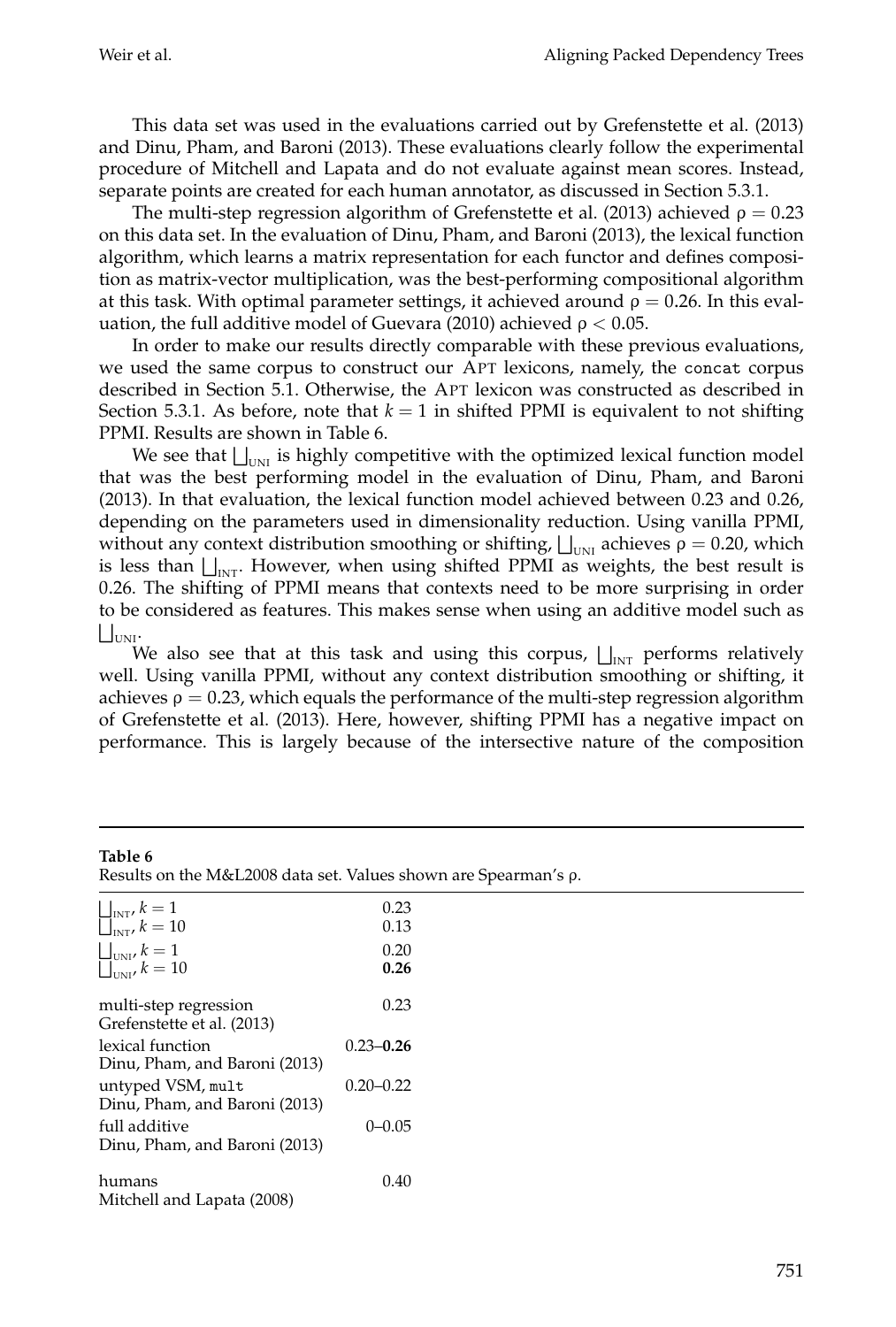operation—if shifting PPMI removes a feature from one of the unigram representations, it cannot be recovered during composition.

#### **6. Related Work**

Our work brings together two strands usually treated as separate though related problems: representing phrasal meaning by creating distributional representations through composition; and representing word meaning in context by modifying the distributional representation of a word. In common with some other work on lexical distributional similarity, we use a typed co-occurrence space. However, we propose the use of higherorder grammatical dependency relations to enable the representation of phrasal meaning and the representation of word meaning in context.

## **6.1 Representing Phrasal Meaning**

The problem of representing phrasal meaning has traditionally been tackled by taking vector representations for words (Turney and Pantel 2010) and combining them using some function to produce a data structure that represents the phrase or sentence. Mitchell and Lapata (2008, 2010) found that simple additive and multiplicative functions applied to proximity-based vector representations were no less effective than more complex functions when performance was assessed against human similarity judgments of simple paired phrases.

The word embeddings learned by the continuous bag-of-words model (CBOW) and the continuous skip-gram model proposed by Mikolov et al. (2013a, 2013b) are currently among the most popular forms of distributional word representations. Although using a neural network architecture, the intuitions behind such distributed representations of words are the same as in traditional distributional representations. As argued by Pennington et al. (2014), both count-based and prediction-based models probe the underlying corpus co-occurrences statistics. For example, the CBOW architecture predicts the current word based on context (which is viewed as a bag-of-words) and the skip-gram architecture predicts surrounding words given the current word. Mikolov et al. (2013c) showed that it is possible to use these models to efficiently learn lowdimensional representations for words that appear to capture both syntactic and semantic regularities. Mikolov et al. (2013b) also demonstrated the possibility of composing skip-gram representations using addition. For example, they found that adding the vectors for *Russian* and *river* results in a very similar vector to the result of adding the vectors for *Volga* and *river*. This is similar to the multiplicative model of Mitchell and Lapata (2008) since the sum of two skip-gram word vectors is related to the product of two word context distributions.

Although our model shares with these the use of vector addition as a composition operation, the underlying framework is very different. Specifically, the actual vectors added depend not just on the form of the words but also their grammatical relationship within the phrase or sentence. This means that the representation for, say, *glass window* is not equal to the representation of *window glass*. The direction of the NN relationship between the words leads to a different alignment of the APTs and consequently a different representation for the phrases.

There are other approaches that incorporate theoretical ideas from formal semantics and machine learning, use syntactic information, and specialize the data structures to the task in hand. For adjective–noun phrase composition, Baroni and Zamparelli (2010)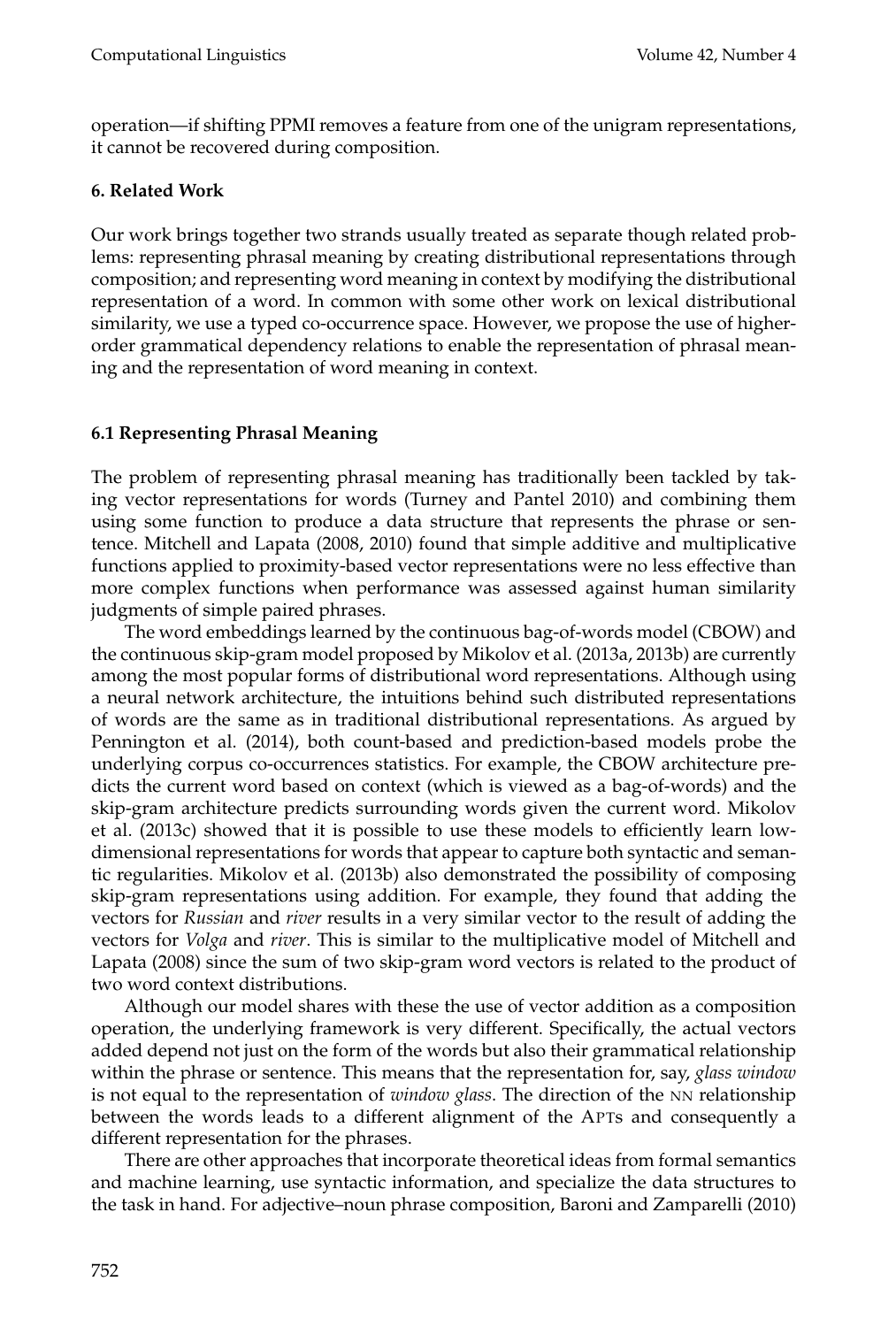and Guevara (2010) borrowed from formal semantics the notion that an adjective acts as a modifying function on the noun. They represented a noun as a vector, an adjective as a matrix, which could be induced from pairs of nouns and adjective noun phrases, and composed the two using matrix-by-vector multiplication to produce a vector for the noun phrase. Separately, Coecke, Sadrzadeh, and Clark (2011) proposed a broader compositional framework that incorporated from formal semantics the notion of function application derived from syntactic structure (Montague 1970; Lambek 1999). These two approaches were subsequently combined and extended to incorporate simple transitive and intransitive sentences, with functions represented by tensors, and arguments represented by vectors (Grefenstette et al. 2013).

The MV-RNN model of Socher et al. (2012) broadened the Baroni and Zamparelli (2010) approach; all words, regardless of part of speech, were modeled with both a vector and a matrix. This approach also shared features with Coecke, Sadrzadeh, and Clark (2011) in using syntax to guide the order of phrasal composition. This model, however, was made much more flexible by requiring and using task-specific labeled training data to create task-specific distributional data structures, and by allowing nonlinear relationships between component data structures and the composed result. The payoff for this increased flexibility has come with impressive performance in sentiment analysis (Socher et al. 2012, 2013).

However, although these approaches all pay attention to syntax, they all require large amounts of training data. For example, running regression models to accurately predict the matrix or tensor for each individual adjective or verb requires a large number of exemplar compositions containing that adjective or verb. Socher's MV-RNN model further requires task-specific labeled training data. Our approach, on the other hand, is purely count-based and directly aggregates information about each word from the corpus.

Other approaches have been proposed. Clarke (2007, 2012) suggested a contexttheoretic semantic framework, incorporating a generative model that assigned probabilities to arbitrary word sequences. This approach shared with Coecke, Sadrzadeh, and Clark (2011) an ambition to provide a bridge between compositional distributional semantics and formal logic-based semantics. In a similar vein, Garrette, Erk, and Mooney (2011) combined word-level distributional vector representations with logicbased representation using a probabilistic reasoning framework. Lewis and Steedman (2013) also attempted to combine distributional and logical semantics by learning a lexicon for Combinatory Categorial Grammar (CCG; Steedman 2000), which first maps natural language to a deterministic logical form and then performs a distributional clustering over logical predicates based on arguments. The CCG formalism was also used by Hermann and Blunsom (2013) as a means for incorporating syntax-sensitivity into vector space representations of sentential semantics based on recursive auto-encoders (Socher et al. 2011a, 2011b). They achieved this by representing each combinatory step in a CCG parse tree with an auto-encoder function, where it is possible to parameterize both the weight matrix and bias on the combinatory rule and the CCG category.

Turney (2012) offered a model that incorporated assessments of word-level semantic relations in order to determine phrasal-level similarity. This work uses two different word-level distributional representations to encapsulate two types of similarity, and captures instances where the components of a composed noun phrase bore similarity to another word through a mix of those similarity types. Crucially, it views similarity of phrases as a function of the similarities of the components and does not attempt to derive modified vectors for phrases or words in context. Dinu and Thater (2012) also compared computing sentence similarity via additive compositional models with an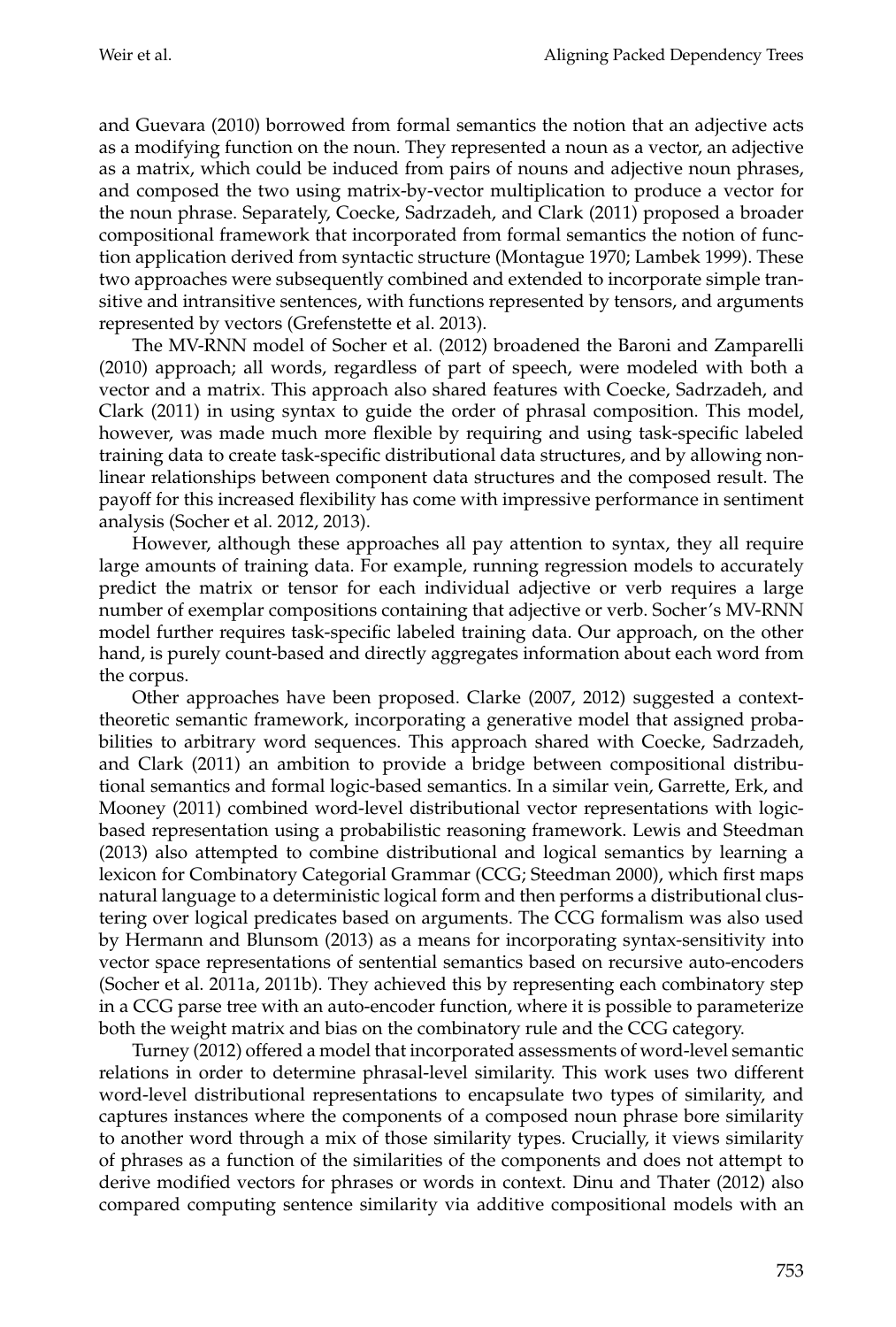alignment-based approach, where sentence similarity is a function of the similarities of component words, and simple word overlap. Their results showed that a model based on a mixture of these approaches outperformed all of the individual approaches on a number of textual entailment data sets.

## **6.2 Typed Co-occurrence Models**

In untyped co-occurrence models, such as those considered by Mitchell and Lapata (2008, 2010), co-occurrences are simple, untyped pairs of words that co-occur together (usually within some window of proximity but possibly within some grammatical relation). The lack of typing makes it possible to compose vectors through addition and multiplication. However, in the computation of lexical distributional similarity using grammatical dependency relations, it has been typical (Lin 1998; Lee 1999; Weeds and Weir 2005) to consider the *type* of a co-occurrence (for example, does *dog* occur with *eat* as its direct object or its subject?) as part of the feature space. The distinction between vector spaces based on untyped and typed co-occurrences was formalized by Pado´ and Lapata (2007) and Baroni and Lenci (2010). In particular, Baroni and Lenci showed that typed co-occurrences based on grammatical relations were better than untyped cooccurrences for distinguishing certain semantic relations. However, as shown by Weeds, Weir, and Reffin (2014), it does not make sense to compose typed features based on firstorder dependency relations through multiplication and addition, because the vector spaces for different parts of speech are largely non-overlapping.

Padó and Lapata (2007) constructed features using higher-order grammatical dependency relations. They defined a path through a dependency tree in terms of the node words. This allowed words that are only indirectly related within a sentence to be considered as co-occurring. For example, in *a lorry carries apples*, there is a path of length 2 between the nouns *lorry* and *apples* via the node *carry*. However, they also used a word-based basis mapping, which essentially reduces all of the salient grammatical paths to untyped co-occurrences. Given the paths  $\langle$ *lorry*, *carry* $\rangle$  and  $\langle$ *lorry*, *carry*, *apples* $\rangle$ for *lorry*, these would be mapped to the basis elements *carry* and *apples*, respectively.

## **6.3 Representing Word Meaning in Context**

A long-standing topic in distributional semantics has been the modification of a canonical representation of a lexeme's meaning to reflect the context in which it is found. Typically, a canonical vector for a lexeme is estimated from all corpus occurrences and the vector then modified to reflect the instance context (Lund and Burgess 1996; Erk and Padó 2008; Mitchell and Lapata 2008; Thater, Dinu, and Pinkal 2009; Thater, Fürstenau, and Pinkal 2010, 2011; Van de Cruys, Poibeau, and Korhonen 2011; Erk 2012).

As described in Mitchell and Lapata (2008, 2010), lexeme vectors have typically been modified using simple additive and multiplicative compositional functions. Other approaches, however, share with our proposal the use of syntax to drive modification of the distributional representation (Erk and Pado 2008; Thater, Dinu, and Pinkal 2009; ´ Thater, Fürstenau, and Pinkal 2010, 2011).

Erk and Pado (2008) introduced a structured vector space model of word meaning ´ that computes the meaning of a word in the context of another word via selectional preferences. This approach was shown to work well at ranking paraphrases taken from the SemEval-2007 lexical substitution task (McCarthy and Navigli 2007). In the Erk and Padó approach, the meaning of *ball* in the context of the phrase *catch ball* is computed by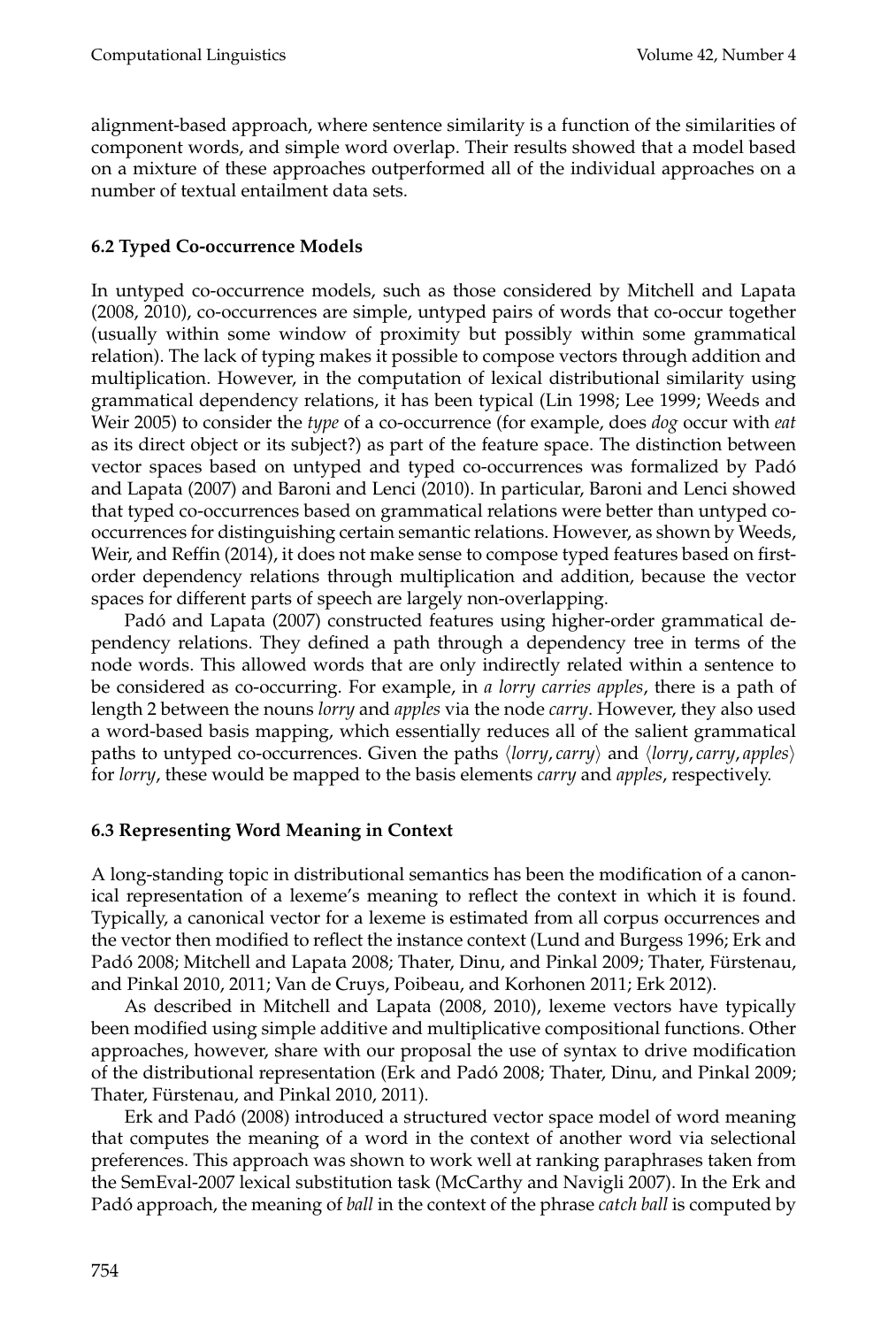combining the lexical vector for *ball* with the object preference vector of *catch* (i.e., things that can be *caught*). Although this approach is based on very similar intuitions to ours, it is in fact quite different. The lexical vector that is modified is not the co-occurrence vector, as in our model, but a vector of neighbors computed from co-occurrences. For example, the *lexical* vector for *catch* in the Erk and Padó approach might contain *throw*, *catch*, and *organize*. These neighbors of *catch* are then combined with verbs that have been seen with *ball* in the direct object relation using vector addition or componentwise multiplication. Thus, it is possible to carry out this approach with reference only to observed first-order grammatical dependency relationship. In their experiments, they used the "dependency-based" vector space of Padó and Lapata (2007) where target and context words are linked by a valid dependency path (i.e., not necessarily a single firstorder grammatical relation). However, higher-order dependency paths were purely used to provide extra contexts for target words, than would be seen in a traditional firstorder dependency model, during the computation of neighbor sets. Further, the Erk and Padó approach does not construct a representation of the phrase because this model is focused on lexical disambiguation rather than composition and it is not obvious how one would carry out further disambiguations within the context of a whole sentence.

More recently, Thater, Fürstenau, and Pinkal (2011) used a similar approach but considered a broader range of operations for combining two vectors where individual vector components are reweighted. Specifically, they found that reweighting vector components based on the distributional similarity score between words defining vector components and the observed context words led to improved performance at ranking paraphrases.

Thater, Fürstenau, and Pinkal (2010) noted that vectors of two syntactically related words typically have different syntactic environments, making it difficult to combine information in the respective vectors. They build on Thater, Dinu, and Pinkal (2009), where the meaning of argument nouns was modeled in terms of the predicates they co-occur with (referred to as a *first-order* vector) and the meaning of predicates in terms of *second-order* co-occurrence frequencies with other predicates. These predicate vectors can be obtained by adding argument vectors. For example, the verb *catch* will contain counts on the dimension for *kick* introduced by the direct-object *ball* and counts on the dimension for *contract* introduced by the direct-object *cold*. In other words, as in the Erk and Padó approach, the vector for a verb can be seen as a vector of similar verbs, thus making this notion of *second-order* dependency compatible with that used in work on word sense discrimination (Schütze 1998) rather than referring to secondorder (or higher-order) grammatical dependencies as in this work. Contextualization can then be achieved by multiplication of a second-order predicate vector with a firstorder argument vector because this selects the dimensions that are common to both. Thater, Fürstenau, and Pinkal (2010) presented a more general model where every word is modeled in terms of first-order and second-order co-occurrences and demonstrate high performance at ranking paraphrases.

## **7. Directions for Future Work**

## **7.1 Representations**

There are a number of apparent limitations of our approach that are simply a reflection of our decision to adopt dependency-based syntactic analysis.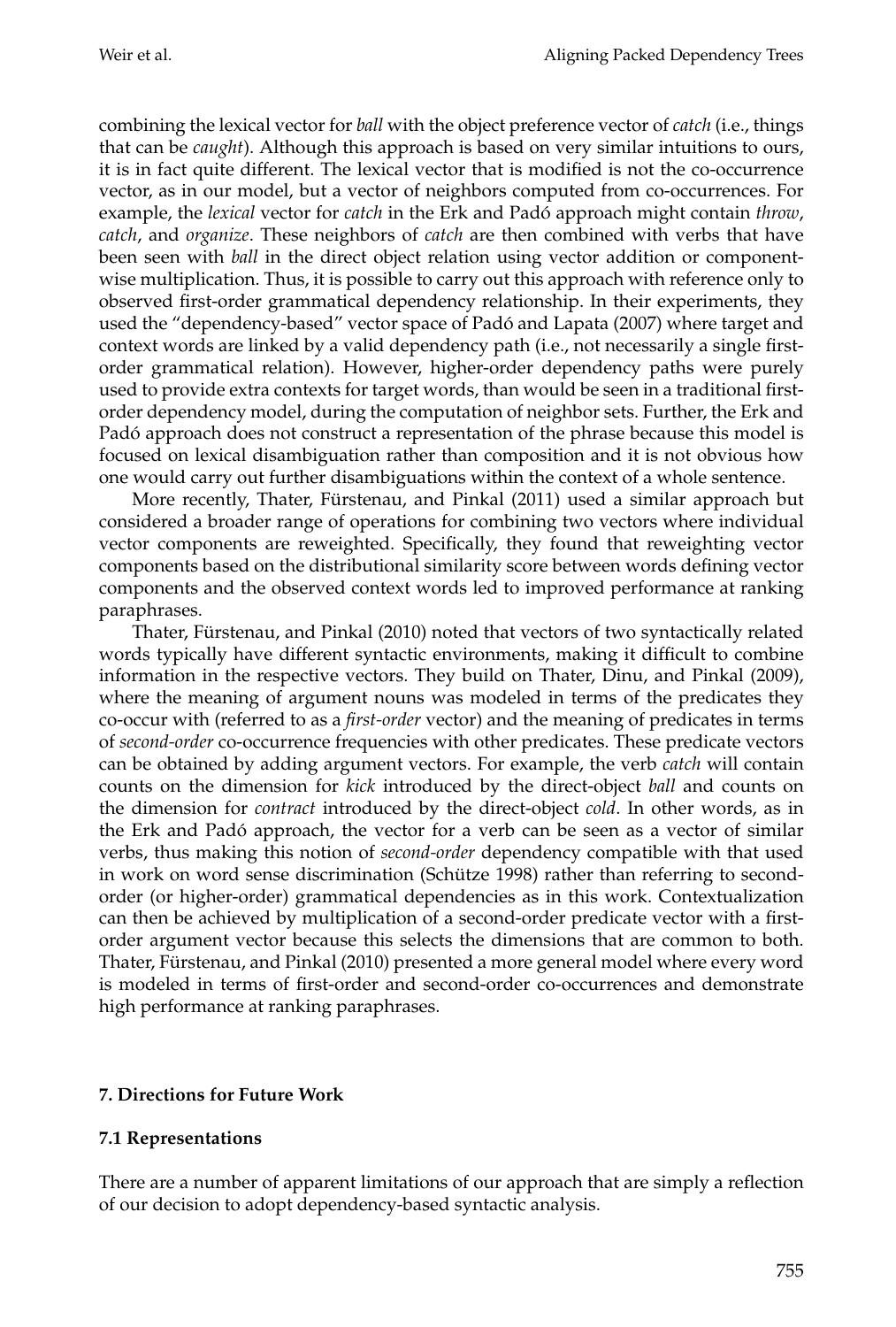First, surface disparities in syntactic structure (e.g., active versus passive tense formations, compound sentence structures) will disrupt sentence-level comparisons using a simple APT structure based on surface dependency relations, but this can be addressed, for example, by syntax-based pre-processing. The APT approach is agnostic in this regard.

Second, traditional dependency parsing does not distinguish between the order of modifiers. Hence the phrases *happiest blonde person* and *blonde happiest person* receive the same dependency representation and therefore also the same semantic representation. However, we believe that our approach is flexible enough to be able to accommodate a more sensitive grammar formalism that does allow for distinctions in modifier scope to be made if an application demands it. In future work we intend to look at other grammar formalisms, including CCG (Steedman 2000).

By proposing a count-based method for composition we are bucking the growing trend of working with prediction-based word embeddings. Although there has been initial evidence (Baroni, Dinu, and Kruszewski 2014) that prediction-based methods are superior to count-based methods at the lexeme level (e.g., for synonym detection and concept categorization), it has also been shown (Levy and Goldberg 2014) that the skip-gram model with negative sampling as introduced in Mikolov et al. (2013a) is equivalent to implicit factorization of the PPMI matrix. Levy, Goldberg, and Dagan (2015) also demonstrated how traditional count-based methods could be improved by transferring hyperparameters used by the prediction-based methods (such as context distribution smoothing and negative sampling). This led to the count-based methods outperforming the prediction-based methods on a number of word similarity tasks. A next step for us is to take the lessons learned from work on word embeddings and find a way to produce lower dimensionality APT representations without destroying the necessary structure that drives composition. The advantages of this from a computational point of view are obvious. It remains to be seen what effect the improved generalization also promised by dimensionality reduction will have on composition via APTs.

By considering examples, we have seen that composition of APTs using both union and intersection can lead to nearest neighbors that are clearly disambiguating. On benchmark phrase-based composition tasks, the performance of union in APT composition is close to or equal to the state of the art on those tasks. However, we believe that the performance of intersection in APT composition is currently limited by the impoverished nature of word representations based directly on corpus statistics. Even given a very large corpus, there are always many plausible co-occurrences that have not been observed. One possible solution, which we explore elsewhere, is to smooth the word representations using their distributional neighbors before applying an intersective composition operation.

## **7.2 Applications**

In Section 5.2, we demonstrated the potential for using APTs to carry out word sense disambiguation / induction. Uncontextualized, elementary APTs typically contain a corpus-determined mixture of co-occurrences referencing different usages. The APT generated by a dependency tree, however, provides contextualized lexeme representations where the weights have been adjusted by the influence of the contextual lexemes so that the co-occurrences relating to the *correct* usage have been appropriately upweighted, and the co-occurrences found in other circumstances down-weighted. In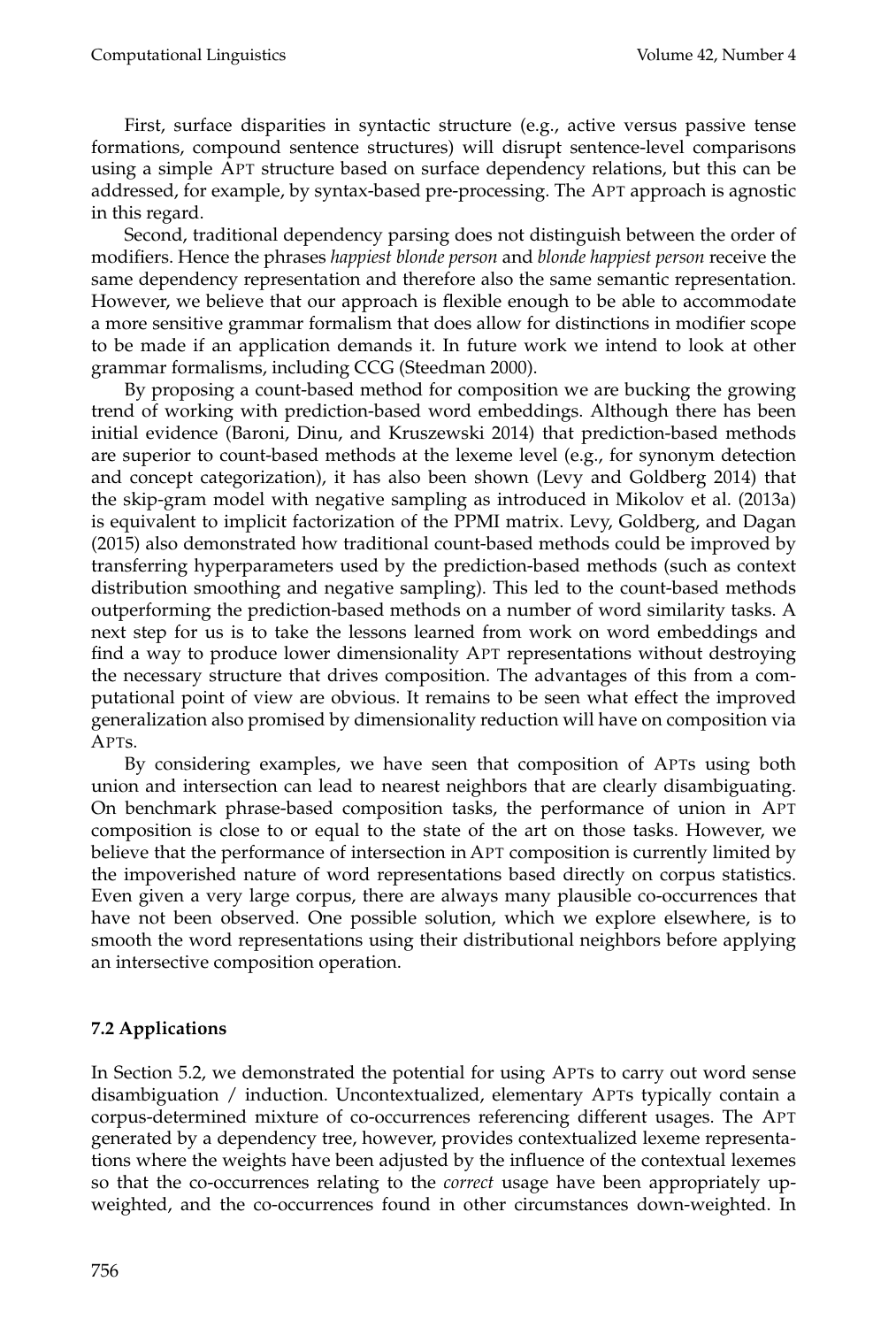other words, APT structures automatically perform word sense induction on lexemelevel representations and this is demonstrable through the lexeme similarity measure. For example, we observed that the contextualized lexeme representation of *body* in the APT constructed by embedding it in the phrase *human body* had a relatively high similarity to the uncontextualized representation of *brain* and a relatively low similarity to *council*, whereas the equivalent lexeme representation for *body* embedded in the APT constructed for the phrase *legislative body* showed the reverse pattern.

One common criticism of distributional thesauruses is that they conflate different semantic relations into a single notion of similarity. For example, when comparing representations based on grammatical dependency relations, the most similar word to an adjective such as *hot* will usually be found to be its antonym *cold*. This is because *hot* and *cold* are both used to modify many of the same nouns. However, if, as in the APT framework, the representation of *cold* includes not only the direct dependents of *cold*, but also the indirect dependents (e.g., verbs that co-occur with *cold things*), it is possible that more differences between its representation and that of *hot* might be found. One would imagine that the things that are done to *hot things* are more different to the things that are done to *cold things* than they are to the things that are done to *very warm things*. Further, the examples in Section 5.2 raise the possibility that different composition operations might be used to distinguish different semantic relations including hypernyms, hyponyms, and co-hyponyms. For example,  $\bigsqcup_{\text{\tiny{UNI}}}$  tends to lead to more general neighbors (e.g., hypernyms) and  $\bigsqcup_{\text{INT}}$  tends to lead to more specific neighbors (e.g., hyponyms).

Phrase-level or sentence-level plausibility measures offer the prospect of a continuous measure of the *appropriateness* / *plausibility* of a complete phrase or sentence, based on a combination of semantic and syntactic dependency relations. APTs offer a way to measure the plausibility of a lexeme when embedded in a dependency tree, suggesting that APTs may be successfully used in tackling sentence completion tasks, such as the Microsoft Research Sentence Completion Challenge (Zweig and Burges 2012). Here, the objective is to identify the word that will fill out a partially completed sentence in the best possible way. For example, is *flurried* or *profitable* the best completion of the sentence below:

"Presently he emerged looking even more *[flurried / profitable]* than before."

We can compose the APTs for the partially completed sentence. Comparing the result with the elementary APTs for each of the candidates should provide a good, direct measurement of which candidate is more plausible. An improved language model has implications for parsing, speech recognition, and machine translation.

A central goal of compositional distributional semantics is to create a data structure that represents an entire phrase or sentence. The composed APT for a dependency tree provides such a structure, but leaves open the question as to how this structure might be exploited for phrase-level or sentence-level semantic comparison.

The first point to be made is that, unusually, we have available not only a representation of the whole dependency tree but also contextualized (vector) representations for the lexemes in the dependency tree. This makes available to us any analytical technique that requires separate analysis of lexical components of the phrase or sentence. However, this leads to the problem of how to *read* the structure at the global phrase/sentencelevel.

For similarity measures, one straightforward option would be to create a vector from the APT anchored at the head of the phrase or sentence being considered. Thus, the phrasal vector for *a red rose* would be created taking the node containing *rose* as the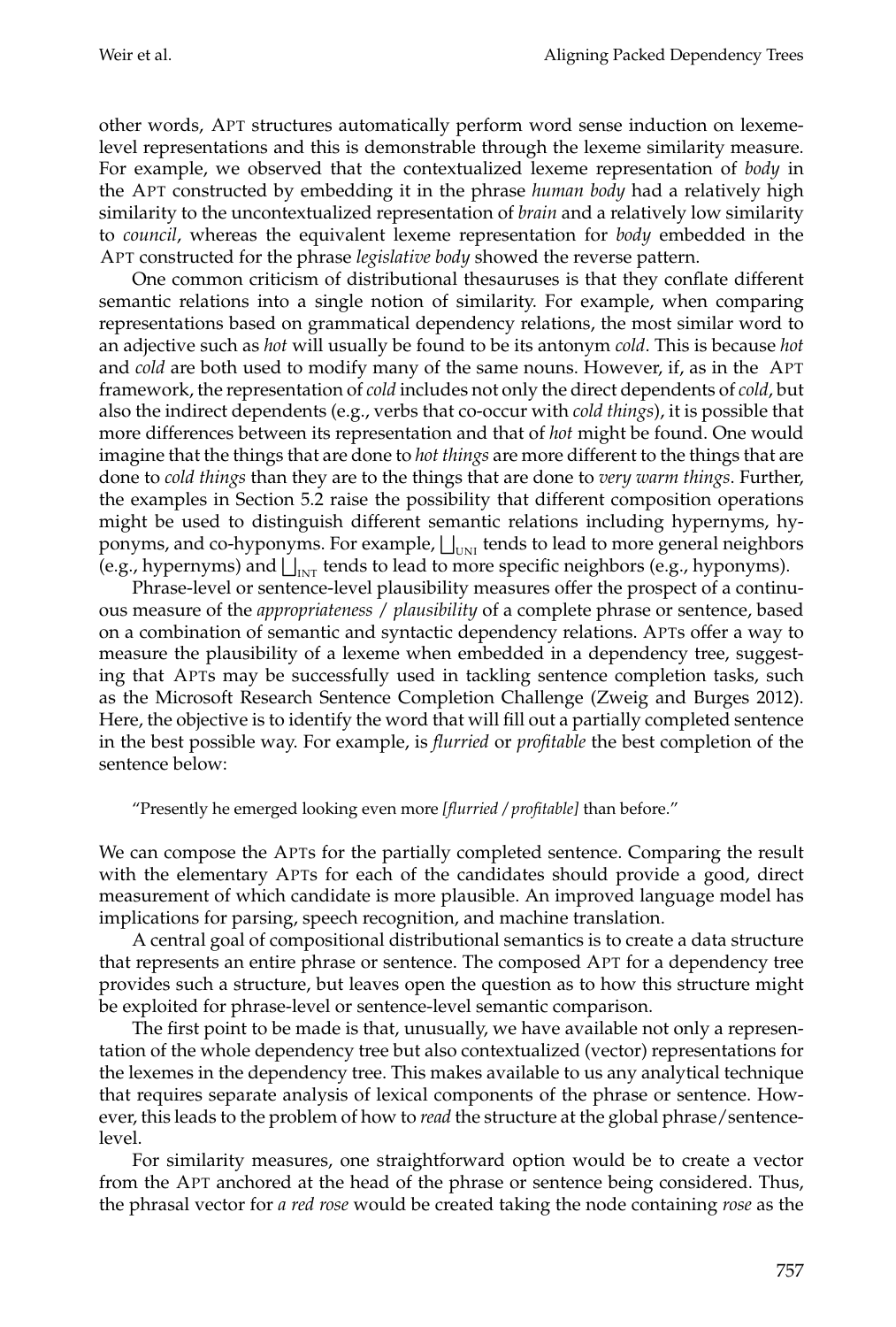anchor. In other words, the vector representation of the phrase *a red rose* will be the same as the contextualized representation of *rose*. Similarly, the vector representation for the sentence *he took the dog for a walk* will be the same as the contextualized representation of the verb *took*.

Such a representation provides a continuous model of similarity (and meaning) at the phrasal-level and/or sentence-level. We anticipate that vector comparisons of phrase- or sentence-level vectors produced in this manner will provide some coherent numerical measure of distributional similarity. This approach should be useful for paraphrase recognition tasks. For example, in order to identify good candidate paraphrases for questions in a question-answering task, Berant and Liang (2014) use a paraphrase model based on adding word embeddings constructed using the CBOW model of Mikolov et al. (2013). Although the authors achieve state of the art using a mixture of methods, a paraphrase model based on the addition of vectors of untyped co-occurrences alone cannot distinguish meanings where syntax is important. For example, the sentences *Oswald shot Kennedy* and *Kennedy shot Oswald* would have the same representations. On the other hand, APT composition is syntax-driven and will provide a representation of each sentence that is sensitive to lexical meaning and syntax.

Another advantage of using APT composition in paraphrase recognition, over some other syntax-driven proposals, is that the same structure is used to represent words, phrases, and sentences. Provided that the head node is of the same type of speech, words and phrases of different lengths can easily be compared within our model. An adjective–noun compound such as *male sibling* is directly comparable with the single noun *brother*. Further, there is no need for there to be high similarity between aligned components of phrases or sentences. For example, the phrase *female scholar* can be expected to have a high similarity with the phrase *educated woman*, in terms at least of their external contexts.

#### **8. Conclusions**

This article presents a new theory of compositional distributional semantics. It uses a single structure, the APT, which can represent the distributional semantics of lexemes, phrases, and even sentences. By retaining higher-order grammatical structure in the representations of lexemes, composition captures mutual disambiguation and mutual generalization of constituents. APTs allow lexemes and phrases to be compared in isolation or in context. Further, we have demonstrated how one instantiation of this theory can achieve results that are very competitive with state-of-the-art results on benchmark phrase-based composition tasks.

As we have discussed, APTs have a wide range of potential applications including word sense induction, word sense disambiguation, parse reranking, dependency parsing and language modeling more generally, and also paraphrase recognition. Further work is required to gain an understanding of which instantiations of the theory are suited to each of these applications.

#### **Acknowledgments**

This work was funded by the UK EPSRC project EP/IO37458/1 "*A Unified Model of Compositional and Distributional Compositional Semantics: Theory and Applications*." We would like to thank all members of the DISCO project team. Particular thanks

to Miroslav Batchkarov, Stephen Clark, Daoud Clarke, Roland Davis, Bill Keller, Tamara Polajnar, Laura Rimell, Mehrnoosh Sadrzadeh, David Sheldrick, and Andreas Vlachos. We would also like to thank the anonymous reviewers for their helpful comments.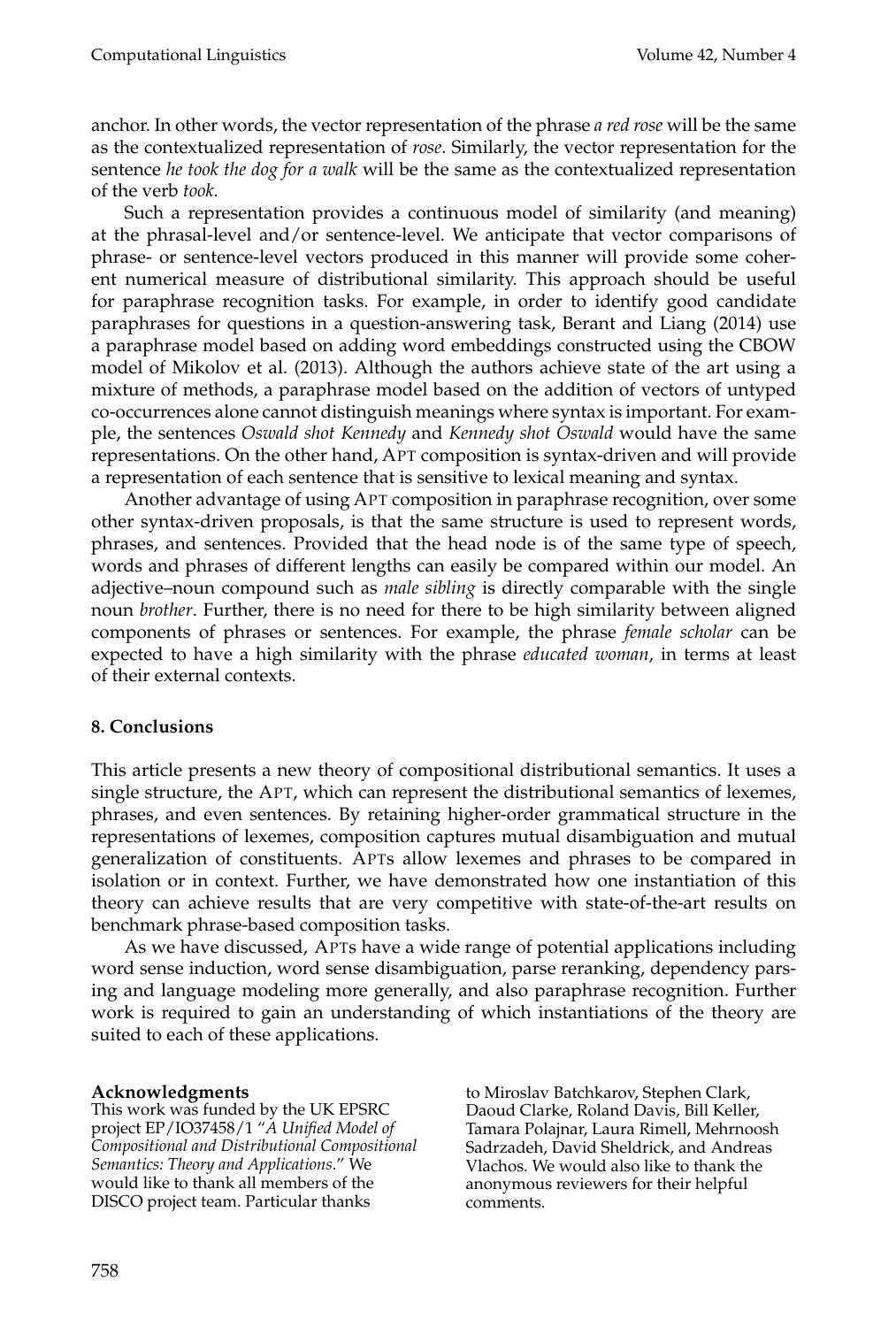## **References**

- Baroni, Marco, Georgiana Dinu, and Germán Kruszewski. 2014. Don't count, predict! A systematic comparison of context-counting vs. context-predicting semantic vectors. In *Proceedings of the 52nd Annual Meeting of the Association for Computational Linguistics (Volume 1: Long Papers)*, pages 238–247, Baltimore, MD.
- Baroni, Marco and Alessandro Lenci. 2010. Distributional memory: A general framework for corpus-based semantics. *[Computational Linguistics](http://www.mitpressjournals.org/action/showLinks?system=10.1162%2Fcoli_a_00016)*, 36(4): 673–721.
- Baroni, Marco and Roberto Zamparelli. 2010. Nouns are vectors, adjectives are matrices: Representing adjective-noun constructions in semantic space. In *Proceedings of the 2010 Conference on Empirical Methods in Natural Language Processing*, pages 1183–1193, Cambridge, MA.
- Berant, Jonathan and Percy Liang. 2014. Semantic parsing via paraphrasing. In *Proceedings of the 52nd Annual Meeting of the Association for Computational Linguistics (Volume 1: Long Papers)*, pages 1415–1425, Baltimore, MD.
- Blacoe, William and Mirella Lapata. 2012. A comparison of vector-based representations for semantic composition. In *Proceedings of the 2012 Joint Conference on Empirical Methods in Natural Language Processing and Computational Natural Language Learning*, pages 546–556, Jeju Island.
- Bruni, Elia, Nam Khanh Tran, and Marco Baroni. 2014. Multimodal distributional semantics. *Journal of Artificial Intelligence Research*, 49:1–47.
- Clarke, Daoud. 2007. *Context-Theoretic Semantics for Natural Language: an Algebraic Framework*. Ph.D. thesis, Department of Informatics, University of Sussex.
- Clarke, Daoud. 2012. A context-theoretic framework for compositionality in distributional semantics. *[Computational](http://www.mitpressjournals.org/action/showLinks?system=10.1162%2FCOLI_a_00084) [Linguistics](http://www.mitpressjournals.org/action/showLinks?system=10.1162%2FCOLI_a_00084)*, 38(1):41–71.
- Coecke, Bob, Mehrnoosh Sadrzadeh, and Stephen Clark. 2011. Mathematical foundations for a compositional distributed model of meaning. *Linguistic Analysis*, 36(1-4):345–384.
- Collobert, Ronan and Jason Weston. 2008. A unified architecture for natural language processing: Deep neural networks with multitask learning. In *Proceedings of the 25th International Conference on Machine Learning*, pages 160–167, New York, NY.
- Curran, James. 2004. *From Distributional to Semantic Similarity*. Ph.D. thesis, University of Edinburgh.
- Dagan, Ido, Fernando Pereira, and Lillian Lee. 1994. Similarity-based estimation of word cooccurrence probabilities. In *Proceedings of the 32nd Annual Meeting of the Association for Computational Linguistics*, pages 272–278, Las Cruces, NM.
- Dinu, Georgiana, Nghia The Pham, and Marco Baroni. 2013. General estimation and evaluation of compositional distributional semantic models. In *Proceedings of the Workshop on Continuous Vector Space Models and their Compositionality*, pages 50–58, Sofia.
- Dinu, Georgiana and Stefan Thater. 2012. Saarland: Vector-based models of semantic textual similarity. In *\*SEM 2012: The First Joint Conference on Lexical and Computational Semantics*, pages 603–607, Montreal.
- Erk, Katrin. 2012. Vector space models of word meaning and phrase meaning: A survey. *[Language and Linguistics Compass](http://www.mitpressjournals.org/action/showLinks?crossref=10.1002%2Flnco.362)*, 6(10):635–653.
- Erk, Katrin and Sebastian Padó. 2008. A structured vector space model for word meaning in context. In *Proceedings of the 2008 Conference on Empirical Methods in Natural Language Processing*, pages 897–906, Honolulu, HI.
- Ferraresi, Adriano, Eros Zanchetta, Marco Baroni, and Silvia Bernardini. 2008. Introducing and evaluating UKWAC, a very large Web-derived corpus of English. In *Proceedings of the WAC4 Workshop at LREC*, pages 47–54, Marrakech.
- Finkelstein, Lev, Evgeniy Gabrilovich, Yossi Matias, Ehud Rivlin, Zach Solan, Gadi Wolfman, and Eytan Ruppin. 2001. Placing search in context: The concept revisited. In *Proceedings of the 10th International Conference on World Wide Web*, pages 406–414, New York, NY.
- Garrette, Dan, Katrin Erk, and Raymond Mooney. 2011. Integrating logical representations with probabilistic information using Markov logic. In *Proceedings of the Ninth International Conference on Computational Semantics*, pages 105–114, Stroudsburg, PA.
- Grefenstette, Edward, Georgiana Dinu, Yao-Zhong Zhang, Mehrnoosh Sadrzadeh, and Marco Baroni. 2013. Multi-step regression learning for compositional distributional semantics. In *Proceedings of the Tenth International Conference on Computational Semantics*, pages 131–142, East Stroudsberg, PA.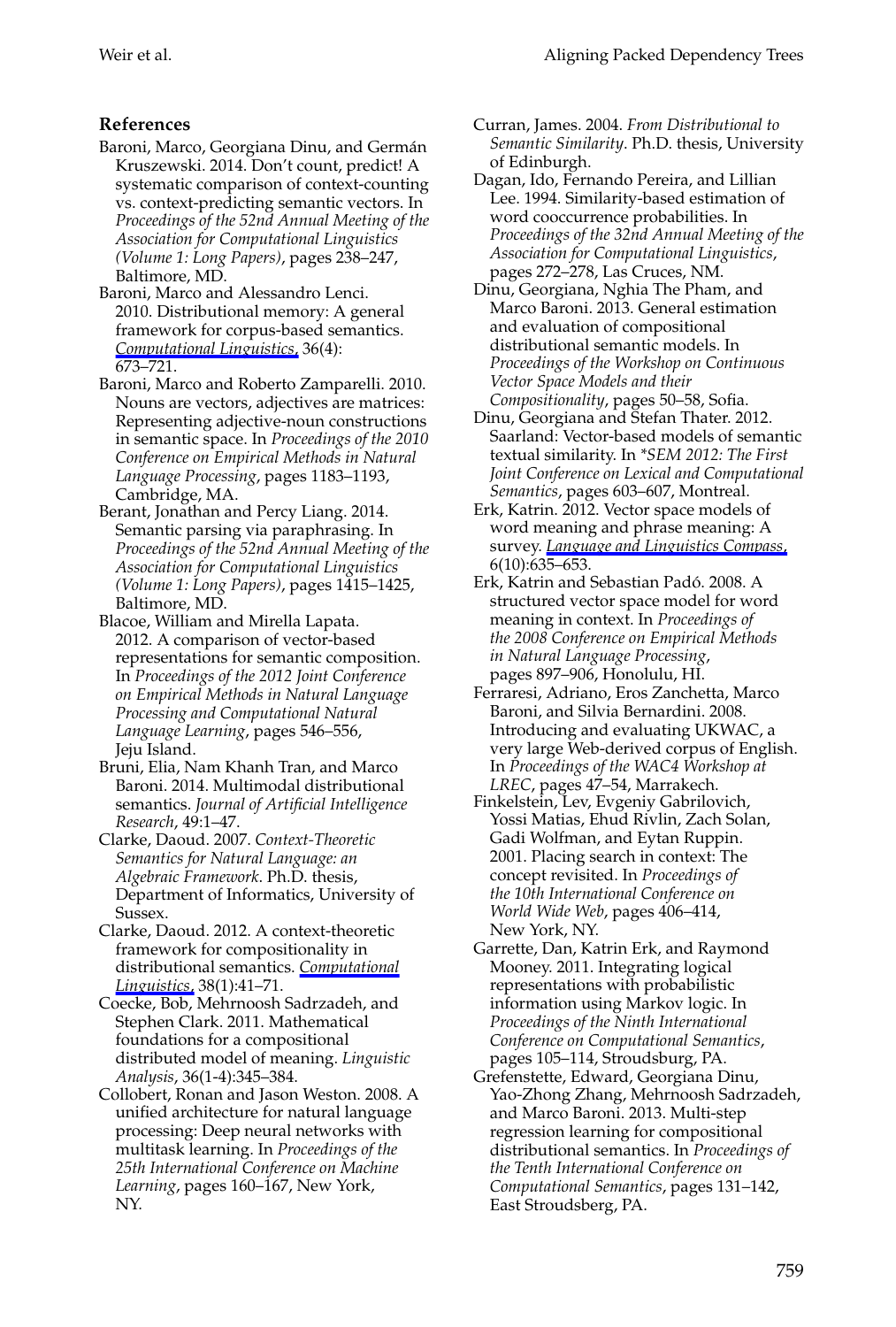- Guevara, Emiliano. 2010. A regression model of adjective-noun compositionality in distributional semantics. In *Proceedings of the ACL Geometrical Models of Natural Language Semantics Workshop*, pages 33–37, Uppsala.
- Hermann, Karl Moritz and Phil Blunsom. 2013. The role of syntax in vector space models of compositional semantics. In *Proceedings of the 51st Annual Meeting of the Association for Computational Linguistics*, pages 894–904, Sofia.
- Hill, Felix, Roi Reichart, and Anna Korhonen. 2015. Simlex-999: Evaluating semantic models with (genuine) similarity estimation. *[Computational Linguistics](http://www.mitpressjournals.org/action/showLinks?system=10.1162%2FCOLI_a_00237)*, 41(4):665–695.
- Kiela, Douwe and Stephen Clark. 2014. A systematic study of semantic vector space model parameters. In *Proceedings of the 2nd Workshop on Continuous Vector Space Models and their Compositionality (CVSC)*, pages 21–30, Gothenburg.
- Lambek, J. 1999. Type grammar revisited. In Alain Lecomte, François Lamarche, and Guy Perrier, editors, *Logical Aspects of Computational Linguistics*, volume 1582 of *Lecture Notes in Computer Science*. Springer Berlin Heidelberg, pages 1–27.
- Lee, Lillian. 1999. Measures of distributional similarity. In *Proceedings of the 37th Annual Meeting of the Association for Computational Linguistics*, pages 25–32, College Park, MD.
- Levy, Omer and Yoav Goldberg. 2014. Neural word embedding as implicit matrix factorization. In Z. Ghahramani, M. Welling, C. Cortes, N. D. Lawrence, and K. Q. Weinberger, editors, *Advances in Neural Information Processing Systems 27*. Curran Associates, Inc., pages 2177–2185.
- Levy, Omer, Yoav Goldberg, and Ido Dagan. 2015. Improving distributional similarity with lessons learned from word embeddings. *Transactions of the Association for Computational Linguistics*, 3:211–225.
- Lewis, Mike and Mark Steedman. 2013. Combined distributional and logical semantics. In *Transactions of the Association for Computational Linguistics*, 1:179–192.
- Lin, Dekang. 1998. Automatic retrieval and clustering of similar words. In *Proceedings of the 36th Annual Meeting of the Association for Computational Linguistics and 17th International Conference on Computational Linguistics*, pages 768–774, Montreal.
- Lund, Kevin and Curt Burgess. 1996. Producing high-dimensional semantic spaces from lexical co-occurrence. *[Behavior](http://www.mitpressjournals.org/action/showLinks?crossref=10.3758%2FBF03204766) [Research Methods, Instruments, & Computers](http://www.mitpressjournals.org/action/showLinks?crossref=10.3758%2FBF03204766)*, 28(2):203–208.
- McCarthy, Diana and Robert Navigli. 2007. Semeval-2007 task 10: English lexical substitution task. In *Proceedings of the 4th International Workshop on Semantic Evaluations (SemEval-2007)*, pages 48–53, Prague.
- Mikolov, Tomas, Kai Chen, Greg Corrado, and Jeffrey Dean. 2013a. Efficient estimation of word representations in vector space. arXiv preprint arXiv:1301.3781.
- Mikolov, Tomas, Ilya Sutskever, Kai Chen, Greg S. Corrado, and Jeff Dean. 2013b. Distributed representations of words and phrases and their compositionality. In C. J. C. Burges, L. Bottou, M. Welling, Z. Ghahramani, and K. Q. Weinberger, editors, *Advances in Neural Information Processing Systems 26*. Curran Associates, Inc., pages 3111–3119.
- Mikolov, Tomas, Wen-tau Yih, and Geoffrey Zweig. 2013. Linguistic regularities in continuous space word representations. In *Proceedings of the 2013 Conference of the North American Chapter of the Association for Computational Linguistics: Human Language Technologies*, pages 746–751, Atlanta, GA.
- Mitchell, Jeff and Mirella Lapata. 2008. Vector-based models of semantic composition. In *Proceedings of the 46th Annual Meeting of the Association for Computational Linguistics: Human Language Technology Conference*, pages 236–244, Columbus, OH.
- Mitchell, Jeff and Mirella Lapata. 2010. Composition in distributional models of semantics. *[Cognitive Science](http://www.mitpressjournals.org/action/showLinks?crossref=10.1111%2Fj.1551-6709.2010.01106.x)*, 34(8):1388–1429.
- Montague, Richard. 1970. English as a formal language. In Bruno Visentini, editor, *Linguaggi nella societ`a e nella tecnica*, pages 189–223.
- Nivre, Joakim. 2004. Incrementality in deterministic dependency parsing. In *Proceedings of the ACL Workshop on Incremental Parsing*, pages 50–57, Boston, MA.
- Padó, Sebastian and Mirella Lapata. 2007. Dependency-based construction of semantic space models. *[Computational](http://www.mitpressjournals.org/action/showLinks?system=10.1162%2Fcoli.2007.33.2.161) [Linguistics](http://www.mitpressjournals.org/action/showLinks?system=10.1162%2Fcoli.2007.33.2.161)*, 33(2):161–199.
- Pennington, Jeffrey, Richard Socher, and Christopher Manning. 2014. GloVe: Global vectors for word representation. In